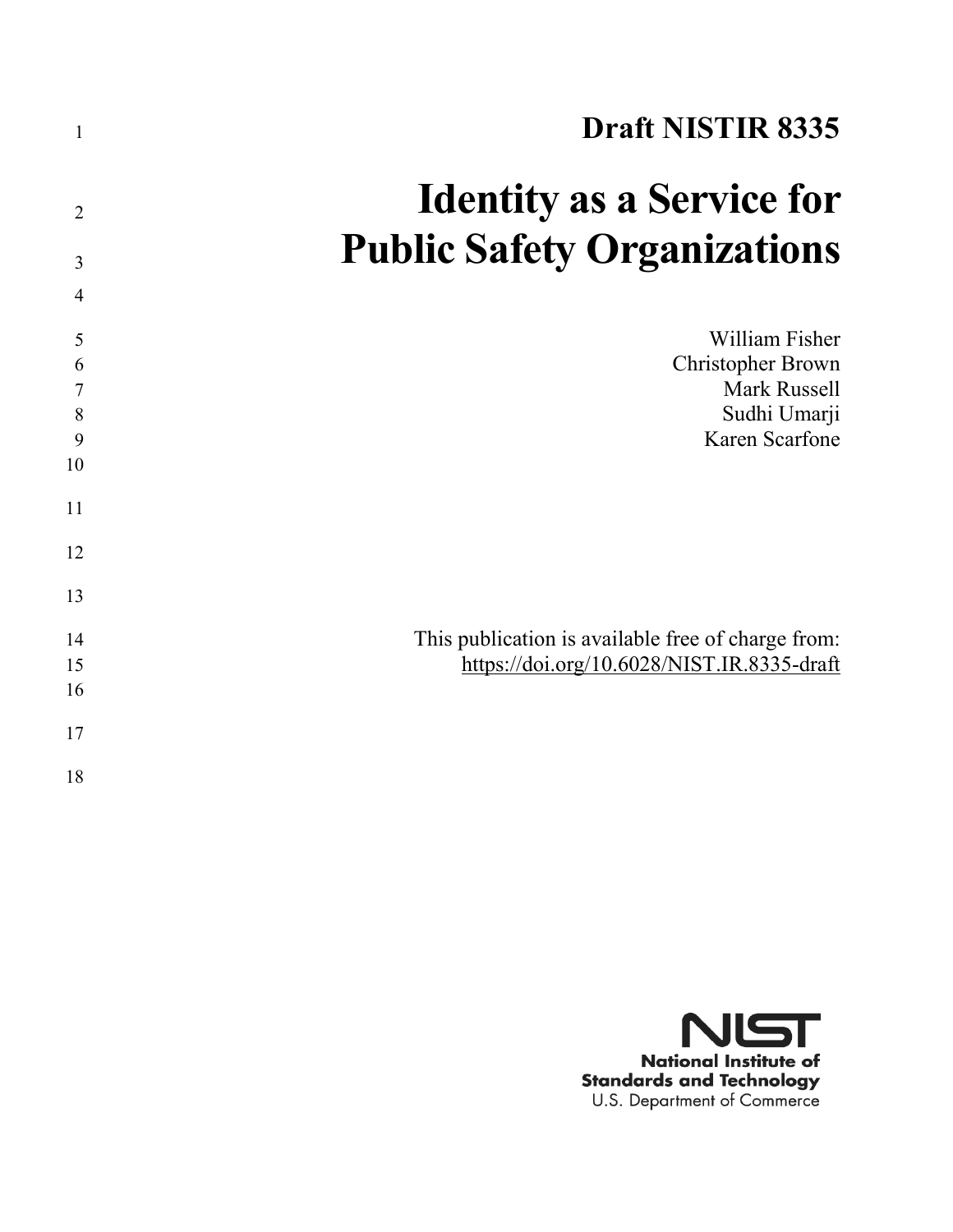| 19 | <b>Draft NISTIR 8335</b>                           |
|----|----------------------------------------------------|
| 20 | <b>Identity as a Service for</b>                   |
| 21 | <b>Public Safety Organizations</b>                 |
| 22 |                                                    |
| 23 | William Fisher                                     |
| 24 | <i>Applied Cybersecurity Division</i>              |
| 25 | Information Technology Laboratory                  |
| 26 |                                                    |
| 27 | <b>Christopher Brown</b>                           |
| 28 | Mark Russell*                                      |
| 29 | Sudhi Umarji                                       |
| 30 | The MITRE Corporation                              |
| 31 | McLean, VA                                         |
| 32 |                                                    |
| 33 | Karen Scarfone                                     |
| 34 | Scarfone Cybersecurity                             |
| 35 | Clifton, VA                                        |
| 36 |                                                    |
| 37 | * Former employee; all work for this               |
| 38 | publication was done while at employer.            |
| 39 |                                                    |
| 40 | This publication is available free of charge from: |
| 41 | https://doi.org/10.6028/NIST.IR.8335-draft         |
| 42 |                                                    |
| 43 | June 2021                                          |
| 44 |                                                    |
|    | RATMENT OF COMMER                                  |



U.S. Department of Commerce *Gina Raimondo, Secretary*

National Institute of Standards and Technology James K. Olthoff, Performing the Non-Exclusive Functions and Duties of the Under Secretary of Commerce *for Standards and Technology & Director, National Institute of Standards and Technology*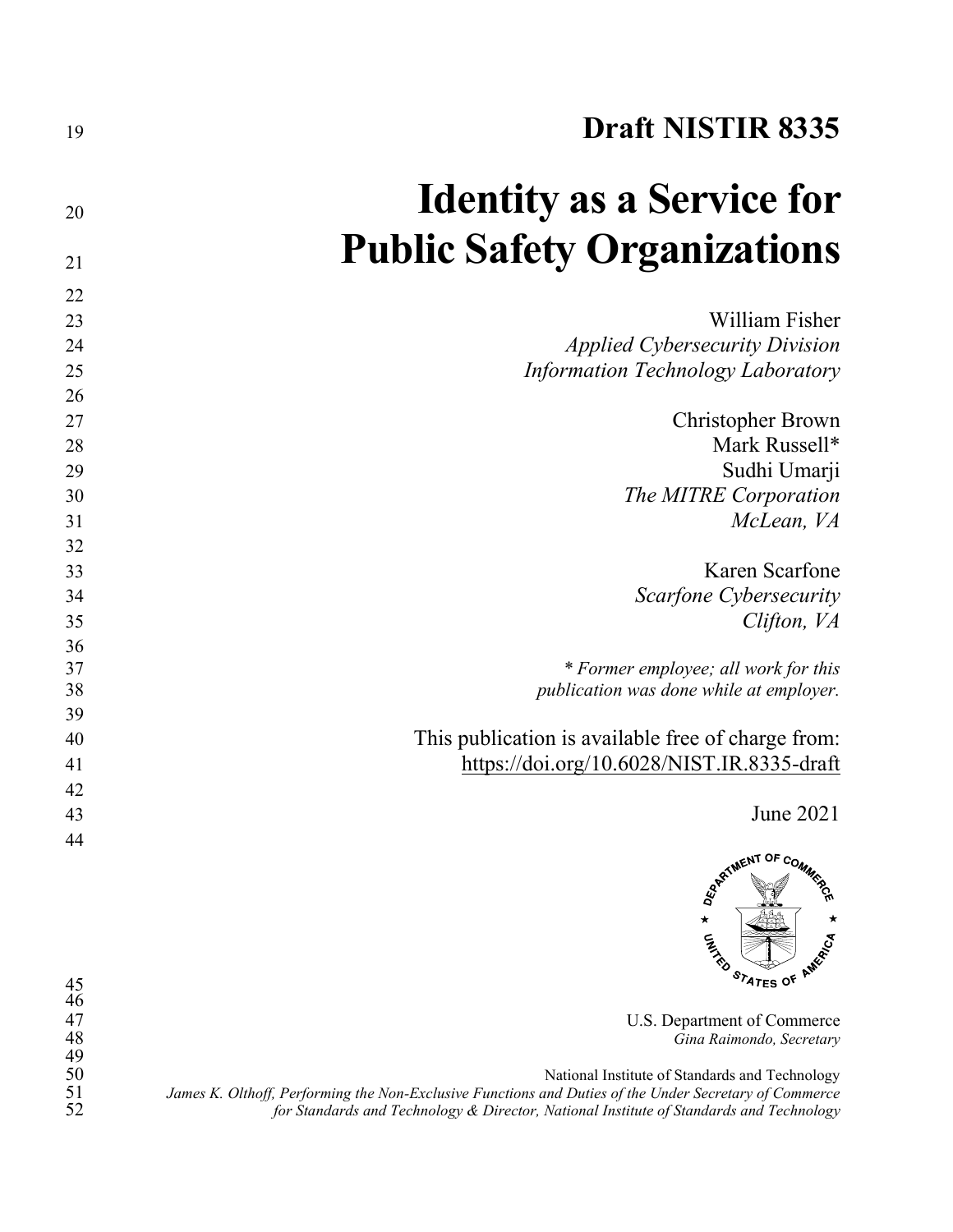| 53 | National Institute of Standards and Technology Interagency or Internal Report 8335                                       |
|----|--------------------------------------------------------------------------------------------------------------------------|
| 54 | 38 pages (June 2021)                                                                                                     |
| 55 | This publication is available free of charge from:                                                                       |
| 56 | https://doi.org/10.6028/NIST.IR.8335-draft                                                                               |
| 57 | Certain commercial entities, equipment, or materials may be identified in this document in order to describe an          |
| 58 | experimental procedure or concept adequately. Such identification is not intended to imply recommendation or             |
| 59 | endorsement by NIST, nor is it intended to imply that the entities, materials, or equipment are necessarily the best     |
| 60 | available for the purpose.                                                                                               |
| 61 | There may be references in this publication to other publications currently under development by NIST in accordance      |
| 62 | with its assigned statutory responsibilities. The information in this publication, including concepts and methodologies, |
| 63 | may be used by federal agencies even before the completion of such companion publications. Thus, until each              |
| 64 | publication is completed, current requirements, guidelines, and procedures, where they exist, remain operative. For      |
| 65 | planning and transition purposes, federal agencies may wish to closely follow the development of these new               |
| 66 | publications by NIST.                                                                                                    |
| 67 | Organizations are encouraged to review all draft publications during public comment periods and provide feedback to      |
| 68 | NIST. Many NIST cybersecurity publications, other than the ones noted above, are available at                            |
| 69 | https://csrc.nist.gov/publications.                                                                                      |
| 70 | Public comment period: June 16, 2021 through August 2, 2021                                                              |
| 71 | National Institute of Standards and Technology                                                                           |
| 72 | Attn: Applied Cybersecurity Division, Information Technology Laboratory                                                  |
| 73 | 100 Bureau Drive (Mail Stop 2000) Gaithersburg, MD 20899-2000                                                            |
| 74 | Email: psfr-nccoe@nist.gov                                                                                               |

All comments are subject to release under the Freedom of Information Act (FOIA).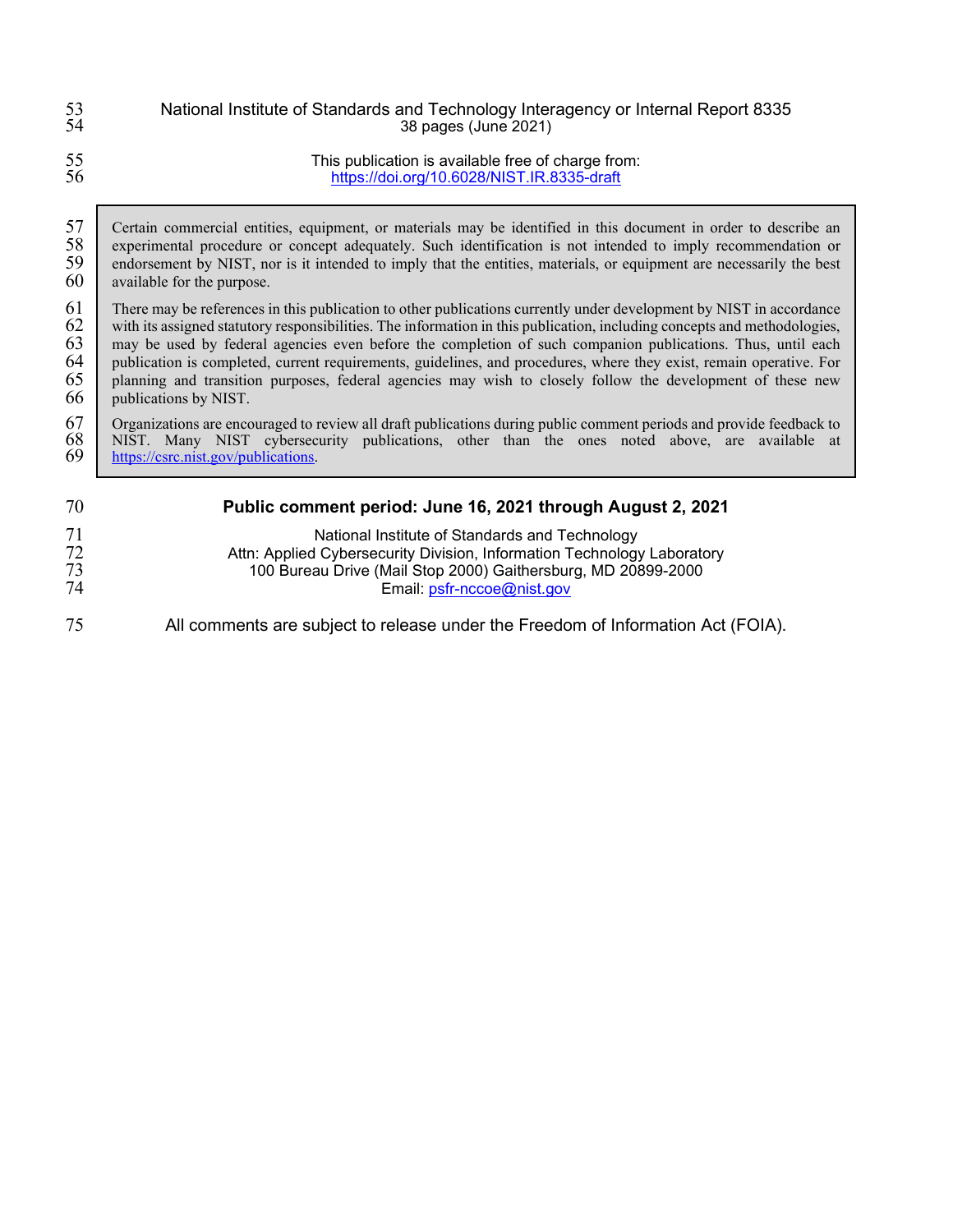## **Reports on Computer Systems Technology**

The Information Technology Laboratory (ITL) at the National Institute of Standards and

Technology (NIST) promotes the U.S. economy and public welfare by providing technical

leadership for the Nation's measurement and standards infrastructure. ITL develops tests, test

methods, reference data, proof of concept implementations, and technical analyses to advance

- the development and productive use of information technology. ITL's responsibilities include the
- development of management, administrative, technical, and physical standards and guidelines for the cost-effective security and privacy of other than national security-related information in
- federal information systems.

## **Abstract**

On-demand access to public safety data is critical to ensuring that public safety and first

responder (PSFR) personnel can protect life and property during an emergency. The increasing

use of cloud technologies can improve data access but also causes authentication challenges. The

objective of this report is to inform public safety organizations (PSOs) about identity as a service

(IDaaS) and how they can benefit from using it. This report also lists questions that PSOs can ask

IDaaS providers when evaluating their services to ensure that the PSOs' authentication needs are

 met and the risk associated with authentication is mitigated properly. This report was developed in joint partnership between the National Cybersecurity Center of Excellence (NCCoE) and the

Public Safety Communications Research (PSCR) Division at NIST.

# **Keywords**

- authentication; identity, credential, and access management (ICAM); identity as a service
- (IDaaS); multifactor authentication; public safety and first responders; public safety organization
- (PSO).
- 

## **Audience**

This document is intended for PSFR personnel who make technology decisions and also for

affiliated technology providers (e.g., an authorized public safety digital service for criminal

justice information access). The reader should have a basic understanding of identity, credential,

and access management (ICAM) concepts, specifically authentication and access control

capabilities that are found in a typical enterprise environment. PSFRs who are involved in

- acquisition program planning may also find this document useful.
- 

## **Acknowledgments**

The authors of this report thank all who have contributed to its content and provided feedback.

- **Trademark Information**
- All registered trademarks or other trademarks belong to their respective organizations.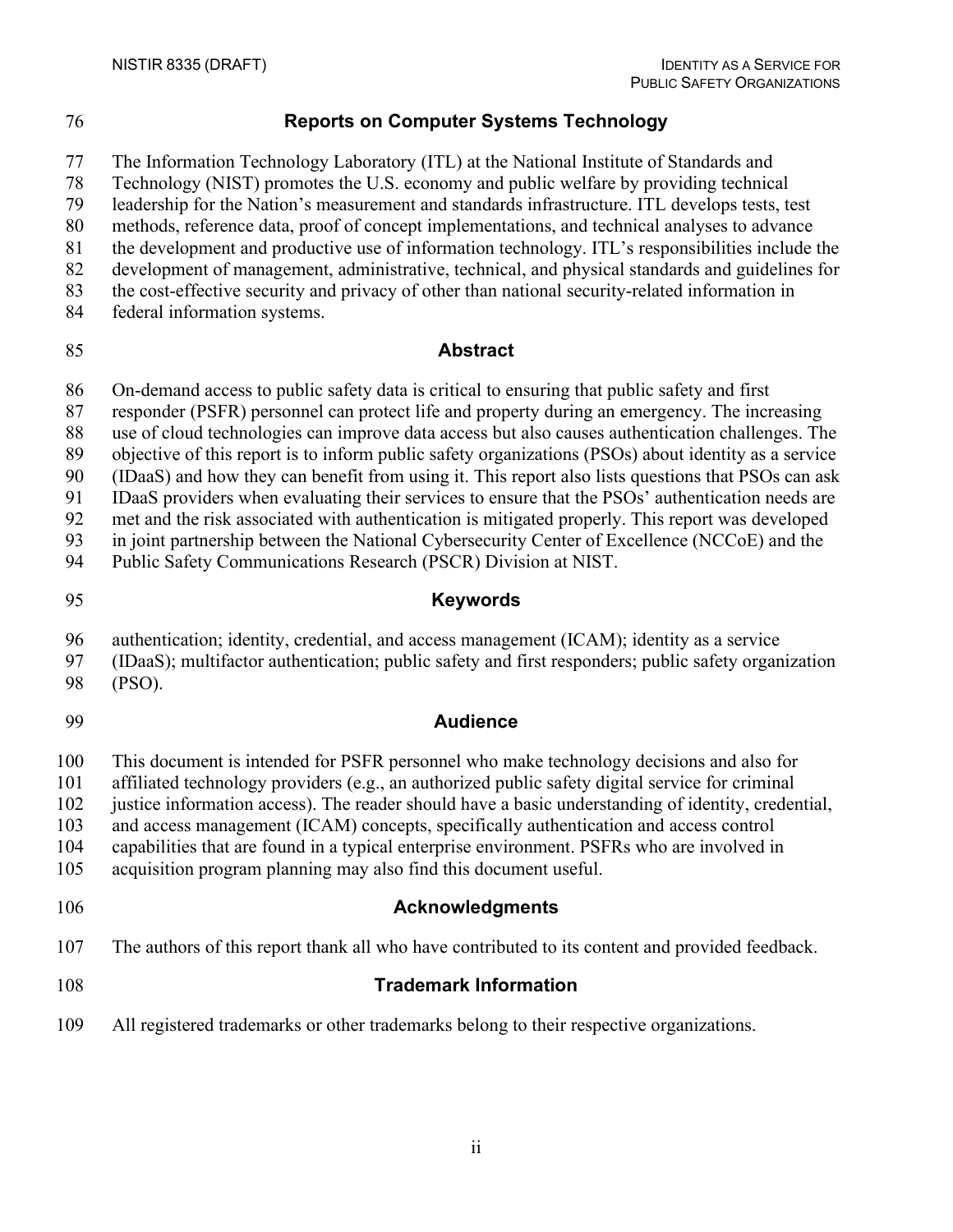## **Call for Patent Claims**

 This public review includes a call for information on essential patent claims (claims whose use would be required for compliance with the guidance or requirements in this Information Technology Laboratory (ITL) draft publication). Such guidance and/or requirements may be directly stated in this ITL Publication or by reference to another publication. This call also includes disclosure, where known, of the existence of pending U.S. or foreign patent applications relating to this ITL draft publication and of any relevant unexpired U.S. or foreign patents. ITL may require from the patent holder, or a party authorized to make assurances on its behalf, in written or electronic form, either: a) assurance in the form of a general disclaimer to the effect that such party does not hold and does not currently intend holding any essential patent claim(s); or b) assurance that a license to such essential patent claim(s) will be made available to applicants desiring to utilize the license for the purpose of complying with the guidance or requirements in this ITL draft publication either: i. under reasonable terms and conditions that are demonstrably free of any unfair discrimination; or 130 ii. without compensation and under reasonable terms and conditions that are<br>131 demonstrably free of any unfair discrimination. demonstrably free of any unfair discrimination. Such assurance shall indicate that the patent holder (or third party authorized to make assurances on its behalf) will include in any documents transferring ownership of patents subject to the assurance, provisions sufficient to ensure that the commitments in the assurance are binding on the transferee, and that the transferee will similarly include appropriate provisions in the event of future transfers with the goal of binding each successor-in-interest. The assurance shall also indicate that it is intended to be binding on successors-in-interest regardless of whether such provisions are included in the relevant transfer documents. 142 Such statements should be addressed to:  $\text{psfr-ncce}(a)$ nist.gov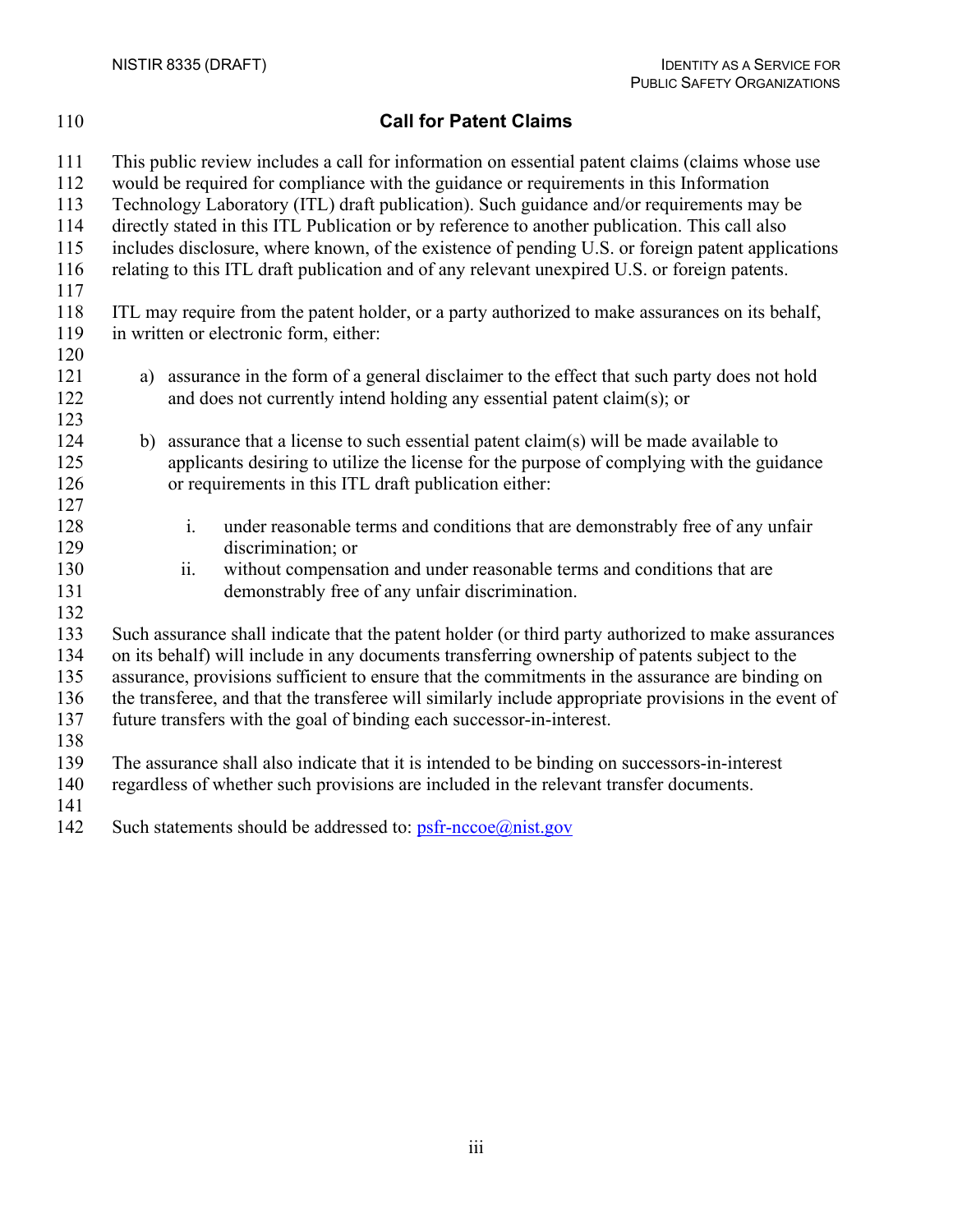#### <span id="page-5-0"></span>**Executive Summary**

- Over the past several years, researchers from the National Institute of Standards and Technology
- (NIST) have worked closely with public safety organizations (PSOs) on a wide array of
- cybersecurity topics, including wearables, mobile devices, and identity, credential, and access
- management (ICAM). In 2019, NIST's National Cybersecurity Center of Excellence and Public
- Safety Communications Research Division hosted an invitation-only workshop with subject
- matter experts and decision makers from PSOs to address pressing, community-wide
- cybersecurity challenges [\[1\].](#page-29-0) Workshop participants made recommendations on a vision for data
- sharing in PSOs and agreed on this vision statement:

#### *Getting the correct data to the correct people at the correct time with the correct protections and only if it is for the proper reason and in an efficient manner.*

- This document builds on the key findings from the workshop and focuses on authentication
- methods for PSOs. Specifically, PSOs have asked for technical guidance on how cloud solutions

can be integrated into existing and new information technology (IT) architectures while aligning

with NIST's *Digital Identity Guidelines* [\[2\]](#page-29-1) and the Criminal Justice Information Services (CJIS)

Security Policy [\[3\].](#page-29-2) This document is intended as a first step in establishing that guidance by

examining the topic of identity as a service (IDaaS).

- Today, IDaaS providers offer ICAM services, such as authentication, to customers through a
- software-as-a-service (SaaS) cloud-service model. PSOs could acquire IDaaS to provide
- authentication services for their own applications. This would allow the PSOs to offload some of
- their authentication responsibilities to the IDaaS provider.
- The following are key recommendations from the report:
- Depending on the nature of a public safety application, such as the sensitivity of the data it uses and the types of devices and locations it is accessed from, stronger forms of authentication may be needed. PSOs are encouraged to use resources like the *Digital Identity Guidelines* [\[2\]](#page-29-1) and the CJIS Security Policy [\[3\],](#page-29-2) in addition to the recommendations in this document, for guidance on selecting authentication methods while taking risk into account.
- PSOs should perform a risk assessment for all of their applications that might use IDaaS authentication services before selecting an IDaaS provider. This allows PSOs to ask IDaaS providers specific questions about the forms of authentication that they need the provider to support.
- Most PSOs are unlikely to want to shift all authentication to the cloud immediately, so they should consider taking a hybrid IT approach—a mix of on-premises/data center and cloud-based authentication services. IDaaS providers typically support this type of deployment with software tools that can synchronize credentials (e.g., password hashes) 177 and/or associated attributes. This allows PSOs to take advantage of IDaaS as they gradually transition from on-premises to cloud.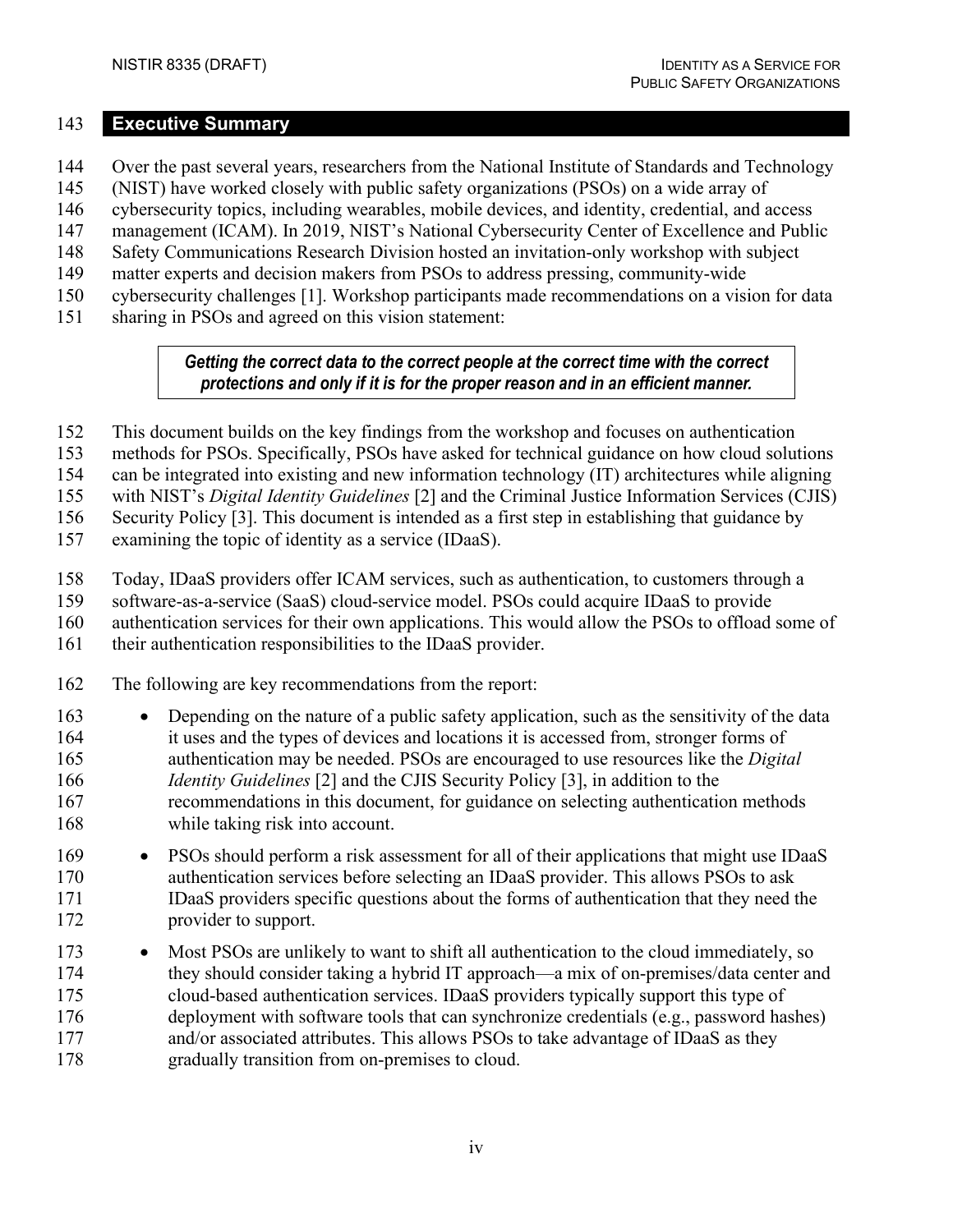| 179 |              |                  | <b>Table of Contents</b>                                               |  |
|-----|--------------|------------------|------------------------------------------------------------------------|--|
| 180 |              |                  |                                                                        |  |
| 181 | 1            |                  |                                                                        |  |
| 182 |              | 1.1              |                                                                        |  |
| 183 |              | 1.2              |                                                                        |  |
| 184 |              | 1.3              |                                                                        |  |
| 185 |              | 1.4              |                                                                        |  |
| 186 | $\mathbf{2}$ |                  |                                                                        |  |
| 187 |              | 2.1              |                                                                        |  |
| 188 |              | $2.2\phantom{0}$ |                                                                        |  |
| 189 |              | 2.3              |                                                                        |  |
| 190 |              | 2.4              |                                                                        |  |
| 191 |              |                  |                                                                        |  |
| 192 |              |                  | 2.4.2 Authentication Categories from the CJIS Security Policy  8       |  |
| 193 |              |                  |                                                                        |  |
| 194 |              |                  |                                                                        |  |
| 195 |              |                  |                                                                        |  |
| 196 |              | 2.5              |                                                                        |  |
| 197 | 3            |                  |                                                                        |  |
| 198 |              | 3.1              |                                                                        |  |
| 199 | 4            |                  |                                                                        |  |
| 200 |              | 4.1              |                                                                        |  |
| 201 |              | 4.2              |                                                                        |  |
| 202 |              | 4.3              |                                                                        |  |
| 203 |              | 4.4              |                                                                        |  |
| 204 |              |                  |                                                                        |  |
| 205 |              |                  |                                                                        |  |
| 206 |              |                  |                                                                        |  |
| 207 |              |                  | <b>List of Appendices</b>                                              |  |
| 208 |              |                  | Appendix A- Fast Identity Online (FIDO) Authentication Capabilities 25 |  |
| 209 |              |                  |                                                                        |  |
| 210 |              |                  |                                                                        |  |

#### v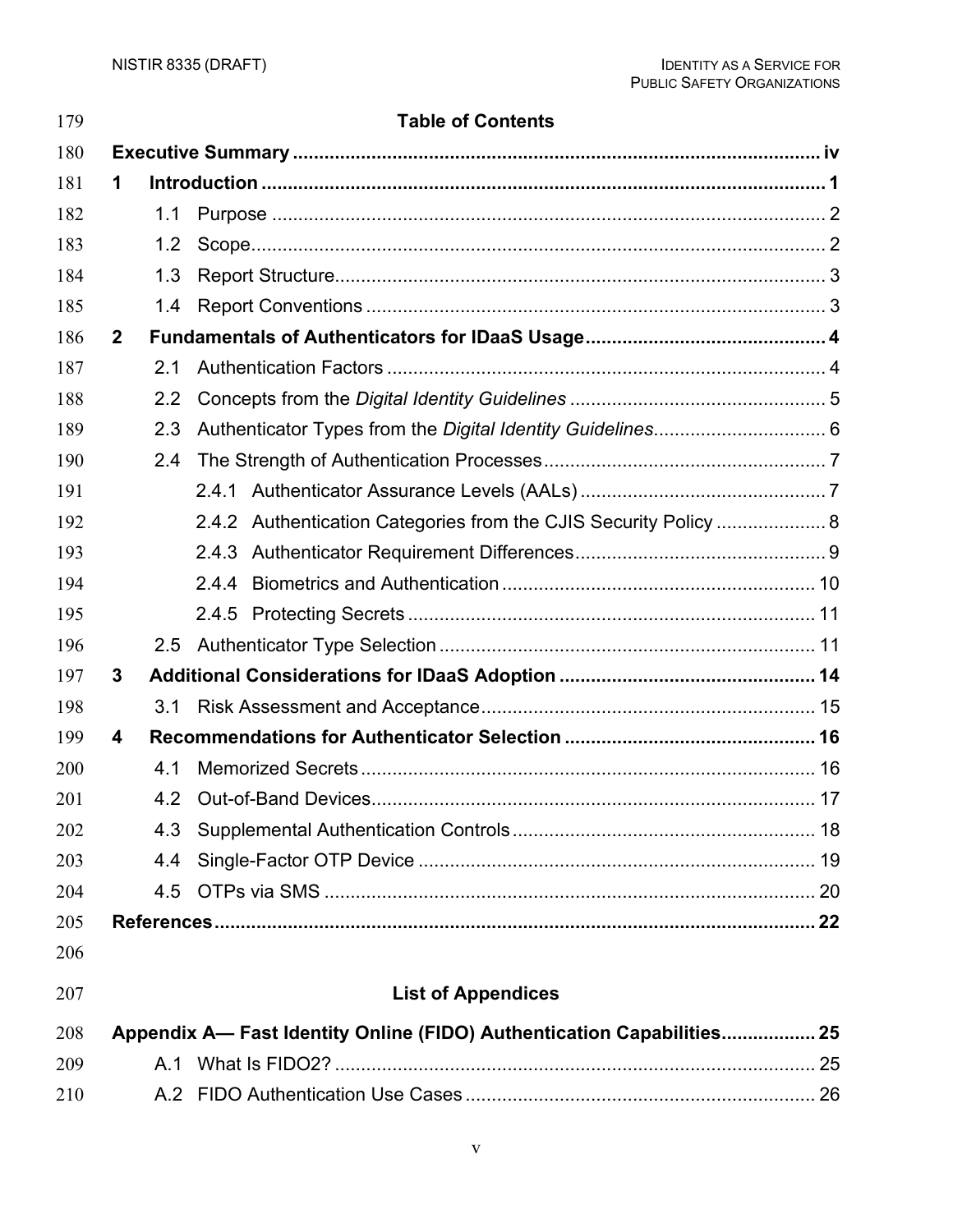| 211 |                                                                                     |  |
|-----|-------------------------------------------------------------------------------------|--|
| 212 |                                                                                     |  |
| 213 |                                                                                     |  |
| 214 |                                                                                     |  |
| 215 | <b>List of Tables</b>                                                               |  |
| 216 |                                                                                     |  |
| 217 |                                                                                     |  |
| 218 |                                                                                     |  |
| 219 |                                                                                     |  |
| 220 | Table 5: Differences Between CJIS Security Policy and Digital Identity Guidelines 9 |  |
| 221 | Table 6: Comparing Decision Trees for Authenticator Type Selection  12              |  |
| 222 |                                                                                     |  |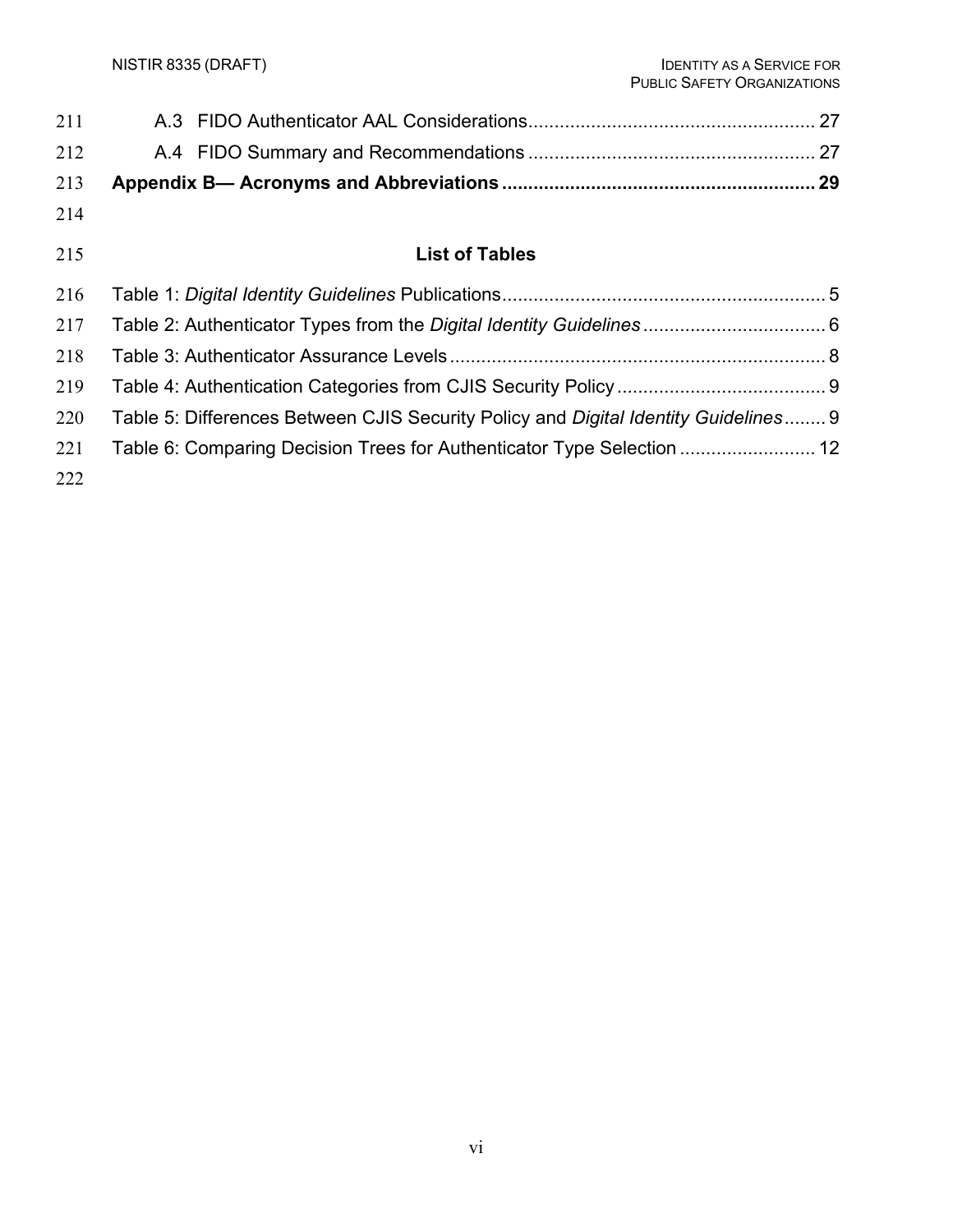#### <span id="page-8-0"></span>**1 Introduction**

 On-demand access to public safety data is critical to ensuring that public safety and first responders (PSFRs) have the information they need to protect life and property during an emergency. Modern authentication services offer a significant operational advantage by providing access to mission-critical information and services while deployed in the field, during training and exercises, or when participating in day-to-day business and preparing for emergencies during nonemergency periods. These advantages can be limited if poorly implemented authentication requirements hinder PSFRs, especially when a delay—even seconds—is a matter of containing or exacerbating an emergency. Public safety organizations (PSOs) are challenged with implementing efficient and secure authentication mechanisms to protect access to this sensitive information while meeting the demands of their operational environments.

- PSOs are increasingly using cloud applications that enable access to public safety data to ensure
- delivery of proper care and support during an emergency. It is common for these applications to
- issue their own credentials, often usernames and passwords, to users of the application. As the
- number of credentials that need to be managed grows across stovepiped applications, most PSOs,
- especially smaller ones with fewer resources, face increased challenges in managing these credentials and ensuring secure authentication practices. Here are some examples of common
- challenges:
- Password-based authentication practices vary among cloud providers. Some cloud applications may store passwords in an insecure manner or enforce needlessly complex password rules that negatively affect usability.
- PSOs operate in a variety of environments with different authentication requirements.
- A PSO may determine that a multifactor authentication mechanism is necessary to provide stronger protection for sensitive data stored within cloud applications but implementing multifactor authentication can be complex and may be outside the scope of expertise in the organization.
- Digital identities are not frequently shared across jurisdictional boundaries, and there is no single management or administrative hierarchy spanning all PSOs.
- A PSO's existing organizational identity, credential, and access management (ICAM) services may not naturally extend into a public cloud and extending or changing the existing framework to support cloud services may prove difficult [\[4\].](#page-29-4)
- 255 When a user leaves an organization, the best practice is for their accounts to be deleted or otherwise disabled. Often this is a manual process subject to human error or not done at all.
- PSOs can address these challenges by using
- cloud services dedicated to providing ICAM
- services as a core competency. Cloud-based
- 261 ICAM can include some or all of the parts of
- identity assurance—identity proofing, authentication, and federation. Cloud-based ICAM
- services can augment and, in some cases, completely replace on-premises or data-center-centric
- implementations of ICAM services.

序

**Note:** The FirstNet Authority has identified ICAM as one of the key technology areas that compose secure information exchange.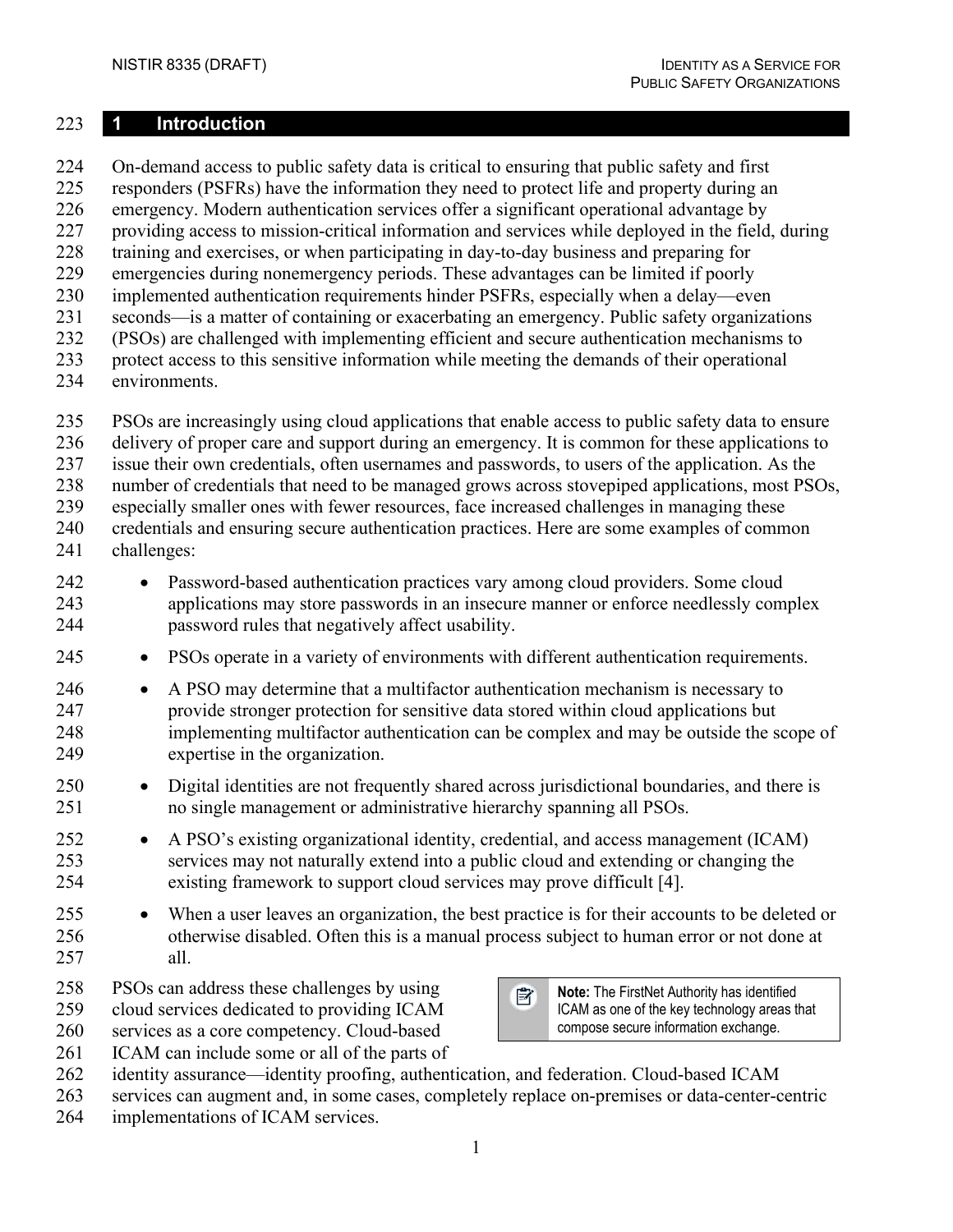- Identity as a service (IDaaS) is an informal term used by some cloud service providers. For the
- purposes of this document, an IDaaS provider offers ICAM services, such as authentication,
- under the software-as-a-service (SaaS) cloud-service model [\[5\].](#page-29-5) This means that the cloud
- consumer—the PSO—offloads some of the responsibility for ICAM software creation,
- installation, and maintenance to the IDaaS provider, while the PSO is still responsible for ICAM
- functions, such as maintaining the authenticator lifecycle as well as maintaining the applications 271 that rely on the IDaaS provider's services.
- The following are some of the benefits that PSOs may derive by transitioning to IDaaS:
- IDaaS providers enable authentication services that are flexible, efficient, and interoperable. The need for authentication flexibility is key for PSOs due to the diverse set of operational environments.
- IDaaS providers rely on standards to securely authenticate end users and to assert information about users to SaaS applications. IDaaS providers typically offer a catalog of customizable pre-built integrations for applications that use standards as the mechanism for interoperability. This growing ecosystem of interoperable SaaS applications and IDaaS providers can reduce the risk of cloud vendor lock-in while also easing the integration of identity services in customized PSO applications.
- IDaaS providers capture the mission benefits of cloud adoption by supporting organizational cybersecurity requirements. These benefits may include overall cost savings and increased agility that allow organizations to respond quickly to emerging cybersecurity threats.

## <span id="page-9-0"></span>**1.1 Purpose**

- This document educates PSOs about what IDaaS is and how it can benefit them. It defines questions that a PSO can ask an IDaaS provider when procuring IDaaS to objectively determine
- the costs and benefits of moving to IDaaS, validate performance claims, and compare services
- from multiple providers. This document also presents considerations for determining what
- authenticator or combination of authenticators to use for an IDaaS deployment based on a risk assessment.
- 

## <span id="page-9-1"></span>**1.2 Scope**

- This document focuses on technology drivers when choosing an IDaaS provider for
- authentication needs. IDaaS providers may offer additional capabilities, such as identity proofing
- or access control capabilities, but those are out of scope for this document. Other facets of
- evaluating IDaaS providers and calculating the total cost of ownership when adopting cloud
- services are also out of scope.
- Authentication in the context of this document is a (human) user-to-application transaction that
- occurs across a network such as the open internet or within an enterprise—for example, a user
- who authenticates to an email service through a web browser. Local authentication to a
- workstation or mobile device is out of scope, as are machine-to-machine authentications.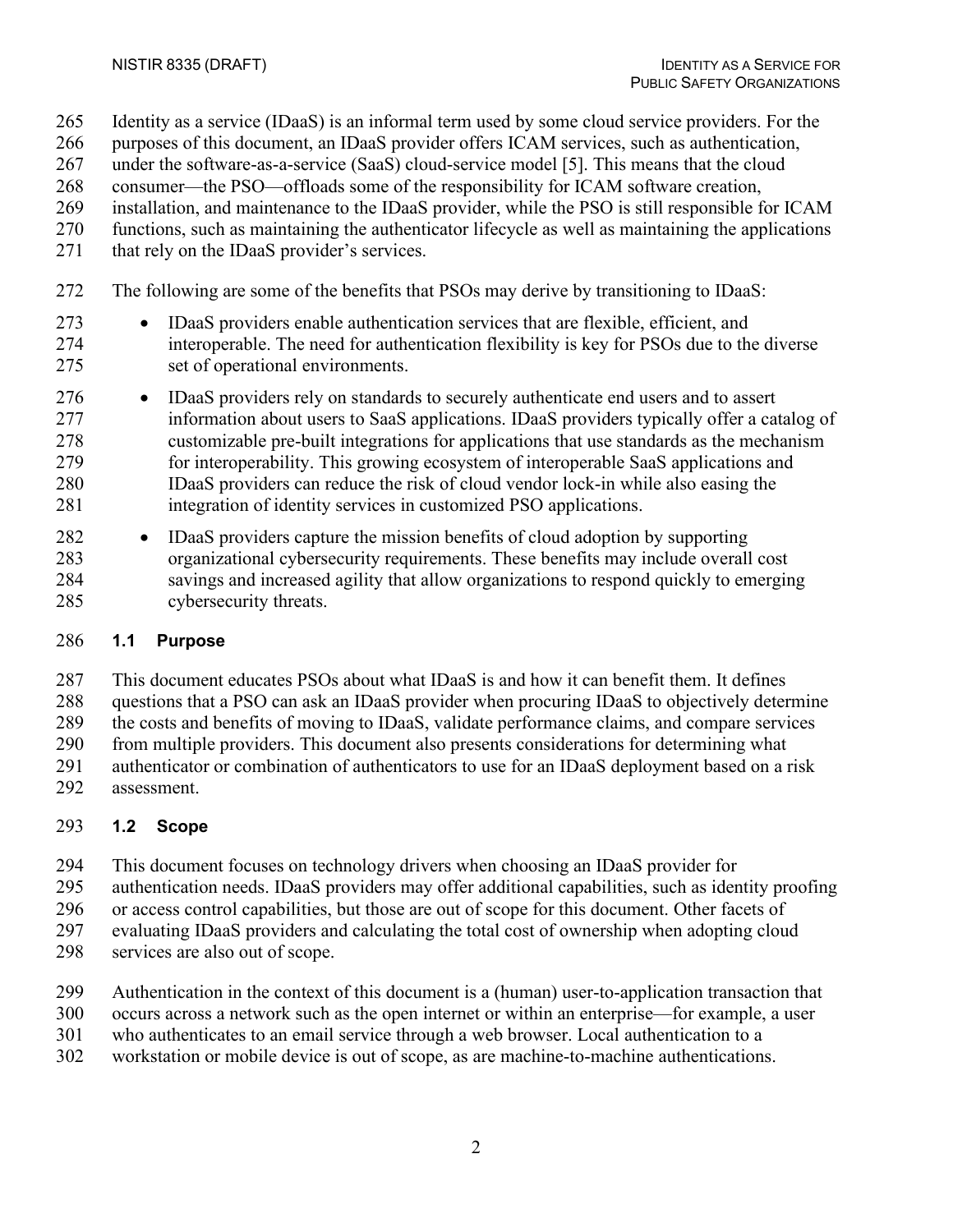#### <span id="page-10-0"></span>**1.3 Report Structure**

The rest of this report contains the following sections and appendices:

- **Section 2** presents the fundamentals of authenticators for IDaaS usage based on concepts from the *Digital Identity Guidelines* and the Criminal Justice Information Services (CJIS) Security Policy. It also discusses how PSOs can select IDaaS authenticators based on an identity-based risk assessment.
- **Section 3** explores additional considerations for IDaaS adoption.
- **Section 4** provides recommendations and other guidance to PSOs on selecting authenticators for IDaaS usage.
- The **References** section lists all references cited in the report.
- **Appendix A** introduces considerations for PSOs that are interested in using Fast Identity Online (FIDO) authentication for IDaaS.
- **Appendix B** lists the acronyms and abbreviations used in the report.

## <span id="page-10-1"></span>**1.4 Report Conventions**

- This report uses callout boxes to highlight certain types of information, as depicted in [Figure 1.](#page-10-2)
- Except for **Definition** boxes, which repeat the definitions of key terms, callout boxes usually
- contain new material that is not covered elsewhere in the report. A **Caution** box provides a
- warning of a potential issue with doing or not doing something. A **Note** box gives additional
- general information on a topic. A **Tip** box offers advice that may be beneficial to the reader.

| <b>Caution:</b> | $\Box$                   | Definition: |
|-----------------|--------------------------|-------------|
| Note:<br>团      | $Q = 10$<br>$\mathbf{u}$ | Tip:        |

<span id="page-10-2"></span>

**Figure 1: Callout Box Formats**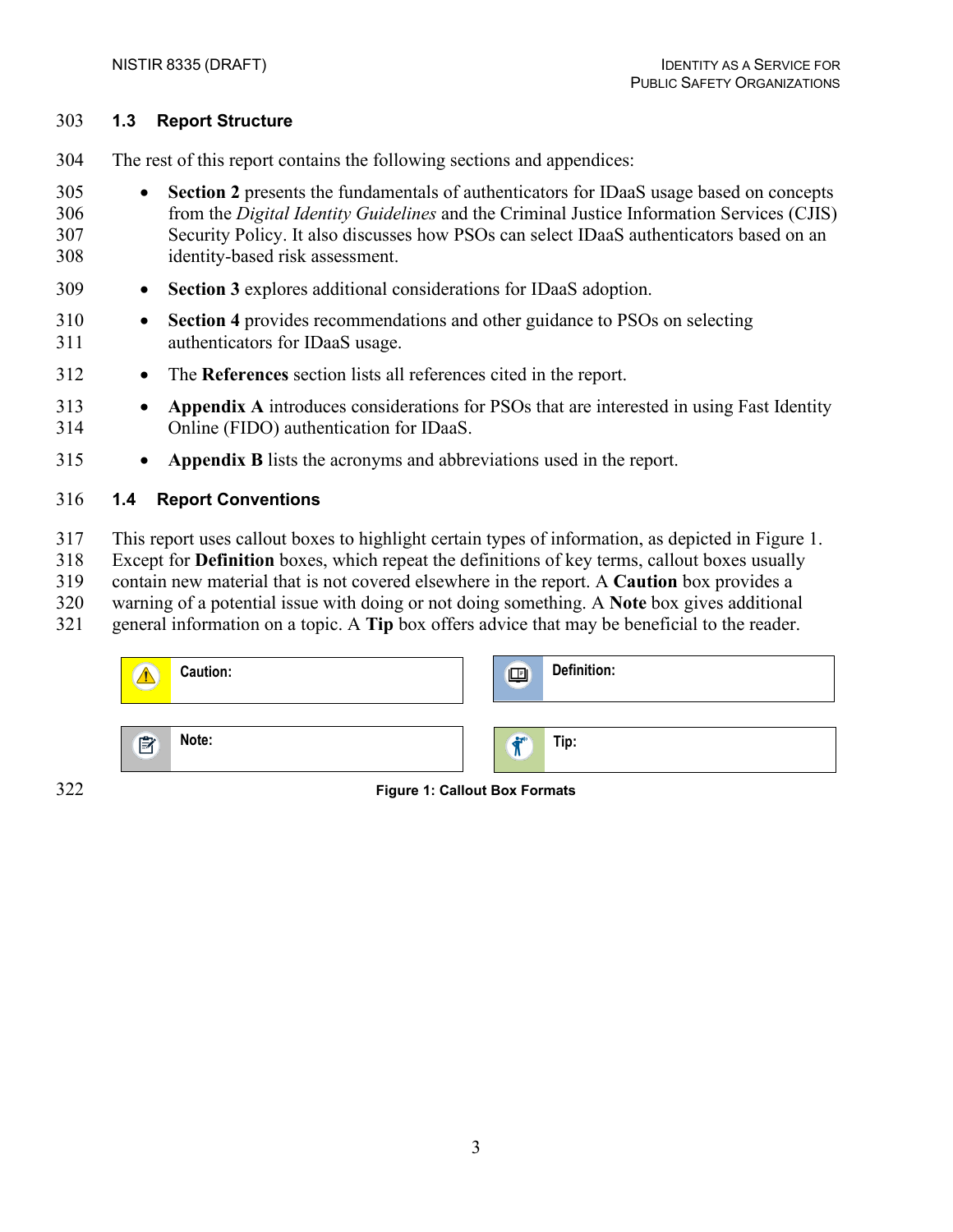#### <span id="page-11-0"></span>323 **2 Fundamentals of Authenticators for IDaaS Usage**

- <span id="page-11-1"></span>324 This section explains the fundamentals 序 **Note:** This document is meant to supplement and describe 325 of authenticators for IDaaS usage. It is how the *Digital Identity Guidelines* could be used to align with 326 based on concepts from the *Digital*  the CJIS Security Policy. PSOs that require access to Federal Bureau of Investigation (FBI) Criminal Justice Information 327 *Identity Guidelines* [\[2\]](#page-29-1) and the CJIS Services (CJIS) Division systems and criminal justice 328 Security Policy [\[3\].](#page-29-2) information (CJI) are subject to the CJIS Security Policy which specifies the necessary controls to protect CJI from creation 329 **2.1 Authentication Factors** through dissemination, whether at rest or in transit. PSOs subject to this requirement should consult with their CJIS 330 Authenticating a user involves representative for specifics of implementing the CJIS Security 331 verifying evidence of one or more Policy. 332 authentication factors: The CJIS Security Policy is underpinned by Presidential and FBI directives and NIST recommendations, including *Digital*  333 • *Something you know* means a *Identity Guidelines* (NIST SP 800-63) and *Security and*  334 *secret—*nonpublic information *Privacy Controls for Information Systems and Organizations* (NIST SP 800-53). Readers should refer to the [NIST website](https://csrc.nist.gov/publications) 335 shared between an end user for the latest versions of these publications. 336 and a digital service. Common The CJIS Security Policy is tailored and governed by the CJIS 337 examples are passwords and Advisory Policy Board. The security policy is currently 338 personal identification undergoing a modernization process that will align with 339 numbers (PINs) that can be national information assurance methodology that is 340 created by either the end user implementable by both large and small agencies charged with protecting criminal justice information. Readers should refer to 341 or the digital service.
- 342 *Something you have* means a 343 physical device that stores a

the FBI [website](https://www.fbi.gov/services/cjis/cjis-security-policy-resource-center) for the latest versions of the CJIS Security Policy.

344 secret and is possessed by only the end user. During authentication, the user proves they 345 are in control of the secret through a challenge and response transaction.

346 • *Something you are* means a fingerprint or other biometric data. As Section [2.4.4](#page-17-0) 347 discusses, biometrics are *private*, not secret, so there are limitations on using something 348 you are authentication factors.

349 Many digital services use two or more authentication factors in combination to authenticate

350 users. An example is a user entering a password into a PSO website, which causes the user's

351 mobile device to receive a login code that the user enters in the website to gain access to their

352 account. These techniques are sometimes referred to as advanced authentication, two-step

353 verification, login verification, two-factor authentication, or multifactor authentication (MFA).

354 This document uses the term MFA. MFA must use factors in two or more authentication factor

355 categories for greater strength, so requiring a password and a PIN (e.g., both something you

- 356 know) without any other factors (something you have or something you are) would not qualify as
- 357 MFA [\[6\].](#page-29-6)

358 For digital services, one option for MFA is to require an end user to authenticate themselves with

359 something you have that is activated by something you know so that the service has proof of

360 possession and control of the physical device. Note that for this option, the physical device must

361 be activated only by something you know and must have additional protections against attacks

- 362 such as PIN guessing in case the physical device is stolen or lost. Another possible option for
- 363 MFA is to use something you are—for example, a biometric—to activate something you have.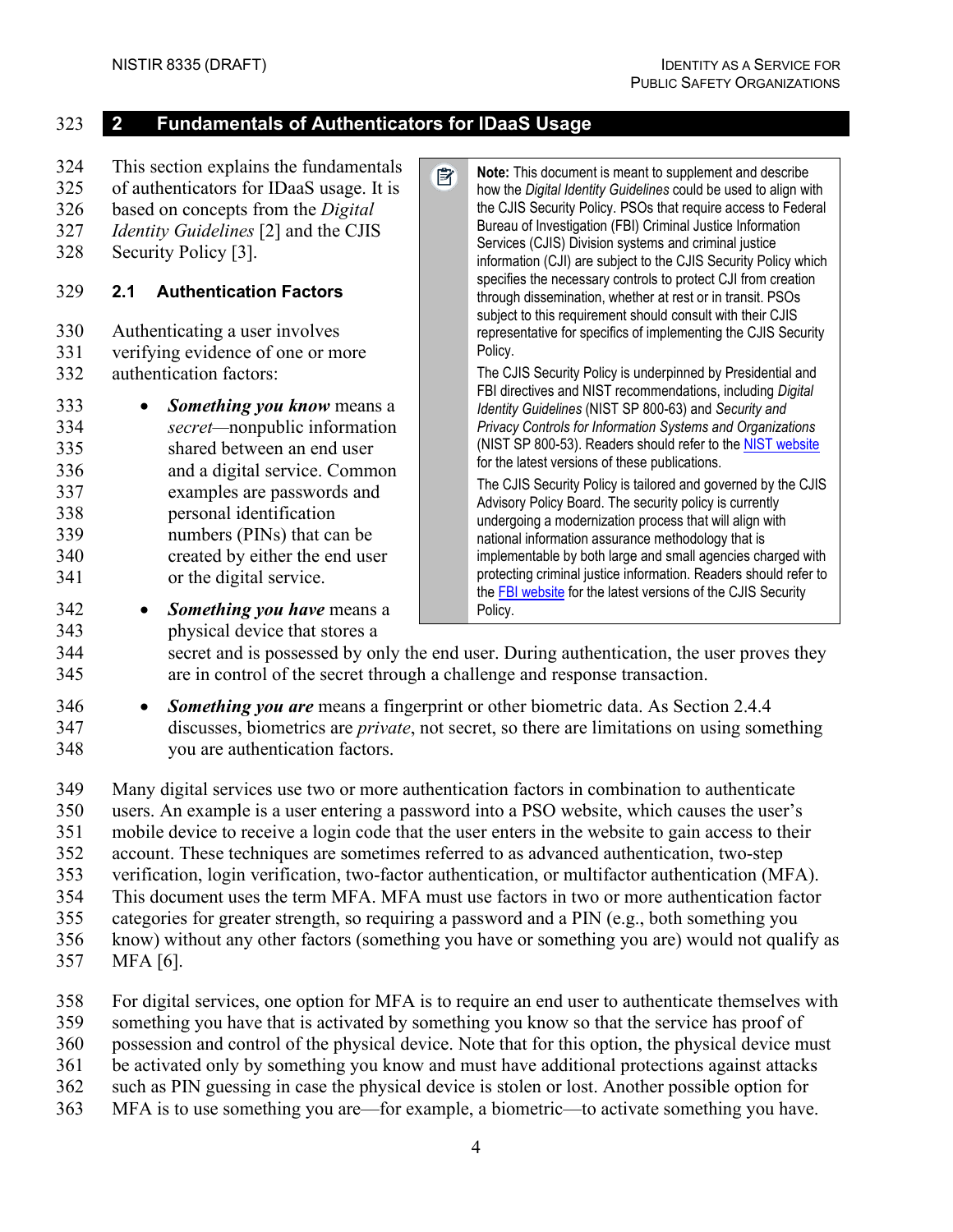## <span id="page-12-0"></span>364 **2.2 Concepts from the** *Digital Identity Guidelines*

- 365 Published in 2017, the National Institute of
- 366 Standards and Technology's (NIST's) *Digital*
- 367 *Identity Guidelines* [\[2\]](#page-29-1) are a suite of publications
- 368 that provide technical requirements for federal
- 369 agencies implementing digital identity services.
- 370 While the primary audience for these guidelines
- 团 **Note:** This document attempts to be consistent with the terms and definitions used in the *Digital Identity Guidelines*. Readers should also use the guidelines' [Definitions and Abbreviations](https://pages.nist.gov/800-63-3/sp800-63-3.html#def-and-acr) for terms that are not explicitly defined in this document.
- 371 is federal agencies, PSOs and others can also use their content. The *Digital Identity Guidelines*
- 372 were intended to be part of a risk-based approach to implementing digital identity services.
- 373 [Table 1](#page-12-1) lists the publications comprising the *Digital Identity Guidelines*. For simplicity, this
- 374 document uses the term *Digital Identity Guidelines* to refer to the suite of publications. Where
- 375 appropriate, a single document in the suite will be indicated by specifying its reference number
- 376 as listed in [Table 1.](#page-12-1)
- 

#### 377 **Table 1:** *Digital Identity Guidelines* **Publications**

<span id="page-12-1"></span>

| <b>NIST Special</b><br><b>Publication (SP)</b> | <b>Title and Reference</b>                                                     | <b>Description</b>                                                                                                                                                                                       |
|------------------------------------------------|--------------------------------------------------------------------------------|----------------------------------------------------------------------------------------------------------------------------------------------------------------------------------------------------------|
| NIST SP 800-63-<br>3                           | Digital Identity Guidelines [7]                                                | Provides an overview of general identity frameworks by using<br>authenticators, credentials, and assertions together in a digital<br>system, and a risk-based process for selecting assurance<br>levels. |
| <b>NIST SP 800-</b><br>63A                     | Digital Identity Guidelines:<br><b>Enrollment and Identity</b><br>Proofing [8] | Addresses how applicants can prove their identities and<br>become enrolled as valid subscribers within an identity system.                                                                               |
| <b>NIST SP 800-</b><br>63B                     | Digital Identity Guidelines:<br>Authentication and Lifecycle<br>Management [9] | Addresses how an individual can securely authenticate to a<br>credential service provider to access a digital service or set of<br>digital services.                                                     |
| <b>NIST SP 800-</b><br>63C                     | Digital Identity Guidelines:<br><b>Federation and Assertions</b><br>$[10]$     | Provides requirements when using federated identity<br>architectures and assertions to convey the results of<br>authentication processes and relevant identity information to an<br>agency application.  |

378 The *Digital Identity Guidelines* separate identity assurance into three discrete components:

- 379 **Identity Assurance Level** refers to the identity proofing process, which is the process 380 used to verify a user's association with their real-world identity for issuing the user a 381 credential.  $\tilde{\mathbf{T}}^{\circ}$
- 382 **Authenticator Assurance Level (AAL)** 383 refers to the authentication process.
- 384 **Federation Assurance Level** refers to
- 385 the strength of an assertion in a federated

 environment, which is used to communicate authentication and attribute information (if applicable) to a relying party. A *relying party* is an entity that relies upon the user's authenticator(s) and credentials or a verifier's assertion of a user's identity, typically to process a transaction or grant access to information or a system.

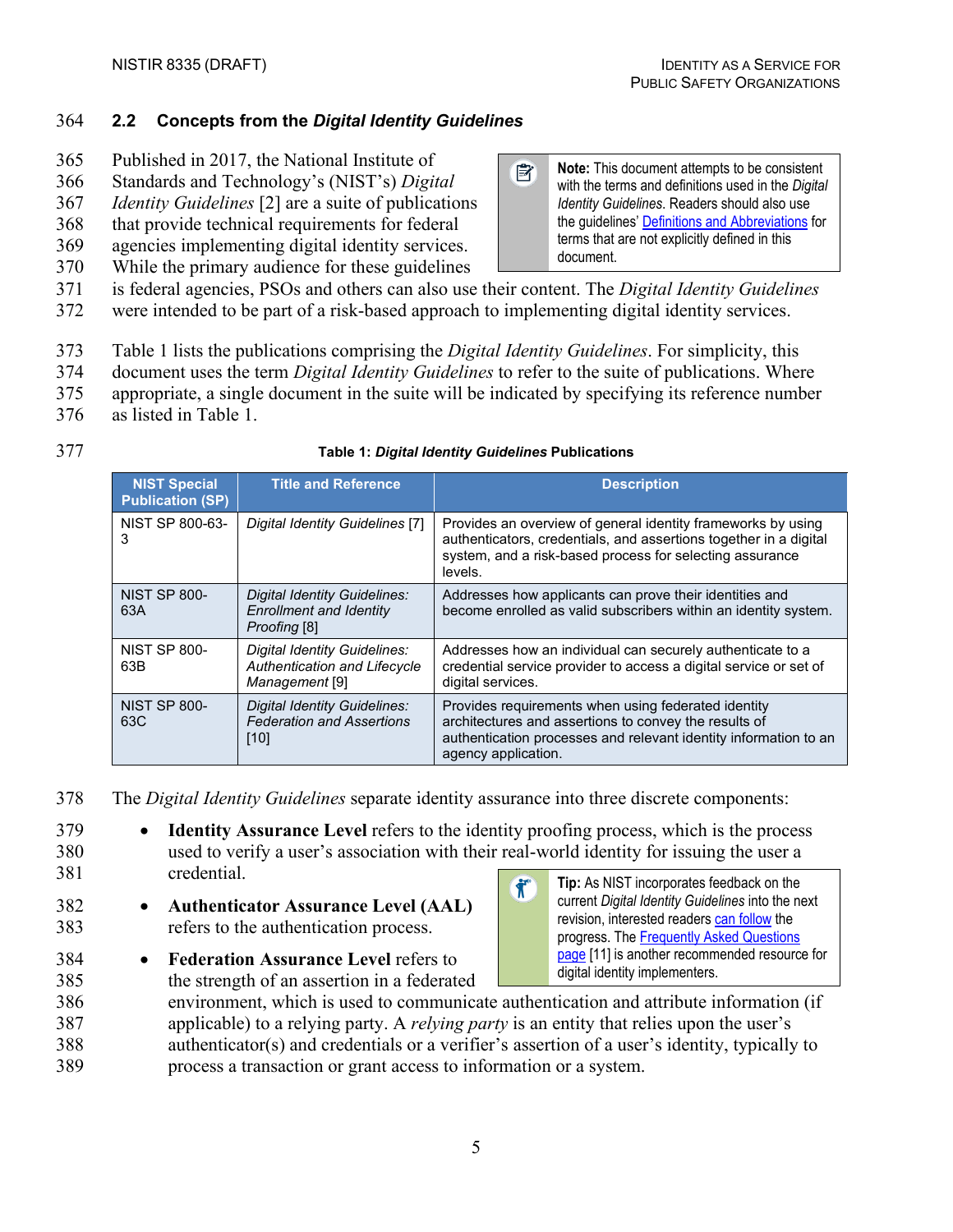390 The rest of this report concentrates on AALs and the IDaaS authentication services that are used

- 391 to achieve them. These are some of the authentication-related roles that an IDaaS provider can 392 perform:
- 393 **credential service provider:** A *credential* binds an identity to an issuing authority, and a 394 *credential service provider (CSP)* manages the life cycle of a credential. In the physical 395 world, a credential could be a first responder's identification card or badge issued by their 396 local jurisdiction. However, in the digital world, a credential can be a record that links a 397 user's identity to a username and password.
- 398 **verifier:** A *verifier* validates a user's identity by verifying their possession and control of 399 one or two authenticators by using an authentication protocol. In the digital world, this is 400 commonly accomplished by challenging the user to authenticate with an *identifier* 401 (username) and *shared secret* (password). The IDaaS provider then verifies that the 402 submitted username links to a valid user and the submitted password matches the 403 password that the IDaaS provider has stored.
- 404 In this example, the IDaaS provider authenticates the user by a username and password. IDaaS 405 providers usually support additional ways of authenticating besides single-factor username and 406 password, with increasing levels of assurance.

## <span id="page-13-0"></span>407 **2.3 Authenticator Types from the** *Digital Identity Guidelines*

- 408 There are many possible types of authenticators, and several are viable for commercially
- 409 available IDaaS platforms. The *Digital Identity Guidelines* specify the authenticator types listed
- 410 in [Table 2,](#page-13-1) which can be used alone, or in combination for MFA and define guidance for the
- 411 authenticator and the verifier for each type. An IDaaS provider may offer only a subset of these
- 412 authenticators that are compatible with their service.
- 

<span id="page-13-1"></span>

| <b>Authenticator</b><br><b>Type</b>   | <b>Authenticator Description</b>                                                                                                                                                                                    | <b>Verifier Description</b>                                                                                                                                                                                                          |
|---------------------------------------|---------------------------------------------------------------------------------------------------------------------------------------------------------------------------------------------------------------------|--------------------------------------------------------------------------------------------------------------------------------------------------------------------------------------------------------------------------------------|
| memorized<br>secret<br>****<br>Log in | A secret value intended to be chosen and<br>memorized by the user, such as a<br>password or PIN                                                                                                                     | The user remembers the secret value and<br>manually enters it (types it into the application).                                                                                                                                       |
| lookup secret                         | A secret value shared between the user<br>and the CSP that is stored in a physical or<br>electronic record                                                                                                          | The user looks up the secret value and manually<br>enters it.                                                                                                                                                                        |
| out-of-band<br>device                 | A physical device that is possessed and<br>controlled by the user                                                                                                                                                   | The device is uniquely addressable—that is, it<br>can unambiguously identify itself over an<br>insecure network—and it communicates securely<br>with the verifier over a distinct communications<br>channel to share a secret value. |
| single-factor<br><b>OTP</b> device    | A one-time password (OTP) generator in a<br>specialized hardware device or in software<br>installed on devices such as mobile<br>phones. It has an embedded secret that is<br>used as the seed for generating OTPs. | The user views the OTP and manually enters it.                                                                                                                                                                                       |

## 413 **Table 2: Authenticator Types from the** *Digital Identity Guidelines*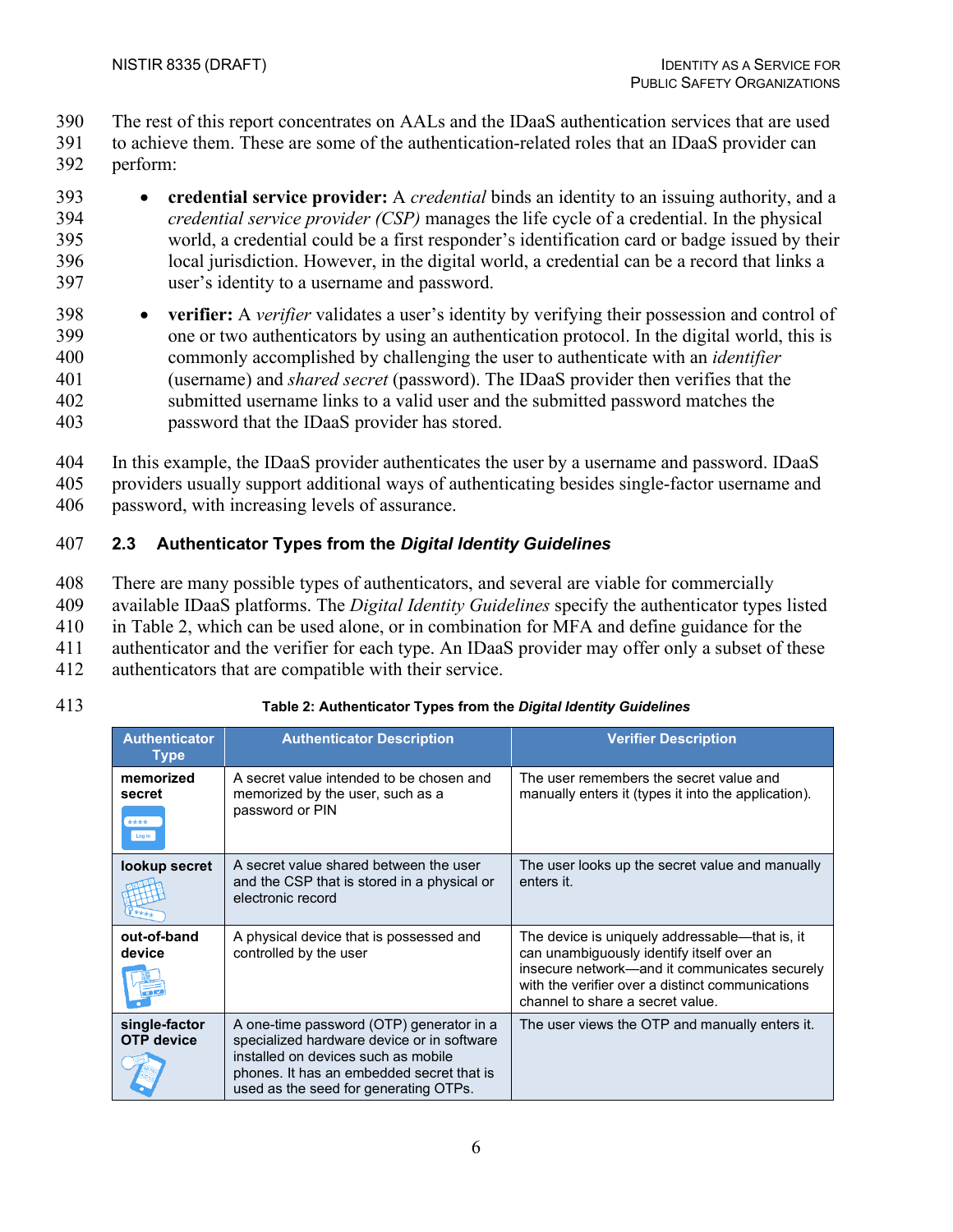| <b>Authenticator</b><br><b>Authenticator Description</b><br><b>Type</b> |                                                                                                                                                                                                               | <b>Verifier Description</b>                                                                                                                                                                                                                                                                                                             |
|-------------------------------------------------------------------------|---------------------------------------------------------------------------------------------------------------------------------------------------------------------------------------------------------------|-----------------------------------------------------------------------------------------------------------------------------------------------------------------------------------------------------------------------------------------------------------------------------------------------------------------------------------------|
| multifactor<br><b>OTP</b> device                                        | An OTP generator that is activated only<br>after authenticating the user                                                                                                                                      | The user authenticates to the OTP device<br>through a different authentication factor type<br>(something you know or something you are). The<br>user then views the OTP and manually enters it.                                                                                                                                         |
| single-factor<br>cryptographic<br>software                              | Software that performs cryptographic<br>operations by using protected<br>cryptographic key(s) stored on disk or<br>some other "soft" media, and provides the<br>authenticator output directly to the verifier | The verifier generates a challenge nonce, sends<br>it to the authenticator, and uses the authenticator<br>output to verify possession of the cryptographic<br>software.                                                                                                                                                                 |
| single-factor<br>cryptographic<br>device                                | A hardware device that performs<br>cryptographic operations using protected<br>cryptographic key(s), then provides the<br>authenticator output directly to the verifier                                       | The verifier generates a challenge nonce, sends<br>it to the authenticator, and uses the authenticator<br>output to verify possession of the cryptographic<br>device.                                                                                                                                                                   |
| multifactor<br>cryptographic<br>software                                | Same as single-factor cryptographic<br>software, except the software requires<br>activation through a second factor of<br>authentication                                                                      | The user authenticates to the cryptographic<br>software through a different authentication factor<br>type (something you know or something you<br>are).<br>Then the verifier generates a challenge nonce,<br>sends it to the authenticator, and uses the<br>authenticator output to verify possession of the<br>cryptographic software. |
| multifactor<br>cryptographic<br>device                                  | Same as single-factor cryptographic<br>device, except the hardware device<br>requires activation through a second factor<br>of authentication                                                                 | The user authenticates to the cryptographic<br>device through a different authentication factor<br>type (something you know or something you<br>are).<br>Then the verifier generates a challenge nonce,<br>sends it to the authenticator, and uses the<br>authenticator output to verify possession of the<br>cryptographic device.     |

#### 414

#### <span id="page-14-0"></span>415 **2.4 The Strength of Authentication Processes**

416 The authentication risks inherent to digital services must be managed as part of a PSO's risk

417 management program. To assist in this process, the *Digital Identity Guidelines* [\[2\]](#page-29-1) and the CJIS

418 Security Policy [\[3\]](#page-29-2) both define approaches for selecting authenticators. These approaches are

419 described below.

## <span id="page-14-1"></span>420 **2.4.1 Authenticator Assurance Levels (AALs)**

- 421 The *Digital Identity Guidelines* specify an identity risk-based approach for selecting
- 422 authenticators. It is based on the concept of *AALs,* which indicate the relative strength of an 423 authentication process [\[7\]:](#page-29-7)
- 424 **AAL1** requires single-factor authentication and is permitted with any authenticator type 425 listed in [Table 2.](#page-13-1)
- 426 **AAL2** requires two authentication factors (MFA) for additional security, with each factor 427 of a type listed in [Table 2.](#page-13-1)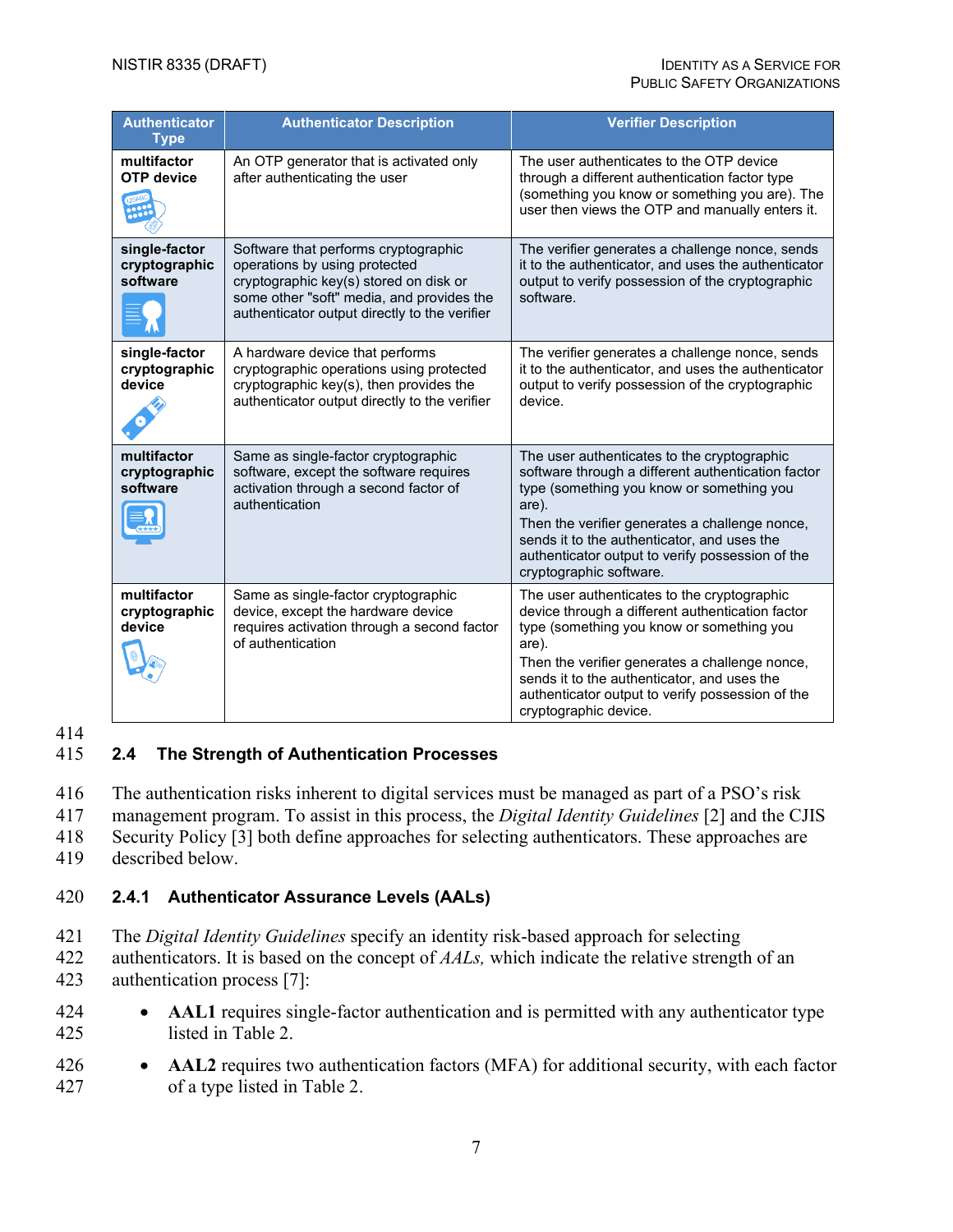- 428 **AAL3** is the highest authentication level. In addition to meeting the AAL2 requirements,
- 429 one of its factors must be a hardware-based authenticator, and the authentication process 430 must be resistant to verifier impersonation.
- 431 [Table 3](#page-15-1) shows how the authenticator types from [Table 2](#page-13-1) can be used alone or in combination to
- 432 achieve the AALs defined in the *Digital Identity Guidelines*. For example, AAL2 can be
- 433 achieved by using any of the multifactor authenticator types or by using a memorized secret plus
- 434 one of the five authenticator types specified in the rightmost column. AAL3 can be achieved 435 only two ways: by using a multifactor cryptographic device or by using a memorized secret plus
- 436 a single-factor cryptographic device.
- 

<span id="page-15-1"></span>

#### 437 **Table 3: Authenticator Assurance Levels**

| AAL              | <b>Permitted Authenticator Type(s)</b> |                                      |  |  |
|------------------|----------------------------------------|--------------------------------------|--|--|
| AAL1             | memorized secret                       |                                      |  |  |
|                  | lookup secret                          |                                      |  |  |
|                  | out-of-band device                     |                                      |  |  |
|                  | single-factor OTP device               |                                      |  |  |
|                  | multifactor OTP device                 |                                      |  |  |
|                  | single-factor cryptographic software   |                                      |  |  |
|                  | single-factor cryptographic device     |                                      |  |  |
|                  | multifactor cryptographic software     |                                      |  |  |
|                  | multifactor cryptographic device       |                                      |  |  |
| AAL <sub>2</sub> | multifactor OTP device                 |                                      |  |  |
|                  | multifactor cryptographic software     |                                      |  |  |
|                  | multifactor cryptographic device       |                                      |  |  |
|                  | memorized secret +                     | lookup secret                        |  |  |
|                  |                                        | out-of-band device                   |  |  |
|                  |                                        | single-factor OTP device             |  |  |
|                  |                                        | single-factor cryptographic software |  |  |
|                  | single-factor cryptographic device     |                                      |  |  |
| AAL3             | multifactor cryptographic device       |                                      |  |  |
|                  | memorized secret +                     | single-factor cryptographic device   |  |  |

438

439 Section [2.5](#page-18-1) provides guidance on how to select the appropriate AAL for a particular situation

440 based on the results of a risk assessment.

## <span id="page-15-0"></span>441 **2.4.2 Authentication Categories from the CJIS Security Policy**

442 The CJIS Security Policy provides the minimum set of "appropriate controls to protect the full

443 lifecycle of CJI [criminal justice information], whether at rest or in transit." It further provides

444 "guidance for the creation, viewing, modification, transmission, dissemination, storage, and

445 destruction of CJI" [\[3\].](#page-29-2) The CJIS Security Policy defines requirements for authenticating users of

446 digital services in its Policy Area 6. It specifies two categories of authentication and provides

447 examples from each category, as explained in [Table 4.](#page-16-1)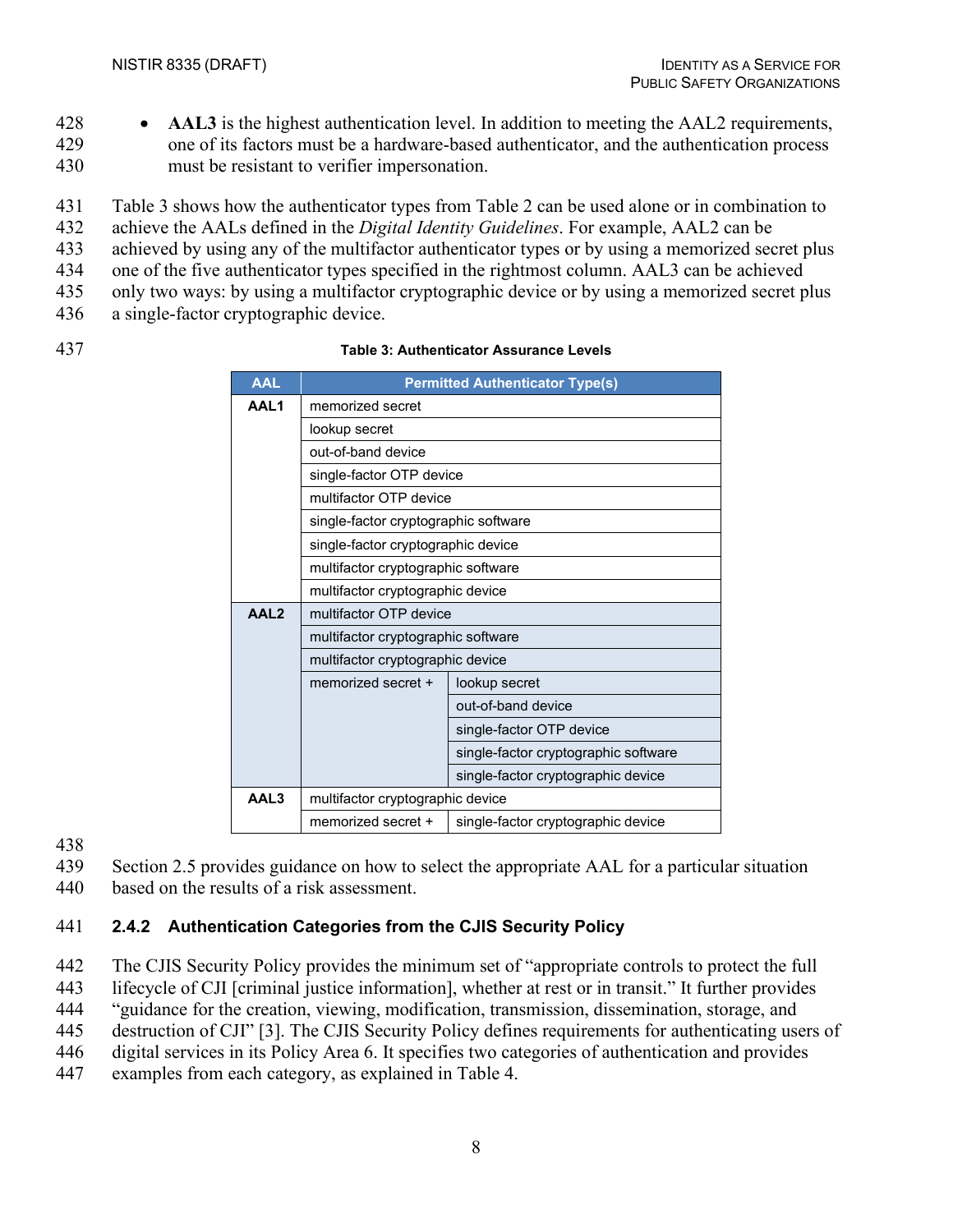<span id="page-16-1"></span>

#### 448 **Table 4: Authentication Categories from CJIS Security Policy**

| <b>Category</b> | <b>Examples of Authenticator Type(s)</b> |                                |  |  |
|-----------------|------------------------------------------|--------------------------------|--|--|
| standard        | password or PIN                          |                                |  |  |
|                 | hard or soft token                       |                                |  |  |
|                 | biometric                                |                                |  |  |
|                 | one-time password                        |                                |  |  |
| advanced        | biometric system<br>password +           |                                |  |  |
|                 |                                          | user-based digital certificate |  |  |
|                 | smart card                               |                                |  |  |
|                 | software token                           |                                |  |  |
|                 | hardware token                           |                                |  |  |
|                 | paper (inert) token                      |                                |  |  |
|                 | out-of-band authenticator                |                                |  |  |
|                 |                                          | risk-based authentication      |  |  |

EÏ, **Note:** The CJIS Security Policy and the *Digital Identity Guidelines* both use the term "risk-based authentication" but with different meanings. Risk-based authentication is broadly used terminology and may have different meanings depending on the context.

At this time, the **CJIS Security Policy** defines risk-based authentication as including "a software token element comprised of a number of factors, such as network information, user information, positive device identification (i.e. device forensics, user pattern analysis and user binding), user profiling, and high-risk challenge/response questions."

The *Digital Identity Guidelines* define it as a technique that may be used to reduce the likelihood that an attacker will lock the legitimate claimant out because of rate limiting. In other words, in the context of the *Digital Identity Guidelines,* risk-based authentication supplements an authentication transaction but cannot be a factor.

449

## <span id="page-16-0"></span>450 **2.4.3 Authenticator Requirement Differences**

|  | 451 While the CJIS Security Policy and the <i>Digital Identity Guidelines</i> have many similarities in |  |  |  |  |
|--|---------------------------------------------------------------------------------------------------------|--|--|--|--|
|--|---------------------------------------------------------------------------------------------------------|--|--|--|--|

- 452 their authenticator requirements, there are also noteworthy differences. [Table 5](#page-16-2) lists some of 453 these.
- 
- 

454 **Table 5: Differences Between CJIS Security Policy and** *Digital Identity Guidelines*

<span id="page-16-2"></span>

| <b>Authenticator</b>                  | <b>CJIS Security Policy</b>                                                                                                                                                                                                                                                | <b>Digital Identity Guidelines</b>                                                                                                                    |
|---------------------------------------|----------------------------------------------------------------------------------------------------------------------------------------------------------------------------------------------------------------------------------------------------------------------------|-------------------------------------------------------------------------------------------------------------------------------------------------------|
| <b>Short Message</b><br>Service (SMS) | SMS messages are acceptable as part of an<br>out-of-band authenticator transaction.                                                                                                                                                                                        | Restricts but does not prohibit the use of<br>SMS-based OTPs.                                                                                         |
| <b>Biometrics</b>                     | Specifies a biometric plus a password as an<br>example of advanced authentication.                                                                                                                                                                                         | Supports biometrics as part of MFA only<br>when used in combination with a physical<br>authenticator. Refer to Section 2.4.4 for more<br>information. |
| <b>Memorized</b><br>secrets           | Categorizes memorized secrets into basic<br>and advanced password standards.<br>Advanced password standards are similar to<br>the Digital Identity Guidelines' memorized<br>secret guidelines, except that the CJIS policy<br>specifies a minimum length of 20 characters. | Has one set of guidelines for memorized<br>secrets. Refer to Section 4.1 for further<br>discussion.                                                   |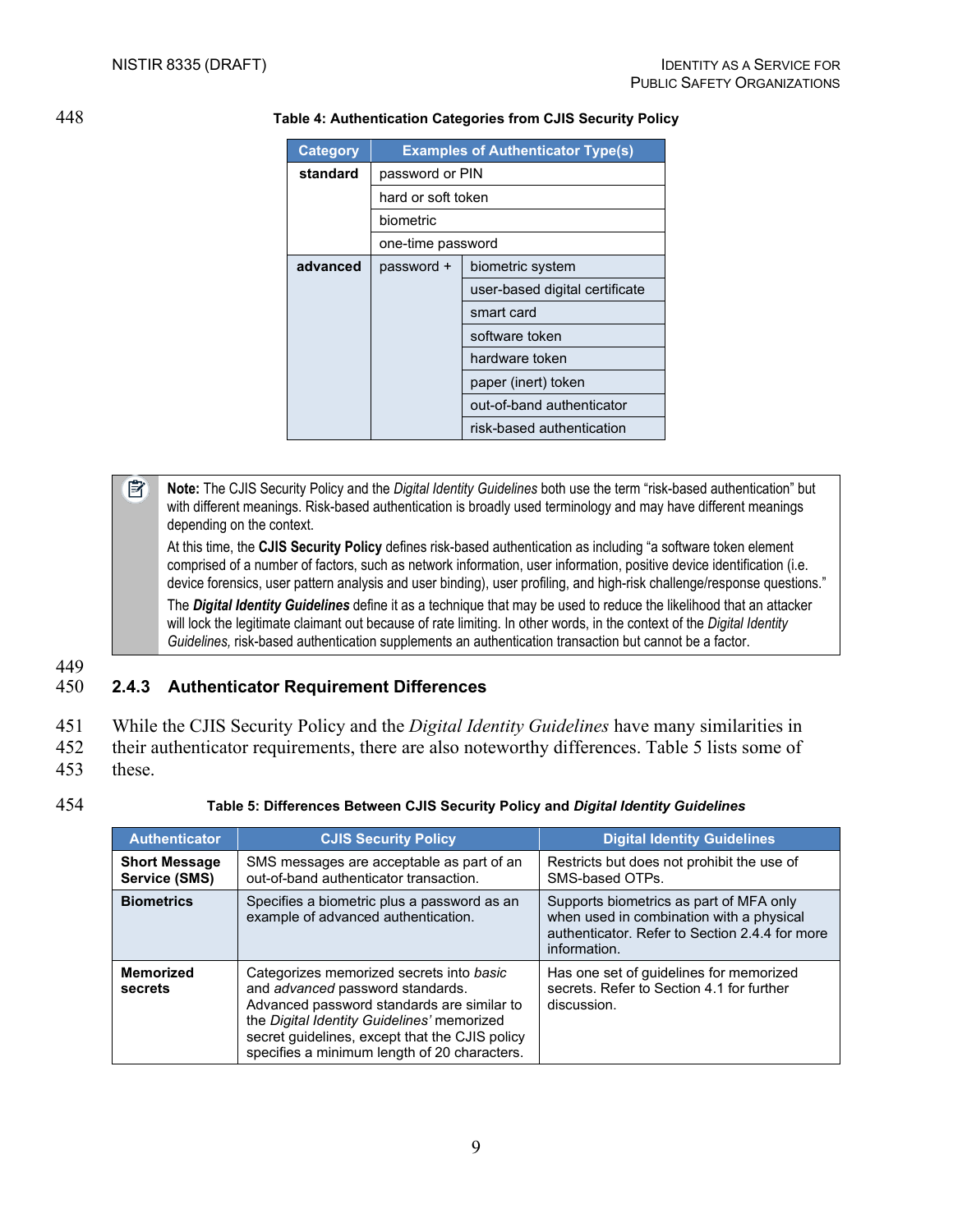| <b>Authenticator</b>                                     | <b>CJIS Security Policy</b>                                                                                                                                                                                                                                                           | <b>Digital Identity Guidelines</b>                                                                          |
|----------------------------------------------------------|---------------------------------------------------------------------------------------------------------------------------------------------------------------------------------------------------------------------------------------------------------------------------------------|-------------------------------------------------------------------------------------------------------------|
| <b>PIN<sub>s</sub></b>                                   | A PIN serves two roles in CJIS policy: as a<br>standard authenticator and when used in<br>conjunction with a certificate or token. When<br>used to activate a certificate or token, the PIN<br>has a minimum of six digits. There is no<br>stipulation about PIN digits being random. | Permits the use of six-digit memorized<br>secrets that are random and are created by<br>the IDaaS provider. |
| Hardware- and<br>software-based<br><b>authenticators</b> | Permits the use of hardware and software-<br>based authenticators.                                                                                                                                                                                                                    | Distinguishes between hardware- and<br>software-based authenticators corresponding<br>to an AAL.            |

#### <span id="page-17-0"></span>455 **2.4.4 Biometrics and Authentication**

- 456 Using biometrics for authentication is often misunderstood. While the *Digital Identity Guidelines*
- 457 support the use of biometrics, there are limitations [\[11\].](#page-30-2) A common misconception is that
- 458 biometrics constitute a secret. Although biometrics are *personally identifiable information*—that
- 459 is, information that can link to a specific person—they are private but not secret. A person's
- 460 biometric can be obtained via an online attack, by taking a picture of the person with a camera
- 461 phone (e.g., facial images) with or without their knowledge, lifted from objects that the person
- 462 touches (e.g., latent fingerprints), or captured with high-resolution images (e.g., iris patterns)
- 463 [\[11\].](#page-30-2) While presentation attack detection (PAD) technologies (e.g., liveness detection) can
- 464 mitigate the risk of these types of attacks, additional trust in the sensor or biometric processing is
- 465 required to ensure that PAD is operating in accordance with the needs of the CSP and the user.
- 466 One of the notable changes between NIST SP 800-63 revisions 2 and 3 is that biometrics are no
- 467 longer considered a secret; therefore, the NIST identity guidelines prohibit them from being an
- 468 authenticator type on their own. In other words, a PSO cannot accept a biometric as a single
- 469 factor at AAL1 in an authentication transaction because the biometric does not equate to a secret
- 470 that is impractical for an attacker to guess, such as a password. Similarly, a biometric cannot be
- 471 combined with a shared secret to achieve AAL2 or above.
- 472 A biometric can, however, be used as part of MFA in conjunction with a specific physical
- 473 authenticator (something you have). For example, this could be a fingerprint (or other biometric)
- 474 used to unlock a secret such as a cryptographic key. As the *Digital Identity Guidelines*
- 475 *Frequently Asked Questions* [\[11\]](#page-30-2) note, a PSO verifier that accepts the risk of using a biometric in
- 476 combination with a physical authenticator must ensure that the biometric readers meet the
- 477 *Digital Identity Guidelines*' normative
- 478 requirements for biometric systems [\[9\].](#page-29-9)
- 479 Biometrics are commonly used to unlock
- 480 commercial mobile devices. While a mobile
- 481 device may have a biometric reader that meets
- 482 the performance requirements of the *Digital*
- 483 *Identity Guidelines,* the guidelines note that
- 484 unlocking a device through biometric match 485 cannot be considered an authentication factor
- 486 because it is generally not possible for the
- 487 verifier to obtain any information on how or
- 488 whether the device was unlocked.
- $\hat{\mathbf{r}}$ **Tip:** PSOs interested in using mobile device biometrics for MFA should examine IDaaS provider claims and ensure the following are all true:
	- A biometric factor does not rely on device unlock.
	- Any underlying mobile application uses the official operating system biometric application programming interfaces (APIs).
	- The IDaaS provider can discern the make and model of mobile devices to assure that the biometric reader meets *Digital Identity Guidelines* performance requirements.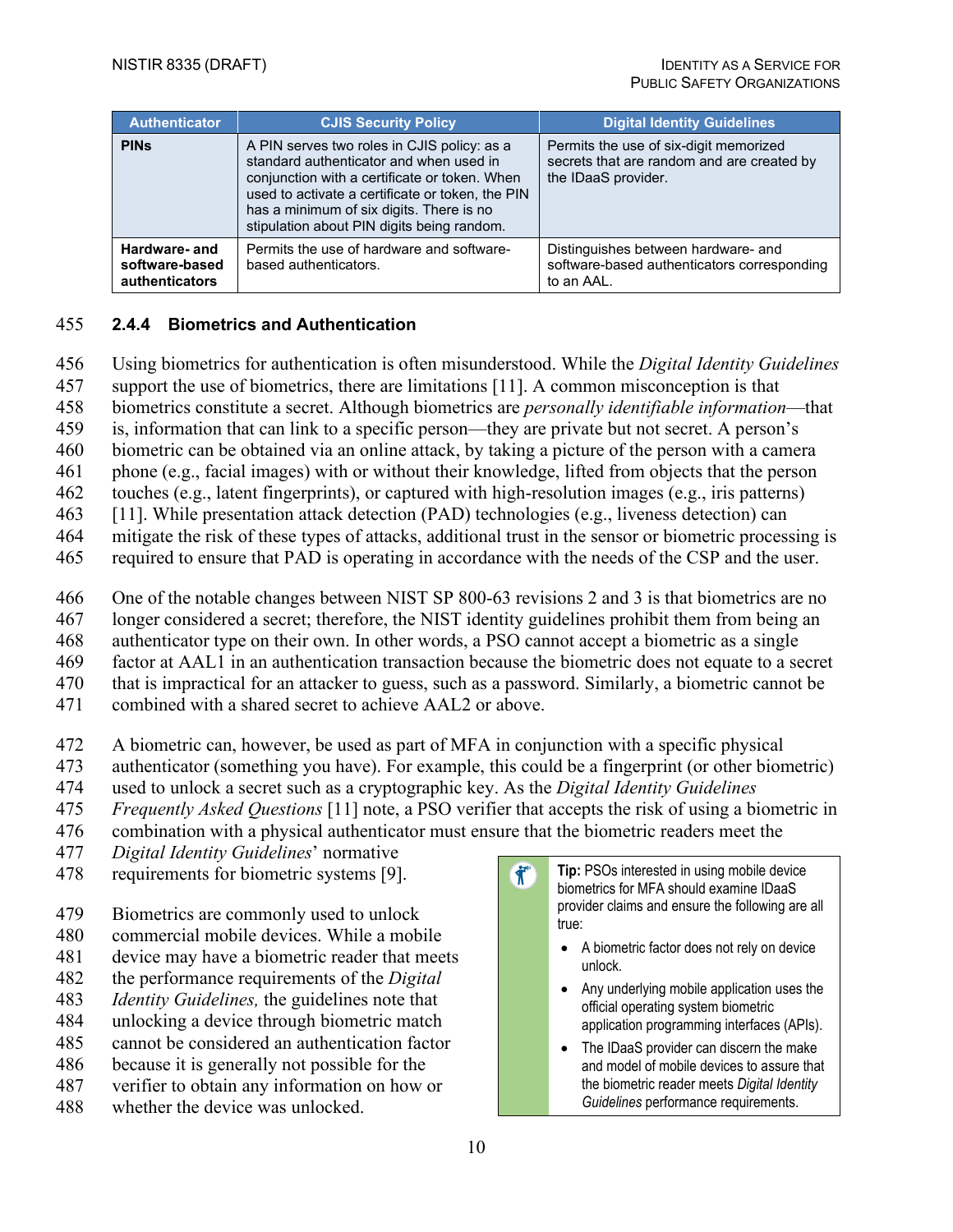#### <span id="page-18-0"></span>**2.4.5 Protecting Secrets**

In the example MFA scenario earlier in this section, the second authentication factor was an

- unpredictable, secret numeric code being transmitted to a mobile device that was registered with 492 the digital service. Protecting this code while in transit is important so that attackers cannot steal
- the code and reuse it to impersonate the actual user.

The *Digital Identity Guidelines* restrict but do not prohibit use of the most commonplace

- method—SMS*,* also known as text messages—due to threats against the public switched
- telephone network. This introduces challenges because most users accept and understand SMS-
- based authentication factors, but the active threats against this method increase impersonation
- risk. Likewise, email-based distribution of codes is not recommended because the user does not
- have to prove possession of a device. An attacker could take control of a poorly secured email account and retrieve the secret codes. The *Digital Identity Guidelines* define a method of code
- distribution where these risks can be mitigated, and it is discussed further in Section [4.4.](#page-26-0)
- In addition to stealing secrets sent by SMS or emails, it has also become commonplace for
- attackers to steal secrets from service providers that do not follow best practices for protecting
- them. For example, passwords can be stolen from a weakly protected database.

Another way that attackers acquire secrets is by tricking a user into supplying their password at a

- website that impersonates a legitimate digital service provider. Once stolen, these secrets are
- used in broader-scale attacks against other service providers by using techniques such as
- credential stuffing and password sprays. Credential attacks such as these present challenges for
- service providers to protect against, especially for organizations with limited cybersecurity
- expertise. The likelihood of a successful attack can be reduced by outsourcing authentication
- service to a third party that has committed to adopting the *Digital Identity Guidelines*.

## <span id="page-18-1"></span>**2.5 Authenticator Type Selection**

- To help organizations decide what authenticator type(s) would offer the necessary strength for a
- particular scenario, the *Digital Identity Guidelines* [\[2\]](#page-29-1) and the CJIS Security Policy [\[3\]](#page-29-2) both
- provide decision trees. A decision tree asks a series of questions, and the answer to each question
- determines the next part of the path through the tree. [Table 6](#page-19-0) compares noteworthy
- characteristics of both decision trees, using language taken directly from the source documents,
- to help explain their fundamental differences.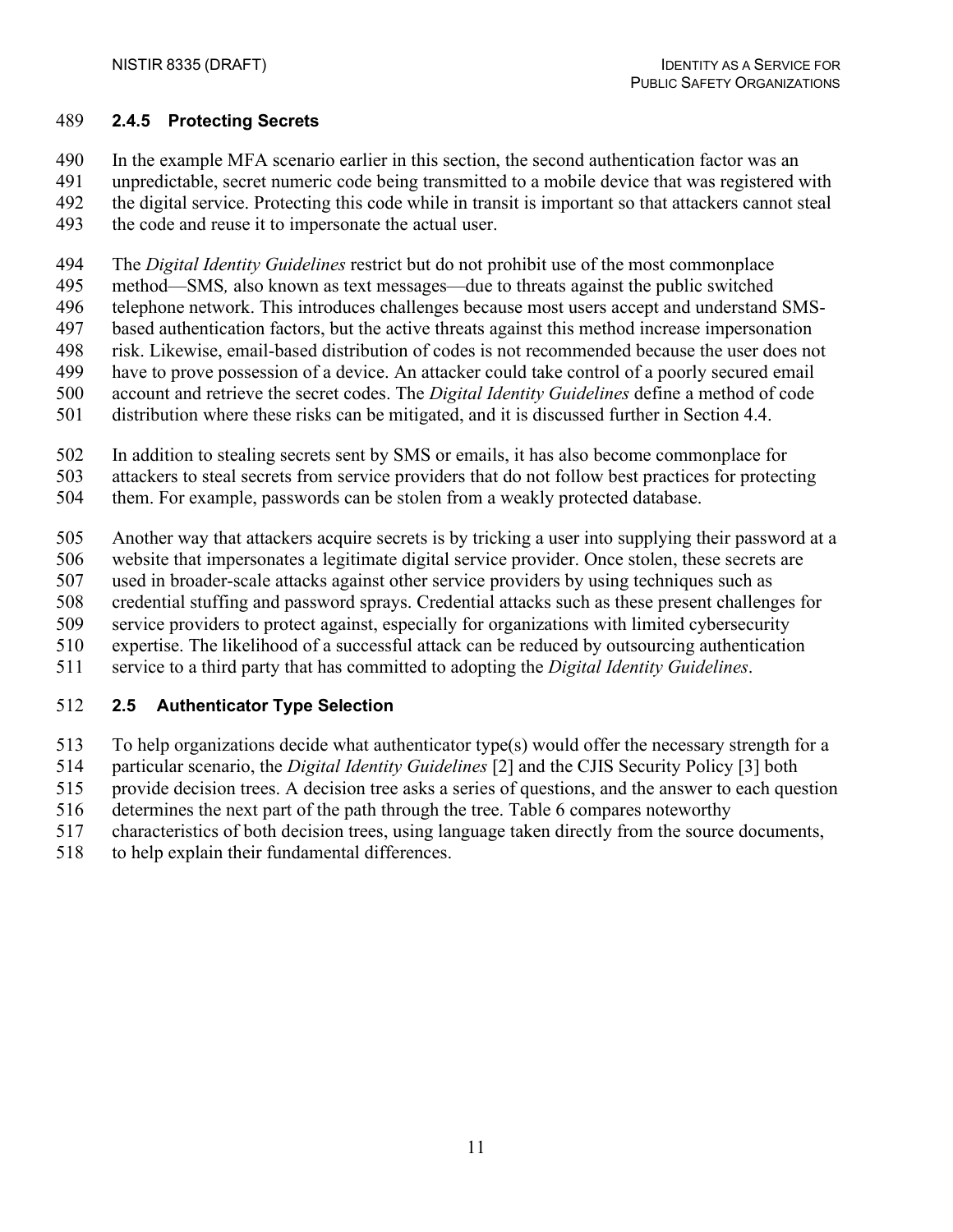| ۰.<br>×<br>v | I<br>۰.<br>٠ |
|--------------|--------------|

#### 519 **Table 6: Comparing Decision Trees for Authenticator Type Selection**

<span id="page-19-0"></span>

| <b>Characteristic</b>                                                    | <b>Digital Identity Guidelines</b>                                                                                                                                                                                                                                                                                                                                                                                                                                                                                              | <b>CJIS Security Policy</b>                                                                                                                                                                                                                                                                                                                                                                                                                                                      |  |
|--------------------------------------------------------------------------|---------------------------------------------------------------------------------------------------------------------------------------------------------------------------------------------------------------------------------------------------------------------------------------------------------------------------------------------------------------------------------------------------------------------------------------------------------------------------------------------------------------------------------|----------------------------------------------------------------------------------------------------------------------------------------------------------------------------------------------------------------------------------------------------------------------------------------------------------------------------------------------------------------------------------------------------------------------------------------------------------------------------------|--|
| <b>Applicability</b>                                                     | any data                                                                                                                                                                                                                                                                                                                                                                                                                                                                                                                        | CJI                                                                                                                                                                                                                                                                                                                                                                                                                                                                              |  |
| <b>Possible</b><br>outcomes                                              | AAL1<br>AAL <sub>2</sub><br>AAL3<br>$\bullet$                                                                                                                                                                                                                                                                                                                                                                                                                                                                                   | Use advanced authentication<br>$\bullet$<br>Don't use advanced authentication                                                                                                                                                                                                                                                                                                                                                                                                    |  |
| <b>Relies on risk</b><br>assessment<br>results?                          | Yes-must estimate the maximum potential<br>impact (N/A, Low, Moderate, High) of an<br>authentication failure for each of the<br>following:<br>Inconvenience, distress or damage to<br>standing or reputation<br>Financial loss or agency liability<br>$\bullet$<br>Harm to agency programs or public<br>interests<br>Unauthorized release of sensitive<br>information<br>Personal safety<br>$\bullet$<br>Civil or criminal violations<br>What could happen if an unauthorized user<br>accessed one or more valid user accounts? | No-since it only applies to CJI, there is not a<br>wide range of possible impacts to consider                                                                                                                                                                                                                                                                                                                                                                                    |  |
| <b>Considers</b><br>factors other<br>than risk<br>assessment<br>results? | Yes:<br>Whether or not personal data is being<br>$\bullet$<br>made accessible                                                                                                                                                                                                                                                                                                                                                                                                                                                   | Yes:<br>Whether the request is direct or indirect<br>$\bullet$<br>Whether or not the request originates from<br>$\bullet$<br>within a physically secure location<br>Whether or not the request is from a location<br>$\bullet$<br>or organization that has all required<br>technical controls implemented<br>Whether or not the request is from an<br>$\bullet$<br>organization-issued and controlled<br>smartphone or tablet with approved<br>compensating controls implemented |  |

- 520 PSOs subject to the CJIS Security Policy must ensure that adequate safeguards are in place to
- 521 secure ICAM functions, such as authentication, when SaaS applications are used to access CJI.
- 522 PSOs that use IDaaS to centralize identity services to comply with this policy must use the CJIS
- 523 authentication decision tree to determine if advanced authentication is required.



**Note:** For the purposes of this document, it is assumed that **advanced authentication is required** to access CJI over an untrusted network.

- 524
- 525 If a PSO determines that advanced authentication is needed, this indicates that either AAL2 or 526 AAL3 is needed. Therefore, the PSO should also assess their authentication risk based on the
- 527 *Digital Identity Guidelines*' AAL decision tree to determine whether to use AAL2 or AAL3.
- 528 PSOs that are considering an AAL3 implementation with an IDaaS provider should carefully
- 529 examine whether AAL3 is appropriate for some or all authentication transactions, given the
- 530 technical considerations. Suppose that a PSO performs a risk assessment for an online case
- 531 creation and retrieval system. The assessment reveals that unauthorized access to especially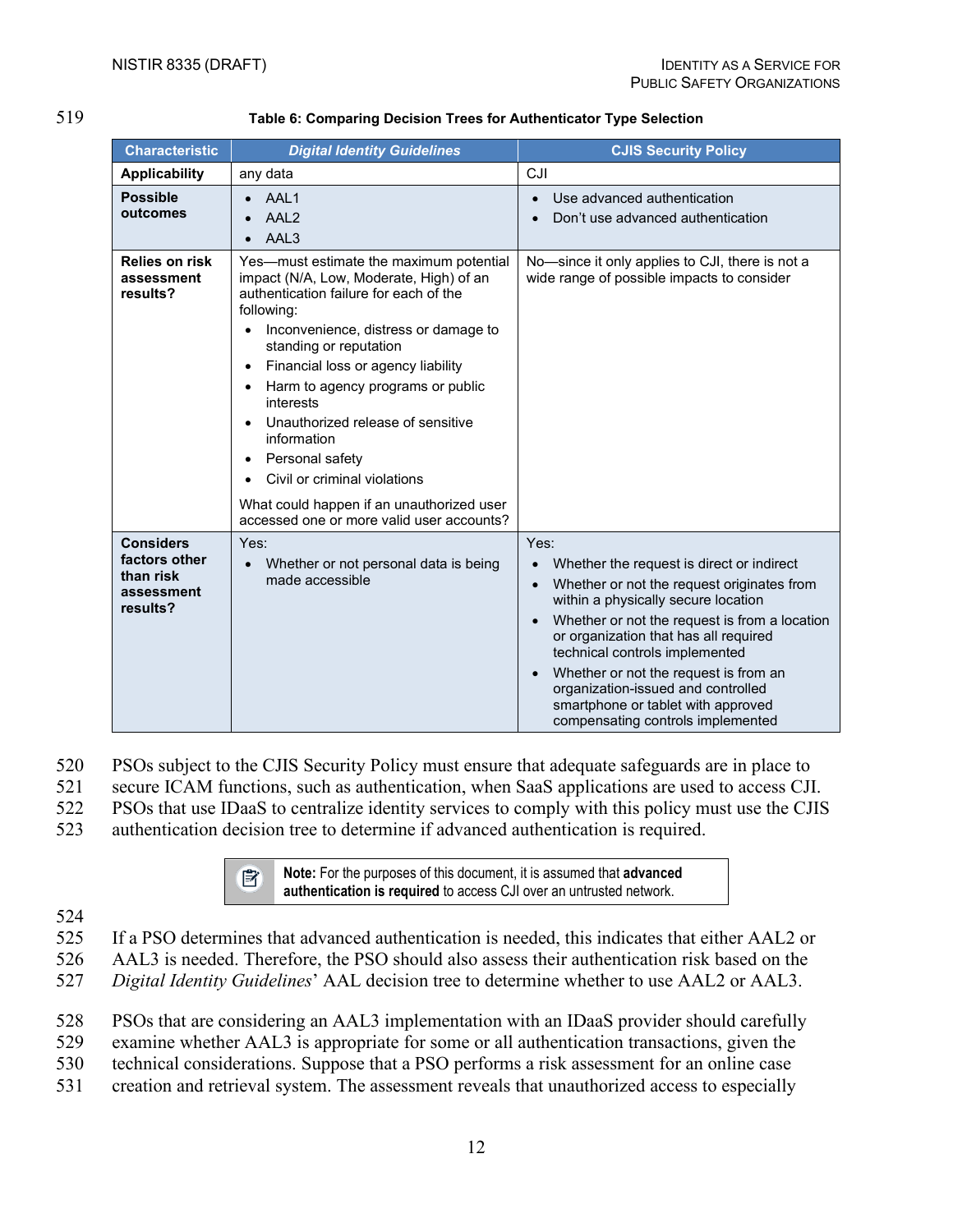sensitive case information would have a severe adverse effect on PSO operations and thus a high impact that requires AAL3. Here are some of the considerations for an AAL3 implementation:

- The IDaaS provider may not support AAL3. Among the technical requirements for AAL3 is a strong verifier impersonation resistance authentication protocol—that is, the ability to mitigate the risk of a phishing attack that could fool an unwary PSFR into authenticating to an impostor IDaaS provider. In practical terms, this means the IDaaS provider must support a mutually authenticated version of Transport Layer Security (TLS) protocol where the client authenticator (in this case, possessed by a PSFR) and the server (IDaaS provider) authenticate each other at the same time. Please refer to Section B.4.2.6, Verifier Impersonation Resistance, of NIST SP 800-63-3, *Implementation Resources* [\[12\],](#page-30-3) for an extended discussion of this topic.
- If the IDaaS provider supports AAL3, this should include supporting the use of hard cryptographic tokens. PSOs should also consider the form factor of the cryptographic token for a particular use case. For example, a ruggedized Universal Serial Bus (USB) token may be a more appropriate choice for PSFRs in the field than a conventional smart card.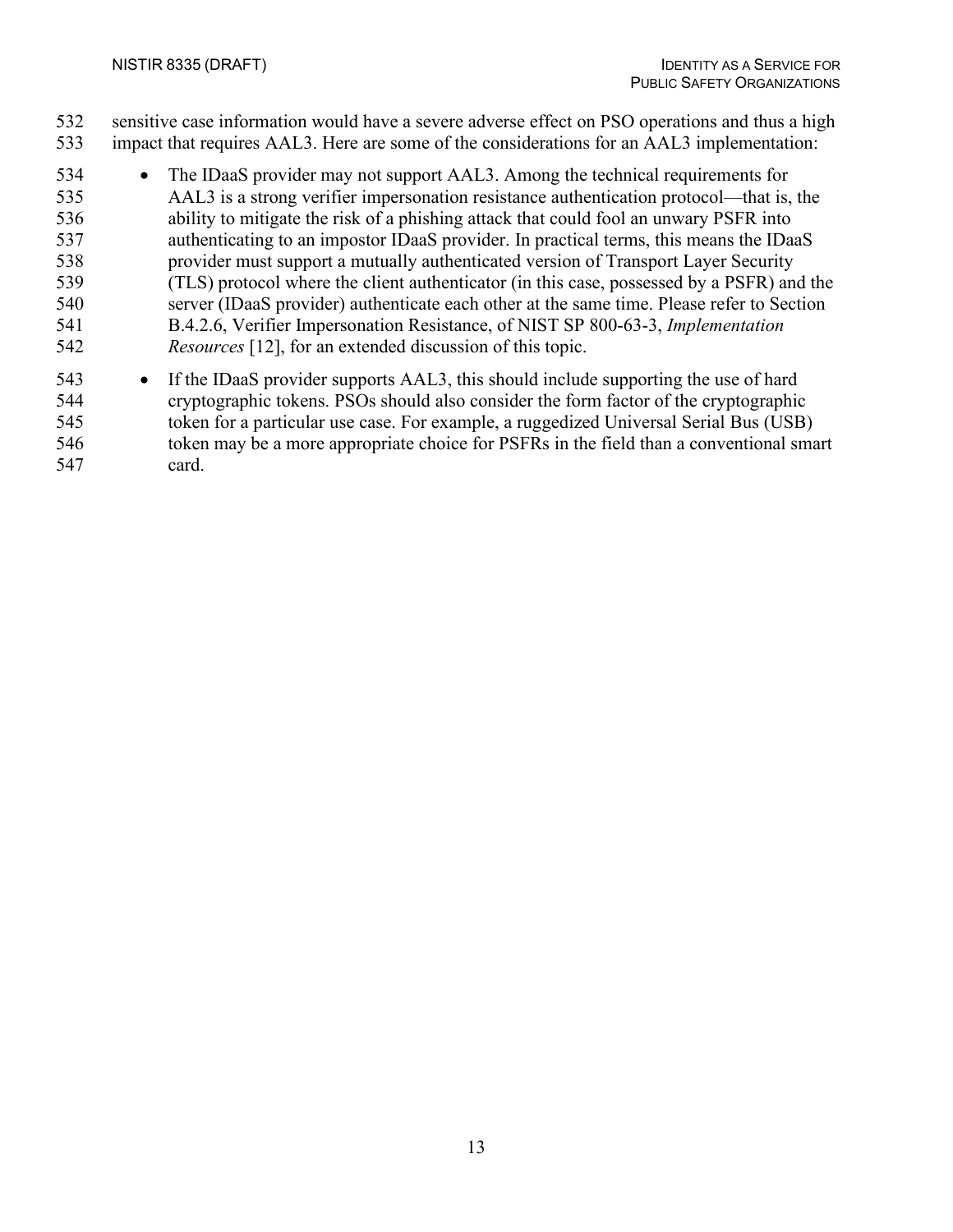#### <span id="page-21-0"></span>**3 Additional Considerations for IDaaS Adoption**

- As organizations continue to move workloads to the cloud, IDaaS providers have responded with
- integration options that can support various cloud maturity levels. For example, a greenfield
- identity solution deployment may benefit from an IDaaS provider with comprehensive native
- ICAM services. Such a provider offers not only authentication services but also other identity
- management core components such as identity governance, centralized access management, and
- federation services.
- In a more likely scenario, a PSO has legacy systems and applications that will not shift to the
- cloud immediately. Consider an organization with a legacy authentication service, either on-
- premises or in a data center, that uses memorized secrets as the primary authenticator and
- requires an MFA capability to support CJIS advanced authentication. Memorized secrets could
- be supplemented with an OTP or push notification to target MFA at AAL2.
- In this scenario, PSOs should take a hybrid IT
- approach to support a transition to the cloud.
- IDaaS providers typically support this type of
- deployment with a software tool that
- synchronizes credentials from an on-premises
- identity repository to the cloud provider. This
- type of solution enhances the user experience because the enterprise password for legacy
- services is the same as for cloud applications that are integrated with the IDaaS provider, which
- reduces the number of passwords that are managed by the end user. This approach also has the
- benefit of allowing an enterprise to manage identities through legacy processes while
- outsourcing authentication services to the cloud.

**Tip:** When evaluating a potential IDaaS provider, a PSO should get answers to  $\hat{\mathbf{r}}$ questions such as these:

- What authenticator types do you support?
- For each supported authenticator type:
	- o What secret or private information is associated with it?
	- o How is the secret or private information protected?
	- o How is the secret or private information verified?
	- o How is the authenticator provisioned?

- 
- PSOs should also consider if IDaaS providers support the System for Cross-Domain Identity
- Management (SCIM) [\[14\].](#page-30-4) SCIM is an open standard to securely automate exchange of identity
- data. Additionally, IDaaS providers may provide web-based APIs that offer deeper integration
- into their identity services. For PSOs with the technical expertise to leverage APIs, APIs
- represent an opportunity to customize the authentication experience and align more closely to
- NIST guidance.
- Finally, mature cloud-first organizations that use tooling to orchestrate application deployments
- to a platform-as-a-service (PaaS) cloud-service model should consider identity software that can
- support this type of deployment. Sometimes referred to as *continuous integration/continuous*
- *deployment (CI/CD)*, this approach allows organizations to automatically upload changes to

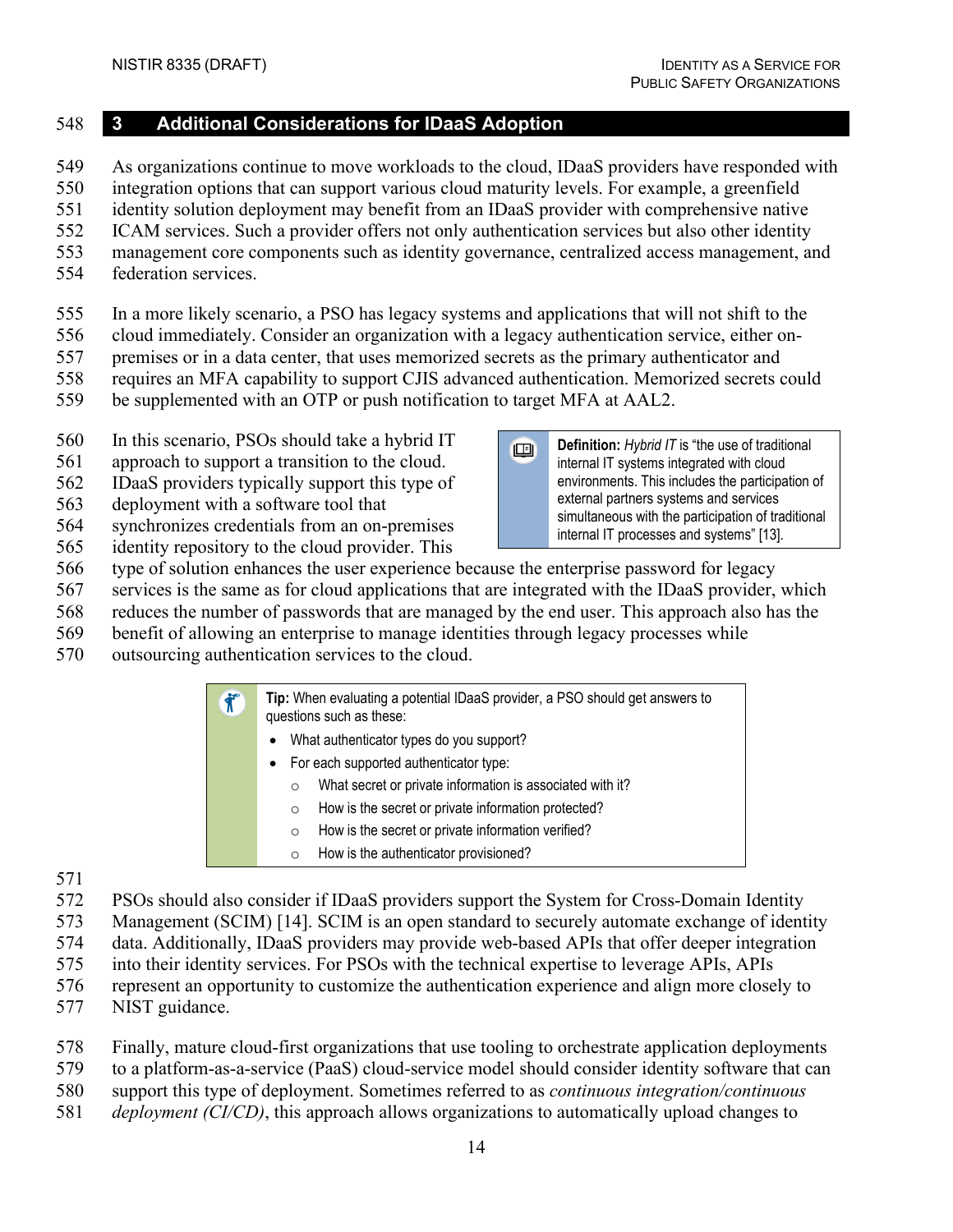- services or applications on a frequent basis. Some identity-based software vendors create
- portable, reusable packages called *containers* that organizations can incorporate into their CI/CD
- processes [\[15\].](#page-30-6) This model is especially useful for organizations that require customization
- beyond typical IDaaS provider capabilities.

## <span id="page-22-0"></span>**3.1 Risk Assessment and Acceptance**

- Before selecting an IDaaS provider, a PSO should perform a risk assessment for all of its
- applications that might use IDaaS authentication services, in accordance with Section 6.2 of the
- *Digital Identity Guidelines*. This will result in assigning an AAL commensurate with risk for
- each application. The PSO can then be mindful of its AALs and the authentication types that
- may be feasible for each application when asking potential IDaaS providers about the forms of
- authentication they support.
- It is important to make risk-based decisions regarding IDaaS authenticators. Many security
- frameworks, such as NIST's Risk Management Framework (RMF), are built on the principle of
- risk-based decision-making. From the NIST RMF: "The selection and specification of security
- controls for a system is accomplished as part of an organization-wide information security
- program that involves the management of organizational risk—that is, the risk to the
- organization or to individuals associated with the operation of a system" [\[16\].](#page-30-7)
- In addition to performing a risk assessment, the *Digital Identity Guidelines* recommends
- developing a Digital Identity Acceptance Statement to provide risk accountability for the PSO.
- The statement should include a section that describes compensating controls and the acceptance
- of risk by the PSO when the complete set of NIST SP 800-63 security controls are not
- implemented. PSOs may not have the resources necessary to implement every digital identity
- guideline requirement and may prefer a phased approach to implementation. This is also
- particularly useful for PSOs that use IDaaS providers that may not implement all the digital
- identity guideline requirements for an AAL. Such providers may describe adequate
- compensating controls that should be documented within this statement.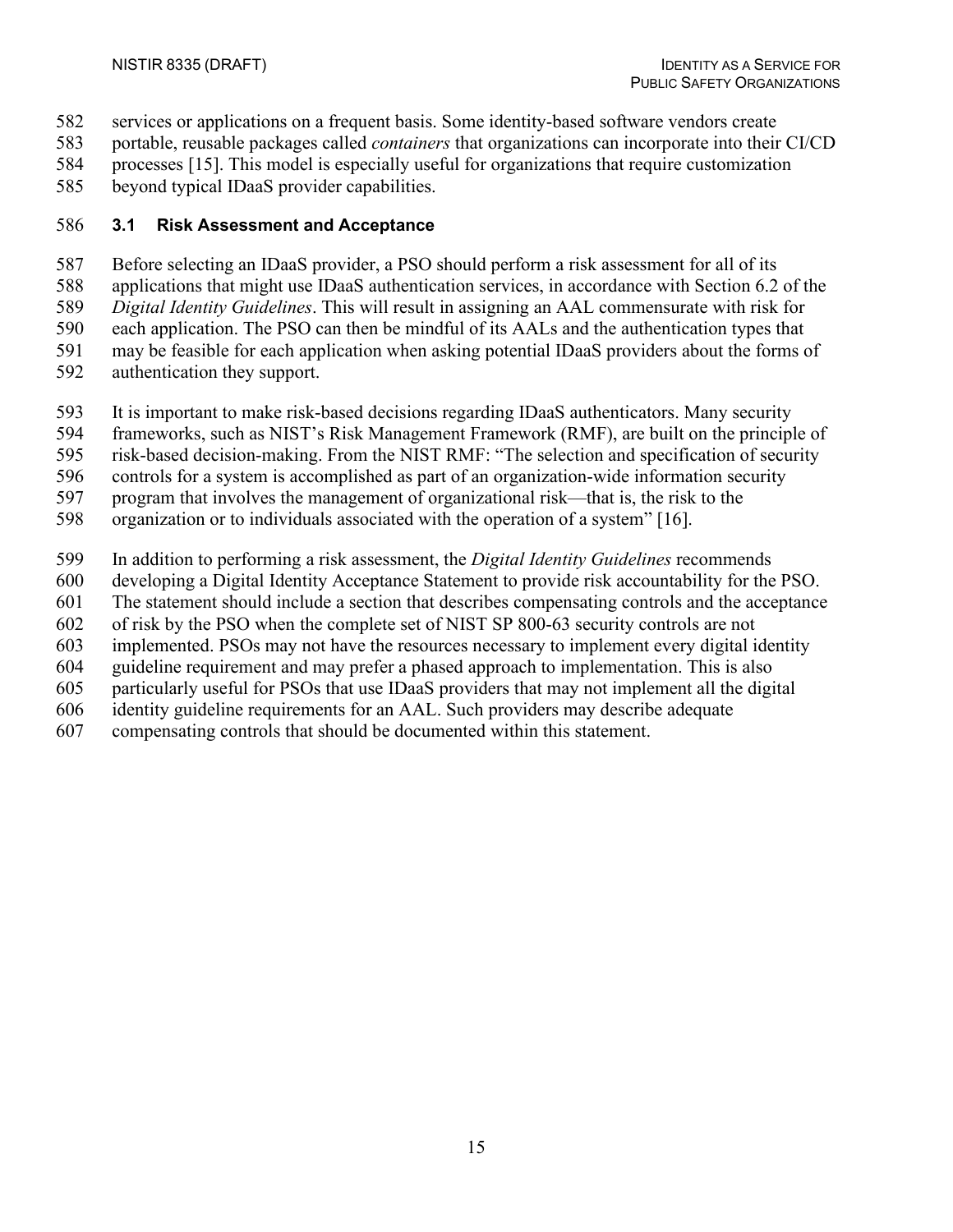**Caution:** The authenticators in this section require exchange of a secret value between the user's computing device and the IDaaS provider. It is important that the secret is protected from interception by attackers. This can be done by a NIST-recommended authenticated protected channel, such as TLS

[\[17\].](#page-30-9)

 $\triangle$ 

## <span id="page-23-0"></span>**4 Recommendations for Authenticator Selection**

- This report has highlighted common capabilities of cloud services that market themselves as
- IDaaS providers and has documented considerations for PSOs. In summary, while some IDaaS
- providers offer a mature suite of ICAM services (federation capabilities, for example), others
- offer supplemental authentication services for existing identity solutions. Thus, PSOs, especially
- those of smaller size without ICAM expertise, that are moving toward enhancing their
- authentication capabilities face a difficult task of procuring a satisfactory IDaaS provider.
- This section presents guidance to PSOs on selecting authenticators that are typically supported
- by IDaaS providers—memorized secrets (passwords), out-of-band devices (push notifications),
- and single-factor OTP devices—as well as common supplemental capabilities marketed by
- IDaaS providers. For example, IDaaS providers may include out-of-band device and single-
- factor OTP device capabilities in one mobile application to simplify deployment.
- This section is not intended as exhaustive. Readers are encouraged to also refer to the *Digital*
- *Identity Guidelines* described in Section [2.1](#page-11-1) and their related supporting documents, particularly
- NIST SP 800-63-3*, Implementation Resources* [\[12\];](#page-30-3) and *Conformance Criteria for NIST SP 800-*
- *63A Enrollment and Identity Proofing and NIST SP 800-63B Authentication and Lifecycle*
- *Management* [\[18\].](#page-30-0) The conformance criteria may be particularly useful to PSOs as a method for
- an IDaaS provider to communicate its alignment
- with the *Digital Identity Guidelines* requirements
- in NIST SP 800-63B [\[9\].](#page-29-9) The National Security
- Agency has also published criteria, based on the
- *Digital Identity Guidelines,* to consider when
- selecting a multifactor authentication solution
- [\[19\].](#page-30-8)

## <span id="page-23-1"></span>**4.1 Memorized Secrets**

- Memorized secrets (passwords) are commonly used in combination with another factor to
- achieve MFA at AAL2 (refer to Section [2.4.5](#page-18-0) for a full discussion). In a change from previous
- password requirements, the *Digital Identity Guidelines* shift the burden of password management
- from the user to authentication services (i.e., IDaaS providers) in important ways. The threat
- model used by the *Digital Identity Guidelines* is intended to protect against *online* password
- attacks rather than *offline*. The password security model has been validated by research from one
- of the largest commercial IDaaS providers, whose password recommendations [\[20\]](#page-31-0) are in
- alignment.
- Most notably, the *Digital Identity Guidelines* remove complexity requirements. Instead, the user
- is required to create a password with a minimum length of eight characters, which makes it more
- memorable for the user, yet hard for attackers to compromise. For example, a user could create a
- password with four words that have meaning for them (correct horse battery staple) but are
- sufficiently random that an attacker could not predict them. Also, there are no password
- expiration requirements. That is, the user should not be required to change their passwords
- arbitrarily at regular intervals (e.g., 90 days, six months).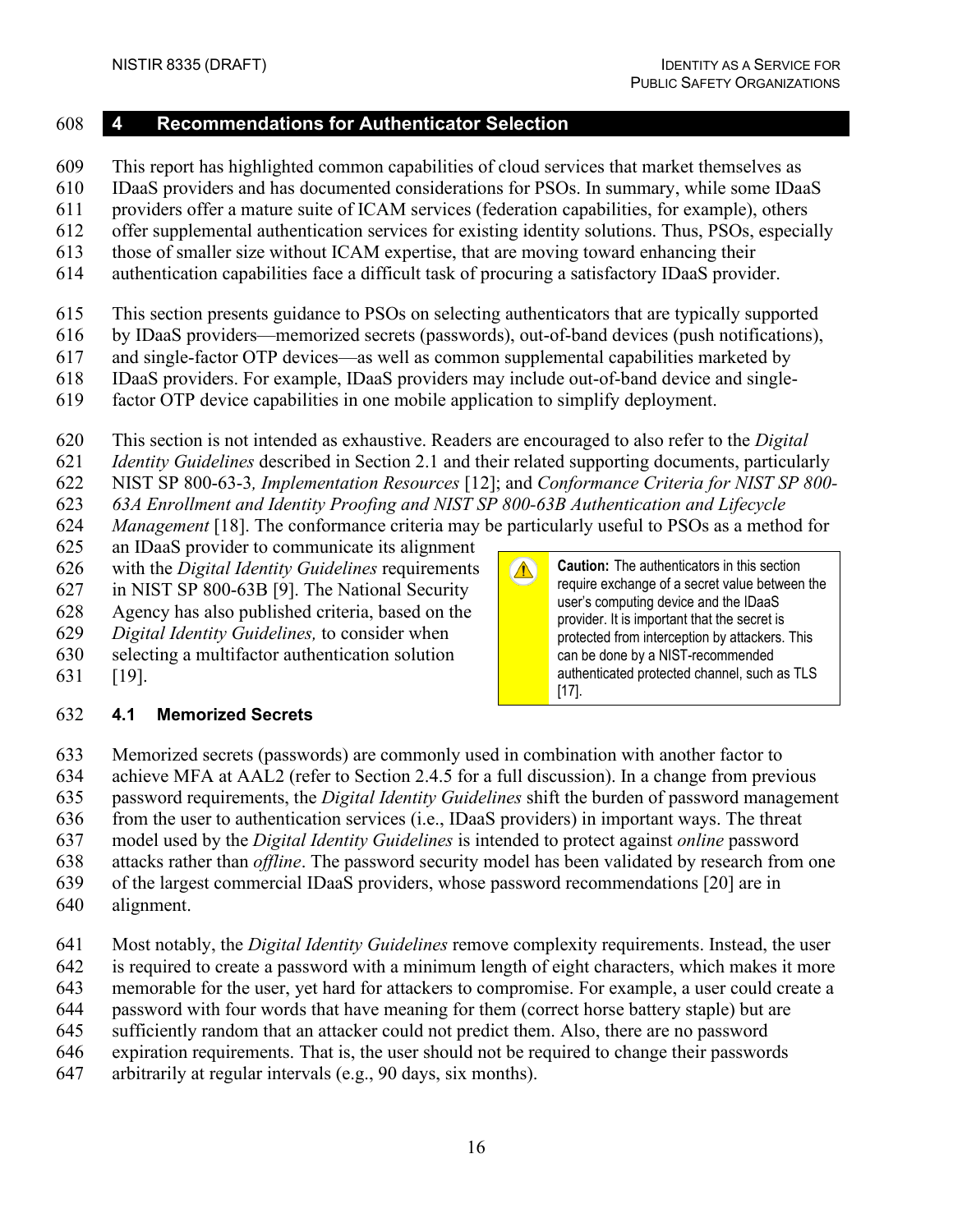- Removing password complexity and expiration requirements is acceptable because of controls
- implemented by the IDaaS provider. For example, the IDaaS provider checks the user's
- password against known compromised accounts and easily guessable passwords via a restricted-
- password list. This check happens when the user initially creates their password, and if the
- password is on the restricted list, the user is asked to create a different password. The check is
- similarly repeated during the password's lifetime. If a compromised password is detected, the
- user's account may be locked until a suitable replacement password is chosen. Further, the IDaaS
- provider implements controls such as rate limiting to mitigate online attacks, transport-level
- encryption, and supplemental techniques discussed in Section [4.3.](#page-25-0)

 $\hat{\mathbf{r}}$ **Tip:** PSOs should consider asking IDaaS providers the following questions regarding memorized secrets:

- What password policy customization options are available for cloud consumers?
- What security controls does your service implement to protect memorized secrets while in transit and at rest? Please specify rate-limiting capabilities, encryption algorithms (at rest and in transit), and offline attack resistance measures (salt and hash implementations).
- What restricted-password capabilities are available for cloud consumers? Detail any automated and consumer-controlled capabilities.

## <span id="page-24-0"></span>**4.2 Out-of-Band Devices**

Out-of-band authenticators are something you have, usually a mobile device, that the user proves

possession of via an application. Out-of-band authenticators are typically used in combination

with passwords to achieve MFA at AAL2. The *Digital Identity Guidelines* define three possible

methods of operation for out-of-band authenticators, which are described below. In each method,

 the *primary channel* is typically a web browser, and the *secondary channel* is created via a mobile application. Significantly, the primary and secondary channels may occur on the same

mobile device or separate computing device (e.g., laptop) and a mobile device.

- 1. The user transfers a secret received by the out-of-band device via the secondary channel to the verifier using the primary channel. For example, the user may receive the secret on their mobile device and type it (typically a six-digit code) into their authentication session.
- 2. The user transfers a secret received via the primary channel to the out-of-band device for transmission to the verifier via the secondary channel. For example, the user may view the secret on their authentication session and either type it into an application on their mobile device or use a technology such as a barcode or Quick Response (QR) code to complete the transfer.
- 3. The user compares secrets received from the primary channel and the secondary channel, then confirms the authentication via the secondary channel.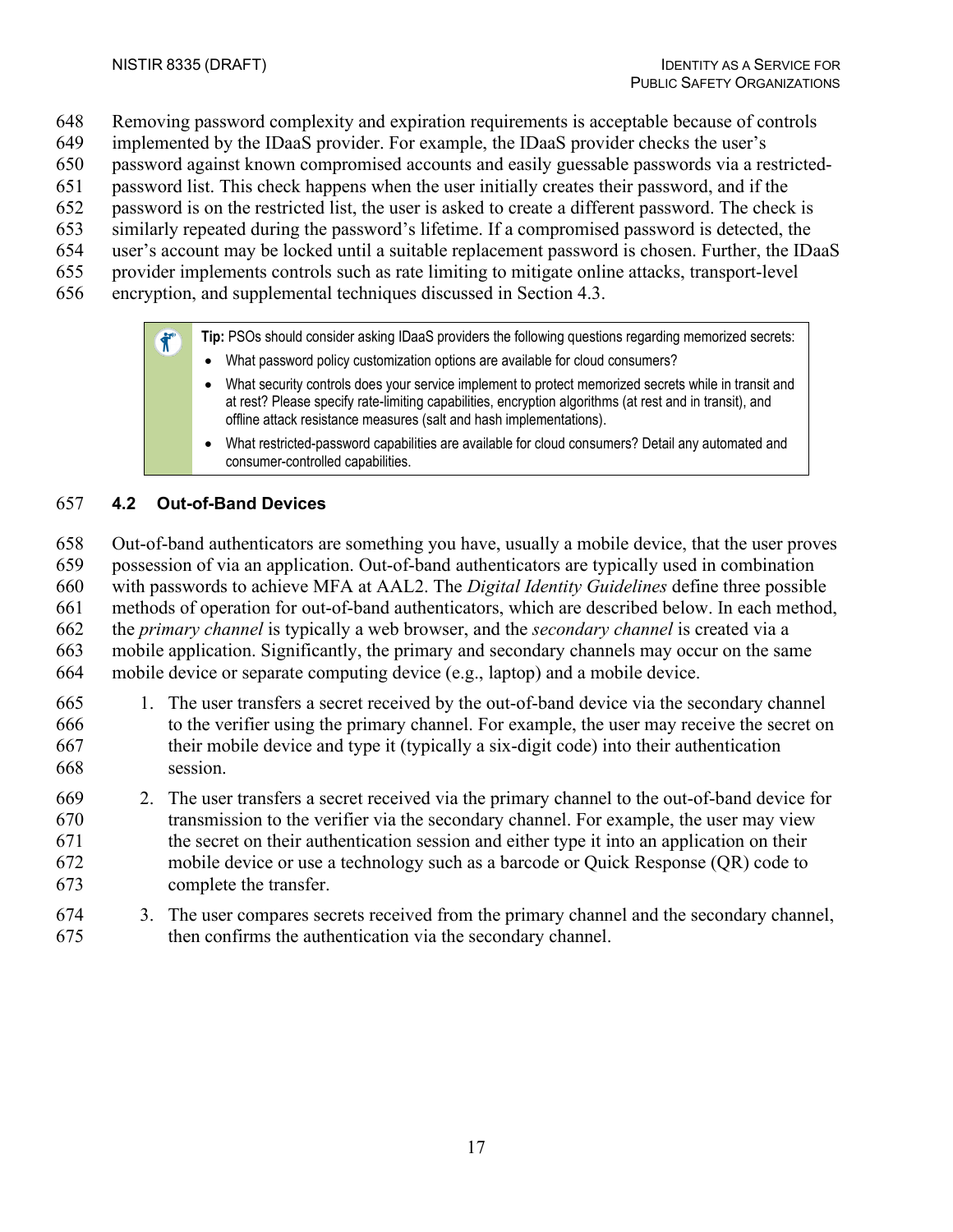- 676 IDaaS providers will typically direct users to
- 677 download a specific application to their mobile
- 678 device that facilitates at least one of the three
- 679 methods of operation. Contrast this with single-
- 680 factor OTP devices (Section [4.4\)](#page-26-0) that use open
- 681 protocols supported by multiple applications,
- 682 including mobile applications that the user may
- 683 already have.
- 684 In all out-of-band authentication methods, the
- 685 mobile device must be securely and uniquely
- 686 authenticated via a secret. Commonly used out-
- 687 of-band devices satisfy this requirement by
- 688 generating a public/private key pair in the secure
- 689 storage area of the device via the associated
- 690 application. The public portion of the key is
- 691 registered with the IDaaS provider, and the
- 692 private portion never leaves the device and is
- 693 unlocked by the user using a biometric or PIN.
- 694 Later, during the authentication transaction, the
- 695 associated application accesses the private
- 696 portion of the key pair to digitally sign a message
- 697 that approves the transaction or to convey the
- 698 secret from the primary channel. The IDaaS
- 699 provider can positively identify the device
- 700 through the properties of public key
- 701 cryptography.

**Tip:** PSOs should consider asking IDaaS providers the following questions regarding out-of- $\mathbf{\hat{J}}^*$ band authenticators:

• Which of the three scenarios from Section 5.1.3 of the *Digital Identity Guidelines* [\[7\]](#page-29-7) does your out-of-band device authenticator solution support?

 $\Delta$ 

- How does your service verify that the user has physical control of the out-of-band authenticator?
- If your solution uses cryptographic key pairs to verify control of the device, where is the key pair stored, and how do you implement key management?

## <span id="page-25-0"></span>702 **4.3 Supplemental Authentication Controls**

- 703 A PSO may have a use case to implement a dynamic authentication policy for its user population
- 704 that incorporates contextual attributes or behavioral profiles to reduce friction in the
- 705 authentication transaction. IDaaS providers can provide contextual or behavioral capabilities to
- 706 assist PSOs in creating a risk-driven authentication policy. The *Digital Identity Guidelines* do not
- 707 include risk-based or contextual authentication systems as an authentication factor, but they
- 708 recommend these technologies as an additional control against online guessing attacks such as
- 709 password spray [\[21\].](#page-31-1) Risk-based authentication techniques, however, are commonly marketed by

**Caution:** For PSOs considering an out-of-band device implementation, note that some IDaaS providers may use a variation of the third method of operation in which the mobile application uses contextual data (example below), such as the location and Internet Protocol (IP) address from the primary

authentication channel in lieu of a visible secret. In this case, this risk should be mitigated with security awareness training that reminds users to confirm that the information in the push notification is accurate.

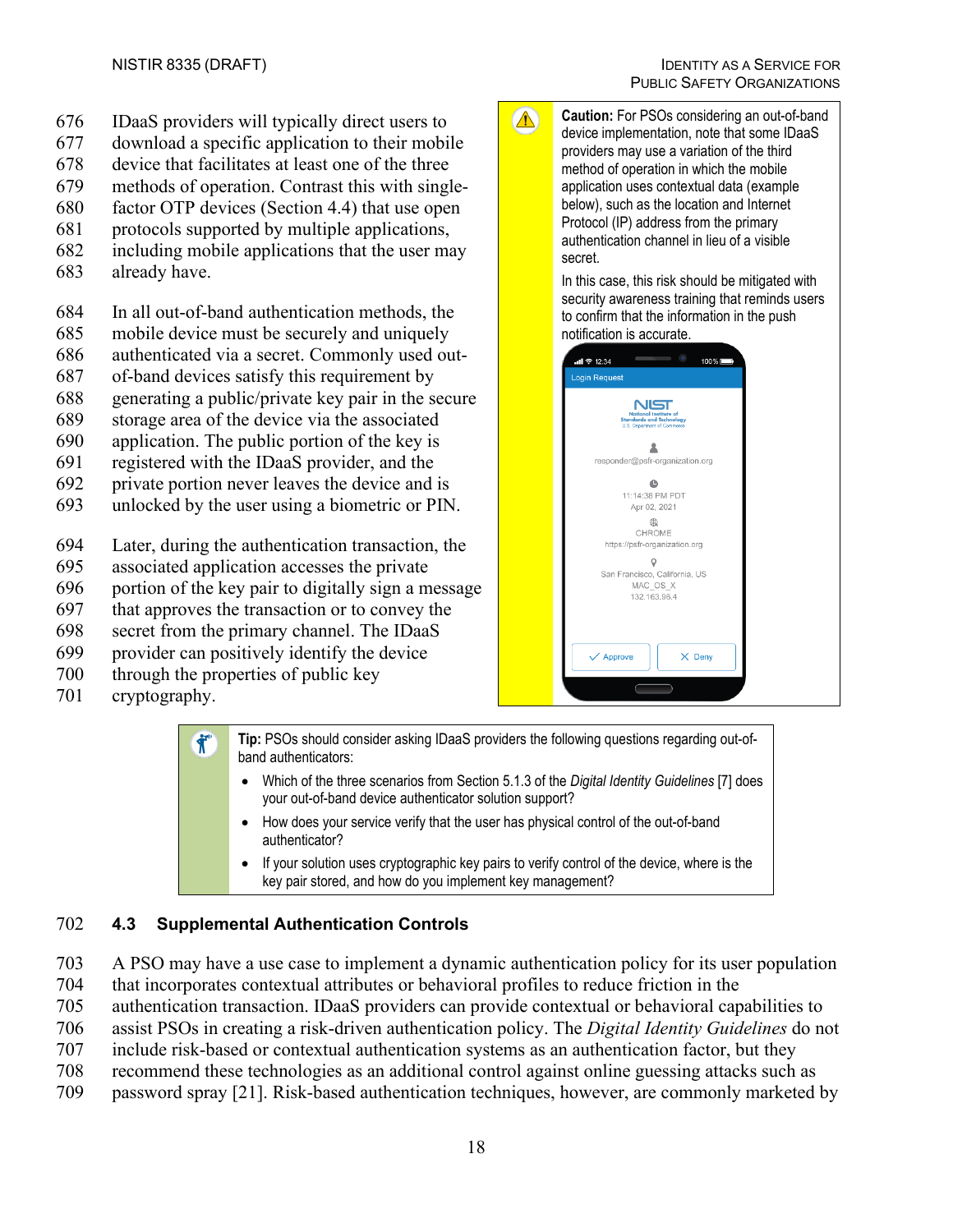- IDaaS providers and allow PSOs to create an MFA policy based on signals such as IP addresses,
- geolocation, and other variances from a user's baseline behavior.
- PSOs with limited ICAM experience may benefit from risk-scoring capabilities offered by IDaaS
- providers. To simplify authentication policy creation, some IDaaS platforms support a risk-score
- metric that can enhance authentication policy. This technique allows an organization to align its
- risk tolerance with authentication policy by using predetermined algorithms that incorporate the
- signals. Some IDaaS providers offer additional functionality in this space by allowing
- customization of the signal weights used to calculate a risk score. For example, if an organization
- is concerned about users authenticating from a location, a geolocation signal could be weighted
- more heavily than other signals in the calculation.
- Further, these platforms can incorporate threat intelligence into a risk score. *Threat intelligence*
- is threat information that has been aggregated, transformed, analyzed, interpreted, or enriched to
- provide the necessary context for decision-
- making. In the context of IDaaS providers, an
- example of threat intelligence could be
- automated blockage of IP addresses known to be
- involved in phishing, password spraying, or other
- authentication-related attacks. In contrast to
- legacy, on-premises solutions, IDaaS providers
- are uniquely positioned to detect large-scale
- attacks to reduce risk for users.
- Additionally, as zero-trust security models gain popularity, IDaaS providers are responding with
- mobile device health capabilities. One of the pillars associated with zero trust is the real-time
- cybersecurity posture and trustworthiness of a device [\[22\].](#page-31-2) In the context of an authentication
- transaction, a zero-trust model ensures that devices that access an organization's resources are in an acceptable state. The state of the device can incorporate factors such as examinations of
- compromise, version of the running operating system, and encryption status. Some IDaaS
- providers additionally incorporate device health into an authentication risk-score calculation.

**Tip:** PSOs should consider asking IDaaS providers the following questions when evaluating  $\mathbf{\hat{T}}^*$ risk-based authentication capabilities:

- What risk-based capabilities for authentication transactions are supported? Please include capabilities that are marketed as contextual, behavioral, or adaptive.
- What are the signals used to calculate the risk score? If the calculation is weighted, can it be customized?
- Does the service provide a native capability to derive endpoint health status, such as with Enterprise Mobility Management (EMM)? Can the service integrate with third-party EMM or endpoint protection platform services?

## <span id="page-26-0"></span>**4.4 Single-Factor OTP Device**

- Like out-of-band devices, single-factor OTP device authenticators are typically used in
- combination with passwords to achieve MFA at AAL2. A single-factor OTP device may be a
- distinct physical device or an application installed on a mobile device. For the purposes of this

 $\hat{\mathbf{r}}$ **Tip:** Some IDaaS providers market "step-up" authentication, which increases the threshold of an authentication transaction (e.g., AAL2 to AAL3) when a user accesses a sensitive resource. This approach is static. A risk-based authentication can incorporate resource sensitivity as a dynamic risk-score signal, which is preferable.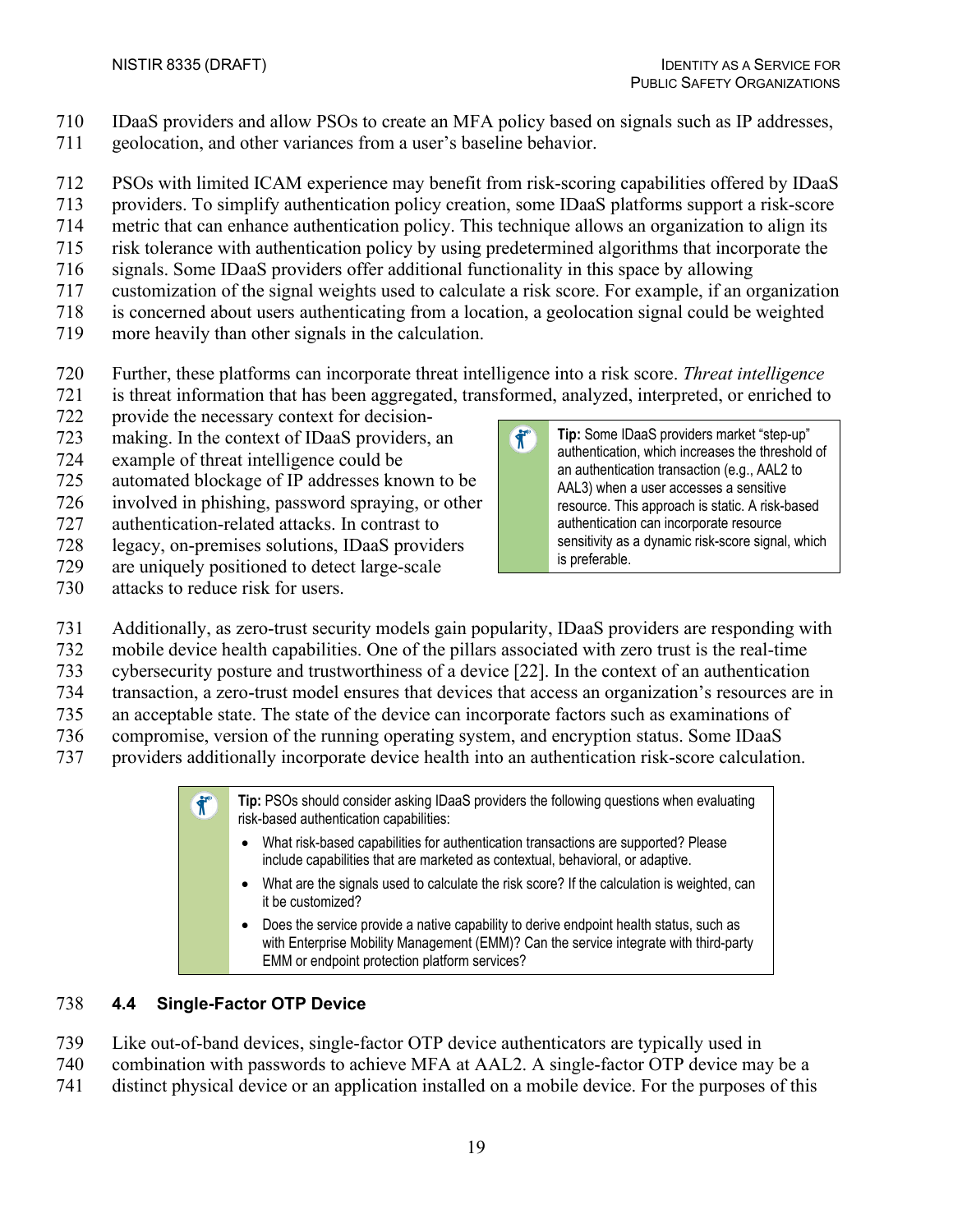- section, distinct physical devices are out of scope because application-based single-factor OTP
- devices are most used by IDaaS providers.
- The workflow of a single-factor OTP device via a mobile application as part of an MFA
- authentication transaction typically consists of prompting the user to launch the OTP application
- after successfully submitting a password. The user then submits the displayed six-digit OTP
- associated with the IDaaS provider. The OTP proves the user is in control of the pre-registered
- mobile device and is protected from brute force attacks because it has been generated using a
- secret value that was exchanged during the mobile device registration process. The transfer of
- the secret is typically implemented during the mobile device registration process via a scan of a
- QR code.
- The *Digital Identity Guidelines* recommend using time-based OTP (TOTP) or hash-based
- message authentication code OTP (HOTP) generation protocols in mobile applications. As a
- result of using an open standard, there are multiple applications that support TOTP and HOTP
- protocols and are not tied to any specific IDaaS provider. However, an IDaaS provider may
- choose to tell users to install a specific application that is directly supported.

**Tip:** PSOs should consider asking IDaaS providers the following questions regarding single- $\mathbf{\hat{X}}^*$ factor OTP device authenticators:

- Which OTP protocols are supported (TOTP or HOTP)?
- For third-party mobile applications that support TOTP or HOTP, are there other requirements that would inhibit interoperability between the applications and the service?

# <span id="page-27-0"></span>**4.5 OTPs via SMS**

 The *Digital Identity Guidelines* formally deprecate the use of SMS, or text messaging, as an OTP transport mechanism, as discussed in Section [2.4.5](#page-18-0) of this document. Nevertheless, many non-

governmental IDaaS customers use OTP via SMS, so IDaaS providers typically support SMS-

based OTP authentication as a second factor, regardless of the potential security implications.

 Organizations that choose to accept the risk of using SMS-based OTPs typically do so for one or more of the following reasons:

- Nearly all mobile devices have an SMS capability, even so-called feature phones that lack the ability to install mobile applications. Contrast this with other OTP-based solutions that require the user to install a compatible application. Application distribution can be difficult for organizations that do not have direct control over user mobile devices.
- The absence of hardware purchases for devices, such as hardware-based OTP authenticators, results in reduced costs for organizations.
- Business-to-consumer services' use of SMS-based OTP as a second authentication factor has become common, hence more accessible for the nontechnical person.
- Phishing and subscriber identity module (SIM) swap attacks against SMS OTPs have persisted
- since publication of the *Digital Identity Guidelines,* increasing the risk of compromised
- authentication transactions for organizations. For this reason, PSOs should assess, understand,
- and accept the risk associated with implementing or continuing the use of an SMS-based
- solution. Any form of authentication using SMS or another technology that relies on the public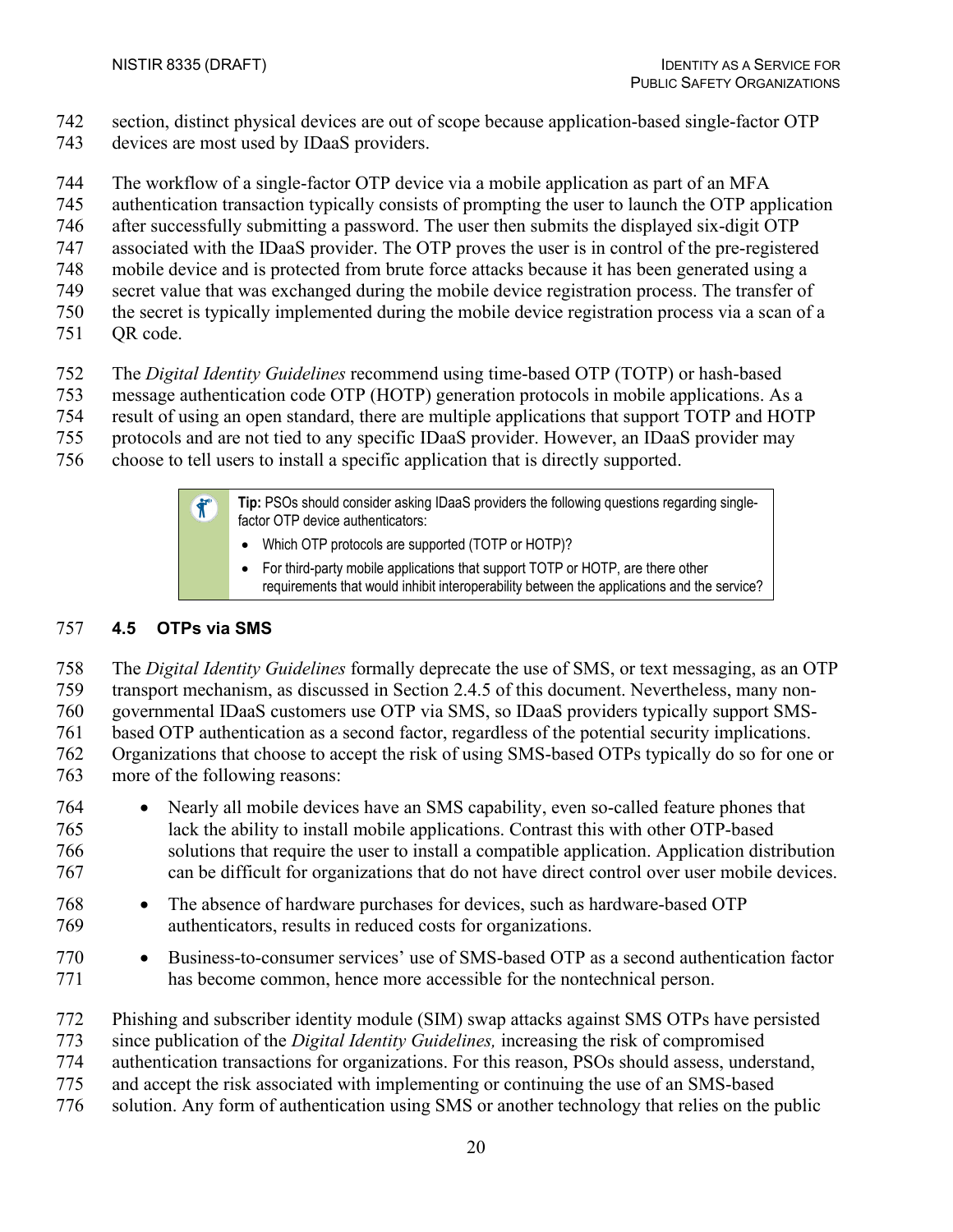- switched telephone network is considered a restricted authenticator to indicate its reduced
- reliability. The *Digital Identity Guidelines Frequently Asked Questions* [\[11\]](#page-30-2) provide the
- following recommendations that are relevant for PSOs:
- Offer subscribers at least one alternative authenticator that is not restricted.
- Provide subscribers with meaningful information on the security risks of the restricted authenticator and availability of alternatives. The user's account and personal information are at risk, so the user needs to participate in the risk determination process as well.
- Include in its risk assessment any additional risk to subscribers.
- Develop a migration plan for the possibility that the restricted authenticator is no longer acceptable at some point.
- If an SMS-based solution is a requirement, at a minimum PSOs should support mobile
- application TOTPs or HOTPs as an alternative authenticator. These solutions provide a similar
- experience to SMS-based OTPs, with mobile applications available from IDaaS providers and
- third-party alternatives available from commercial services and open-source projects. While still
- phishable, software-based OTPs are not susceptible to SIM swap-style attacks. An alternative
- mechanism to SMS-based authenticators takes on greater importance if the PSO determines that
- individuals within its subscriber population are at higher risk of targeted attacks. Additionally,
- PSOs should use user experience customization capabilities offered by IDaaS providers to
- communicate to subscribers the risk of using SMS-based authenticators.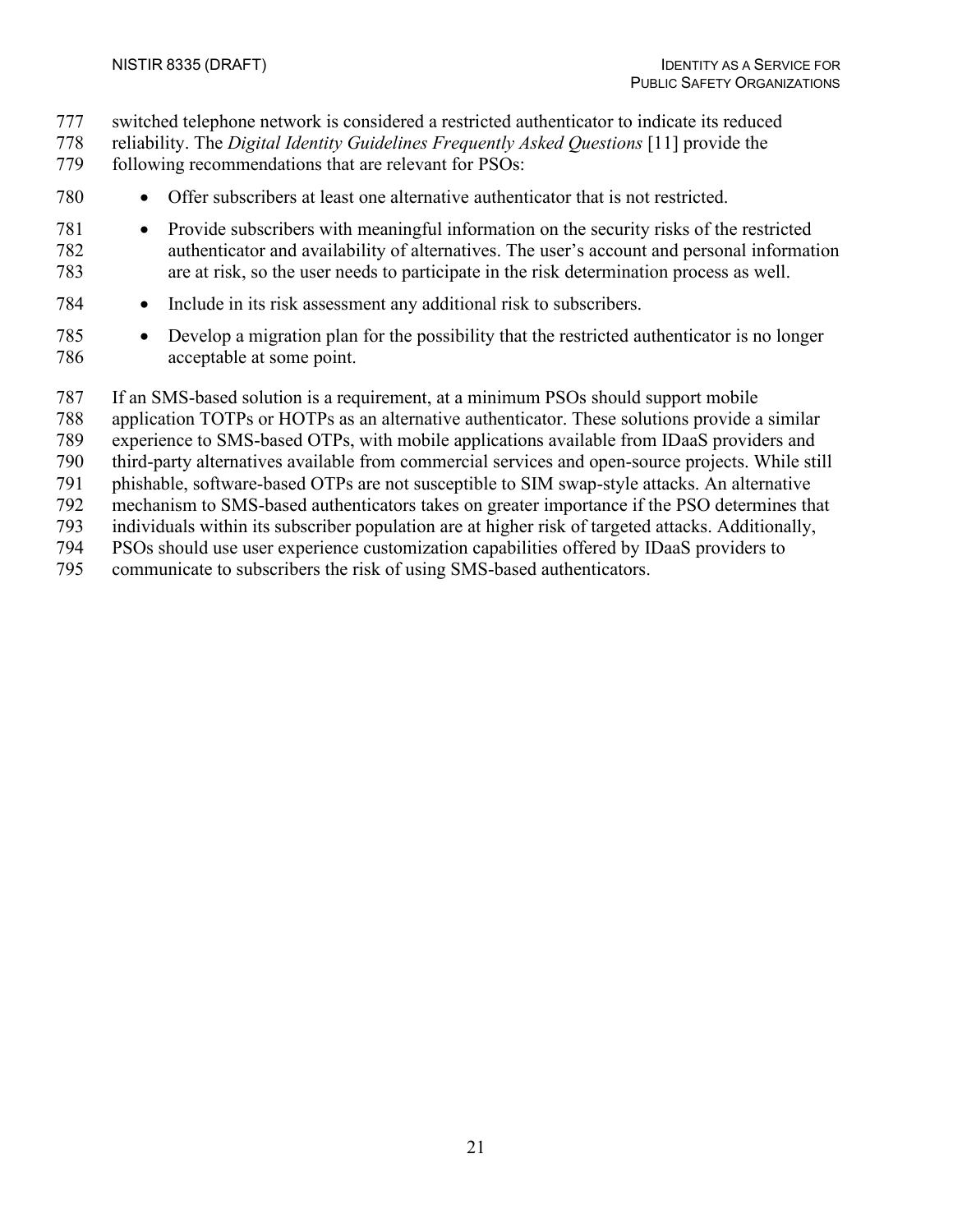## 796 **References**

- <span id="page-29-3"></span><span id="page-29-0"></span>[1] National Institute of Standards and Technology (2019) NIST Identity, Credential, and Access Management (ICAM) Workshop Outcomes. https://www.nist.gov/system/files/documents/2019/11/01/nist\_identity\_credential\_and [access\\_management\\_icam\\_workshop\\_outcomes.pdf](https://www.nist.gov/system/files/documents/2019/11/01/nist_identity_credential_and_access_management_icam_workshop_outcomes.pdf)
- <span id="page-29-1"></span>[2] National Institute of Standards and Technology (2017) *Digital Identity Guidelines*. Available:<https://www.nist.gov/itl/tig/projects/special-publication-800-63>
- <span id="page-29-2"></span>[3] Federal Bureau of Investigation (FBI) Criminal Justice Information Services Division (2020) Criminal Justice Information Services (CJIS) Security Policy (Version 5.9). <https://www.fbi.gov/services/cjis/cjis-security-policy-resource-center>
- <span id="page-29-4"></span>[4] Healthcare Information and Management Systems Society (2015) Cloud Computing Toolkit. [http://s3.amazonaws.com/rdcms](http://s3.amazonaws.com/rdcms-himss/files/production/public/HIMSSorg/Content/files/PrivacySecurity/CS03_Cloud_PS_101_Final.pdf)himss/files/production/public/HIMSSorg/Content/files/PrivacySecurity/CS03 Cloud P S 101 Final.pdf
- <span id="page-29-5"></span>[5] Simmon E (2018) Evaluation of Cloud Computing Services Based on NIST SP 800- 145*.* (National Institute of Standards and Technology, Gaithersburg, MD), NIST Special Publication (SP) 500-322. <https://doi.org/10.6028/NIST.SP.500-322>
- <span id="page-29-6"></span>[6] National Institute of Standards and Technology (2019) *Back to basics: Multi-factor authentication (MFA)*. Available: [https://www.nist.gov/itl/applied](https://www.nist.gov/itl/applied-cybersecurity/tig/back-basics-multi-factor-authentication)[cybersecurity/tig/back-basics-multi-factor-authentication](https://www.nist.gov/itl/applied-cybersecurity/tig/back-basics-multi-factor-authentication)
- <span id="page-29-7"></span>[7] Grassi PA, Garcia ME, Fenton JL (2017) Digital Identity Guidelines. (National Institute of Standards and Technology, Gaithersburg, MD), NIST Special Publication (SP) 800- 63-3, Includes updates as of March 02, 2020.<https://doi.org/10.6028/NIST.SP.800-63-3>
- <span id="page-29-8"></span>[8] Grassi PA, Fenton JL, Lefkovitz NB, Danker JM, Choong Y-Y, Greene KK, Theofanos MF (2017) Digital Identity Guidelines: Enrollment and Identity Proofing. (National Institute of Standards and Technology, Gaithersburg, MD), NIST Special Publication (SP) 800-63A, Includes updates as of March 02, 2020. <https://doi.org/10.6028/NIST.SP.800-63A>
- <span id="page-29-9"></span>[9] Grassi PA, Newton EM, Perlner RA, Regenscheid AR, Fenton JL, Burr WE, Richer JP, Lefkovitz NB, Danker JM, Choong Y-Y, Greene KK, Theofanos MF (2017) Digital Identity Guidelines: Authentication and Lifecycle Management. (National Institute of Standards and Technology, Gaithersburg, MD), NIST Special Publication (SP) 800- 63B, Includes updates as of March 02, 2020.<https://doi.org/10.6028/NIST.SP.800-63B>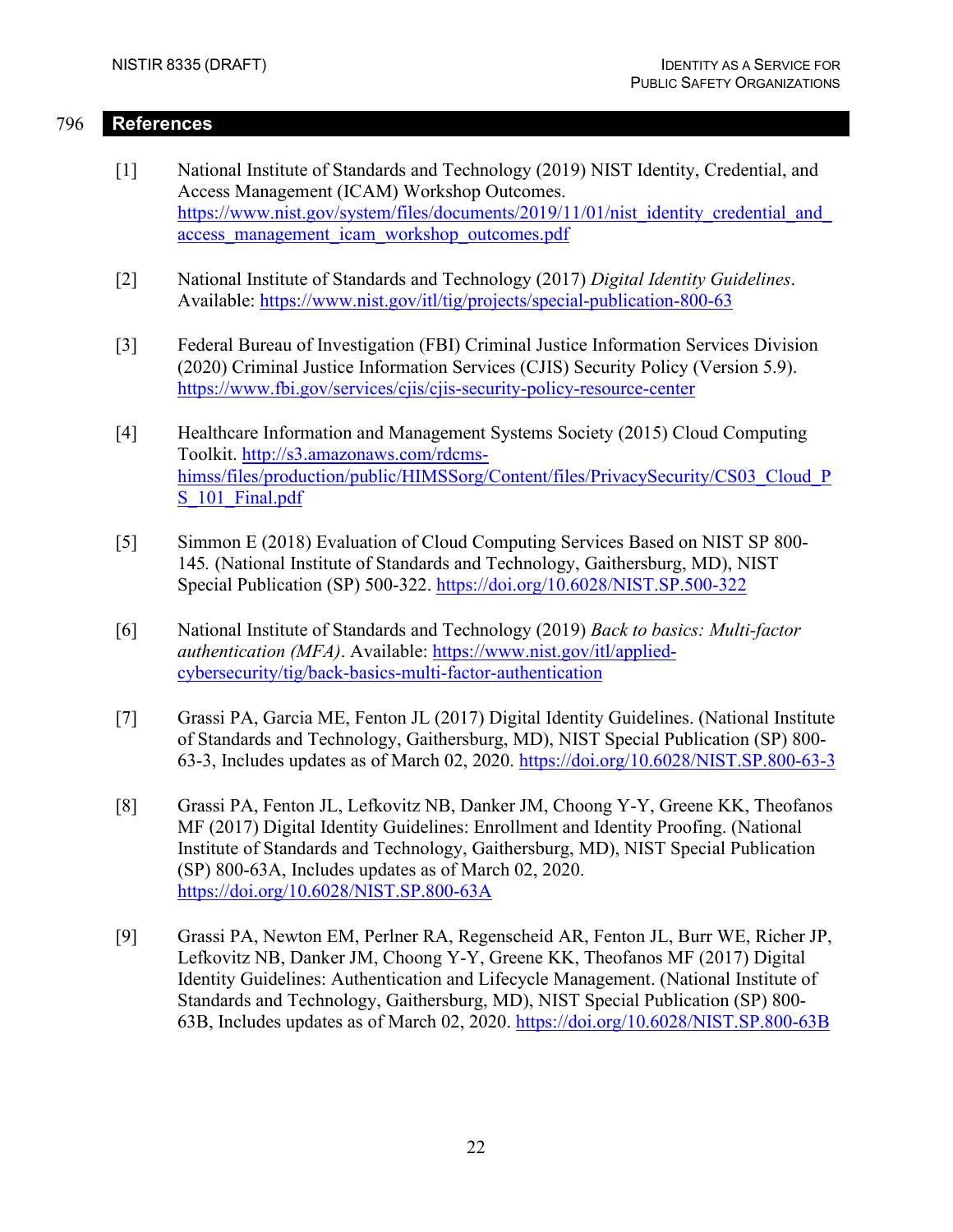- <span id="page-30-1"></span>[10] Grassi PA, Nadeau EM, Richer JP, Squire SK, Fenton JL, Lefkovitz NB, Danker JM, Choong Y-Y, Greene KK, Theofanos MF (2017) Digital Identity Guidelines: Federation and Assertions. (National Institute of Standards and Technology, Gaithersburg, MD), NIST Special Publication (SP) 800-63C, Includes updates as of March 02, 2020.<https://doi.org/10.6028/NIST.SP.800-63C>
- <span id="page-30-2"></span>[11] National Institute of Standards and Technology (2021) *NIST Special Publication 800- 63: Digital Identity Guidelines Frequently Asked Questions*. Available at <https://pages.nist.gov/800-63-FAQ/>
- <span id="page-30-3"></span>[12] National Institute of Standards and Technology (2020) NIST Special Publication 800- 63-3 Implementation Resources. [https://www.nist.gov/system/files/documents/2020/07/02/SP-800-63-3-Implementation-](https://www.nist.gov/system/files/documents/2020/07/02/SP-800-63-3-Implementation-Resources_07012020.pdf)[Resources\\_07012020.pdf](https://www.nist.gov/system/files/documents/2020/07/02/SP-800-63-3-Implementation-Resources_07012020.pdf)
- <span id="page-30-5"></span>[13] Open Alliance for Cloud Adoption (2018) Open Alliance for Cloud Adoption Usage Manual: Cloud Maturity Model, Rev. 4.0. [https://www.oaca-project.org/wp](https://www.oaca-project.org/wp-content/uploads/2018/10/CloudMaturityModelUMv4-0.pdf)[content/uploads/2018/10/CloudMaturityModelUMv4-0.pdf](https://www.oaca-project.org/wp-content/uploads/2018/10/CloudMaturityModelUMv4-0.pdf)
- <span id="page-30-4"></span>[14] Li K et al. (2015) System for Cross-domain Identity Management: Definitions, Overview, Concepts, and Requirements*,* Internet Engineering Task Force (IETF), IETF Request for Comments (RFC) 7642.<https://doi.org/10.17487/RFC7642>
- <span id="page-30-6"></span>[15] Souppaya MP, Scarfone KA, Morello J (2017) Application Container Security Guide. (National Institute of Standards and Technology, Gaithersburg, MD), NIST Special Publication (SP) 800-190.<https://doi.org/10.6028/NIST.SP.800-190>
- <span id="page-30-7"></span>[16] National Institute of Standards and Technology (2021) *NIST Risk Management Framework*. Available at <https://csrc.nist.gov/projects/risk-management/about-rmf>
- <span id="page-30-9"></span>[17] McKay KA, Cooper DA (2019) Guidelines for the Selection, Configuration, and Use of Transport Layer Security (TLS) Implementations. (National Institute of Standards and Technology, Gaithersburg, MD), NIST Special Publication (SP) 800-52, Rev. 2. <https://doi.org/10.6028/NIST.SP.800-52r2>
- <span id="page-30-0"></span>[18] National Institute of Standards and Technology (2020) Conformance Criteria for NIST SP 800-63A Enrollment and Identity Proofing and NIST SP 800-63B Authentication and Lifecycle Management. [https://www.nist.gov/system/files/documents/2020/07/02/800-](https://www.nist.gov/system/files/documents/2020/07/02/800-63B%20Conformance%20Criteria_0620.pdf) [63B%20Conformance%20Criteria\\_0620.pdf](https://www.nist.gov/system/files/documents/2020/07/02/800-63B%20Conformance%20Criteria_0620.pdf)
- <span id="page-30-8"></span>[19] National Security Agency (2020) Selecting Secure Multi-factor Authentication Solutions. [https://media.defense.gov/2020/Sep/22/2002502665/-1/-](https://media.defense.gov/2020/Sep/22/2002502665/-1/-1/0/CSI_MULTIFACTOR_AUTHENTICATION_SOLUTIONS_UOO17091520.PDF) [1/0/CSI\\_MULTIFACTOR\\_AUTHENTICATION\\_SOLUTIONS\\_UOO17091520.PDF](https://media.defense.gov/2020/Sep/22/2002502665/-1/-1/0/CSI_MULTIFACTOR_AUTHENTICATION_SOLUTIONS_UOO17091520.PDF)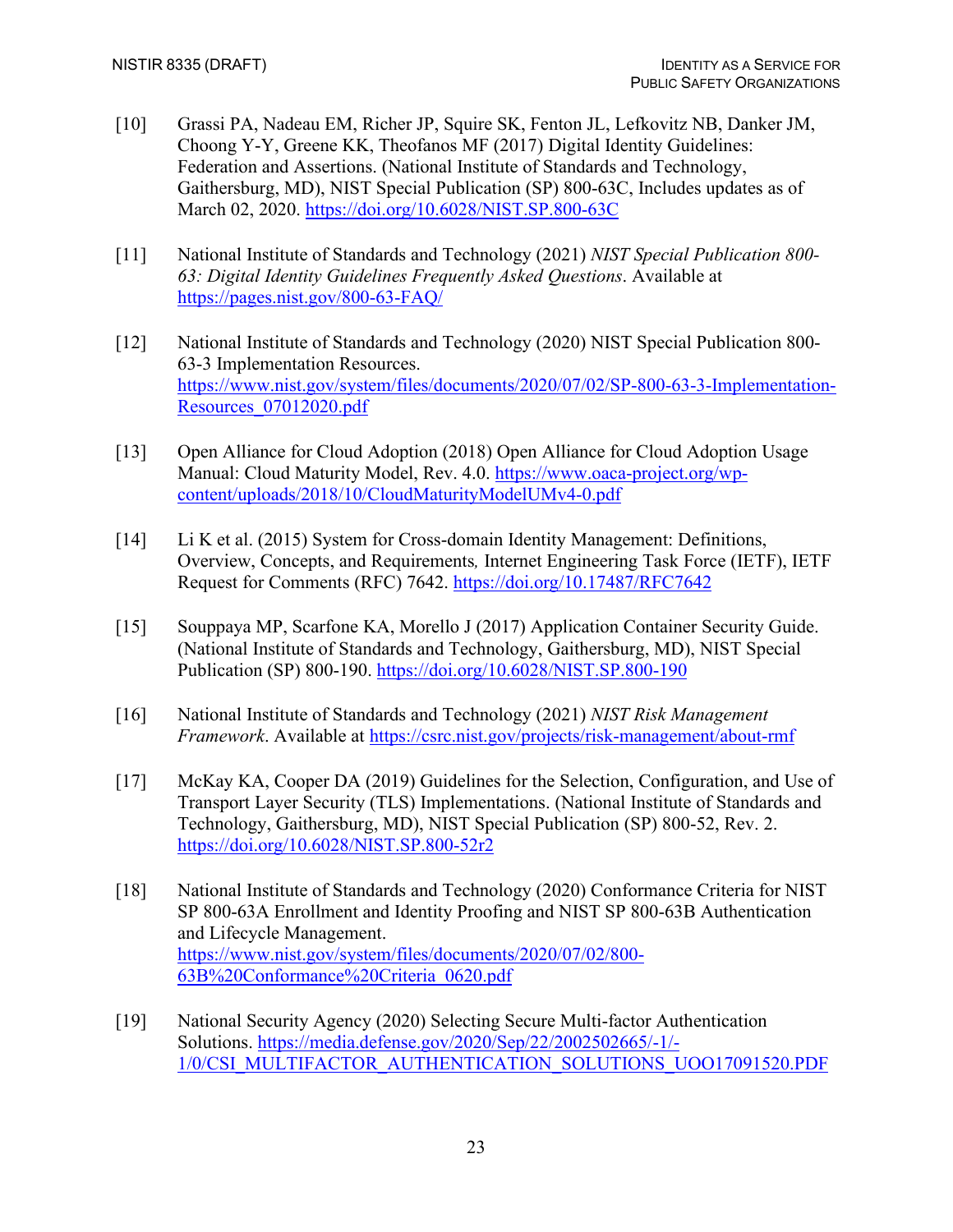- <span id="page-31-0"></span>[20] Hicock R (2016) *Password Guidance,* Microsoft. Available at [https://www.microsoft.com/en-us/research/publication/password-guidance/.](https://www.microsoft.com/en-us/research/publication/password-guidance/)
- <span id="page-31-1"></span>[21] U.S. Department of Homeland Security, Cybersecurity and Infrastructure Security Agency (2018) *Brute Force Attacks Conducted by Cyber Actors,* Alert TA18-086A. Available at <https://www.us-cert.gov/ncas/alerts/TA18-086A>
- <span id="page-31-2"></span>[22] American Council for Technology-Industry Advisory Council (2019) Zero Trust Cybersecurity Current Trends. [https://www.actiac.org/system/files/ACT-](https://www.actiac.org/system/files/ACT-IAC%20Zero%20Trust%20Project%20Report%2004182019.pdf)[IAC%20Zero%20Trust%20Project%20Report%2004182019.pdf](https://www.actiac.org/system/files/ACT-IAC%20Zero%20Trust%20Project%20Report%2004182019.pdf)
- <span id="page-31-3"></span>[23] FIDO Alliance (2020) *FIDO2: Web Authentication (WebAuthn)*. Available at <https://fidoalliance.org/fido2/fido2-web-authentication-webauthn>
- <span id="page-31-4"></span>[24] FIDO Alliance (2020) *FIDO® Certified*. Available at <https://fidoalliance.org/certification/fido-certified-products/>
- <span id="page-31-6"></span>[25] FIDO Alliance (2019) Client to Authenticator Protocol (CTAP). [https://fidoalliance.org/specs/fido-v2.0-ps-20190130/fido-client-to-authenticator](https://fidoalliance.org/specs/fido-v2.0-ps-20190130/fido-client-to-authenticator-protocol-v2.0-ps-20190130.pdf)[protocol-v2.0-ps-20190130.pdf](https://fidoalliance.org/specs/fido-v2.0-ps-20190130/fido-client-to-authenticator-protocol-v2.0-ps-20190130.pdf)
- <span id="page-31-5"></span>[26] World Wide Web Consortium (2019) Web Authentication: An API for accessing Public Key Credentials, Level 1.<https://www.w3.org/TR/2019/REC-webauthn-1-20190304/>
- <span id="page-31-7"></span>[27] National Cybersecurity Center of Excellence (2018) Mobile Application Sign-On: Improving Authentication for Public Safety First Responders. (National Institute of Standards and Technology, Gaithersburg, MD). [https://www.nccoe.nist.gov/sites/default/files/library/fact-sheets/psfr-mobile-sso-fact](https://www.nccoe.nist.gov/sites/default/files/library/fact-sheets/psfr-mobile-sso-fact-sheet.pdf)[sheet.pdf](https://www.nccoe.nist.gov/sites/default/files/library/fact-sheets/psfr-mobile-sso-fact-sheet.pdf)
- <span id="page-31-8"></span>[28] FIDO Alliance (2021) *How FIDO® Works*. Available at [https://fidoalliance.org/how](https://fidoalliance.org/how-fido-works/)[fido-works/](https://fidoalliance.org/how-fido-works/)
- <span id="page-31-9"></span>[29] FIDO Alliance (2018) Enterprise Adoption Best Practices: Managing FIDO Credential Lifecycle for Enterprises. [https://media.fidoalliance.org/wp](https://media.fidoalliance.org/wp-content/uploads/Enterprise_Adoption_Best_Practices_Lifecycle_FIDO_Alliance.pdf)[content/uploads/Enterprise\\_Adoption\\_Best\\_Practices\\_Lifecycle\\_FIDO\\_Alliance.pdf](https://media.fidoalliance.org/wp-content/uploads/Enterprise_Adoption_Best_Practices_Lifecycle_FIDO_Alliance.pdf)
- <span id="page-31-10"></span>[30] FIDO Alliance (2017) Enterprise Adoption Best Practices: Integrating FIDO & Federation Protocols. [https://media.fidoalliance.org/wp](https://media.fidoalliance.org/wp-content/uploads/Enterprise_Adoption_Best_Practices_Federation_FIDO_Alliance.pdf)[content/uploads/Enterprise\\_Adoption\\_Best\\_Practices\\_Federation\\_FIDO\\_Alliance.pdf](https://media.fidoalliance.org/wp-content/uploads/Enterprise_Adoption_Best_Practices_Federation_FIDO_Alliance.pdf)
- <span id="page-31-11"></span>[31] FIDO Alliance (2021) *Functional Certification*. Available at <https://fidoalliance.org/certification/functional-certification/>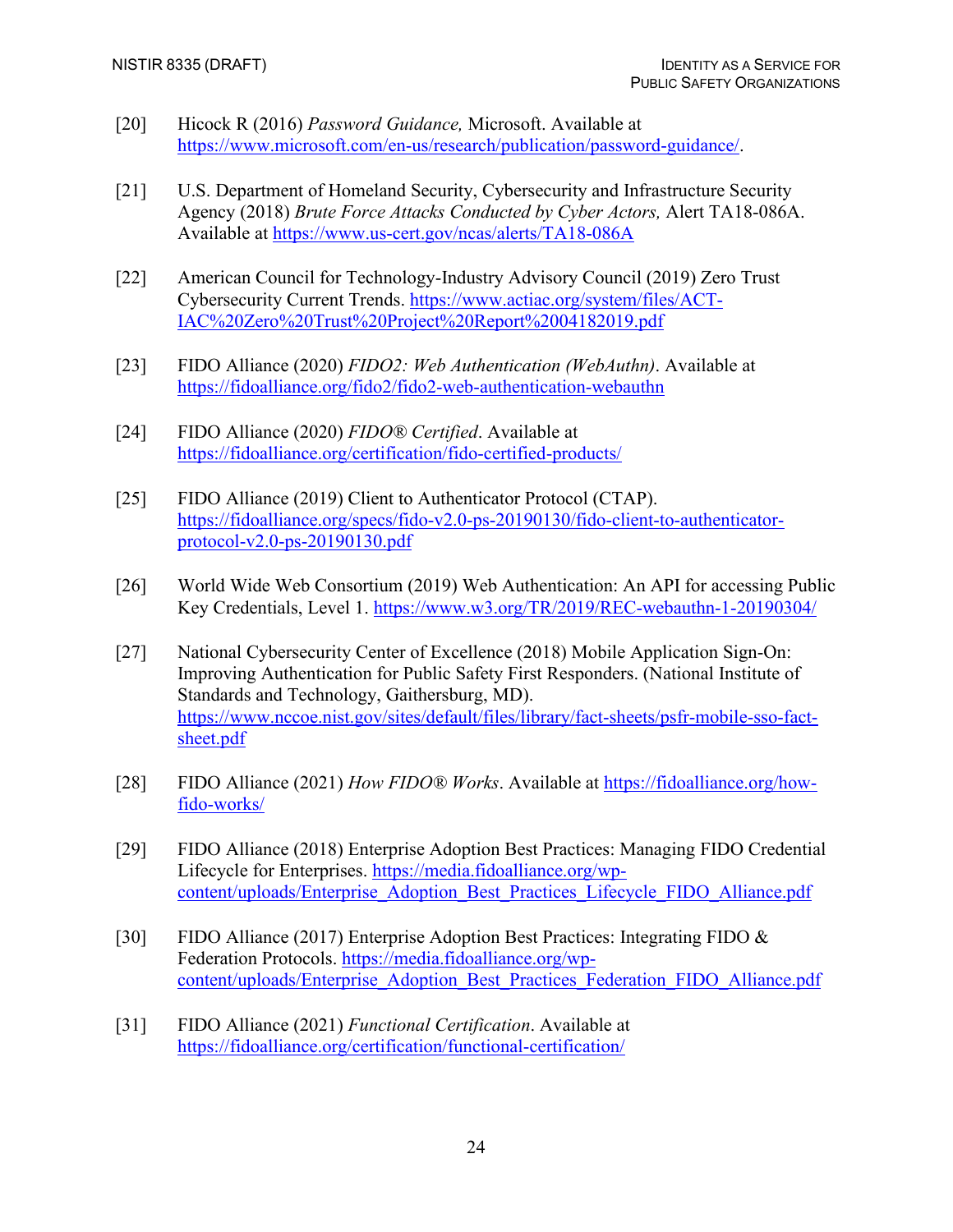<span id="page-32-0"></span>**Appendix A—Fast Identity Online (FIDO) Authentication Capabilities**

- Fast Identity Online, or FIDO, is a set of industry-led authentication specifications with the goal
- of eliminating passwords from digital transactions. In addition to a passwordless experience,
- FIDO also supports an MFA use case in which passwords or biometrics are used in conjunction
- with FIDO authenticators. FIDO specifications are open and written by an alliance of industry
- participants. This collaborative effort ensures consistent behaviors between online services
- (verifiers) and clients that implement FIDO specifications.
- The FIDO Alliance has increased adoption within industry since its inception with major
- browser support [\[23\]](#page-31-3) and a commercial marketplace [\[24\]](#page-31-4) for authenticators. However, FIDO
- capabilities among IDaaS providers can vary, which can introduce challenges for IDaaS
- consumers. This section introduces considerations for a PSO interested in a FIDO authentication

■

solution and contextualizes FIDO in terms of the *Digital Identity Guidelines*.

## <span id="page-32-1"></span>**A.1 What Is FIDO2?**

- FIDO2 is comprised of two specifications
- that work together to secure authentication transactions. The specification of greater
- relevance for IDaaS consumers is
- *WebAuthn Application Programming*
- *Interface (API)* [\[26\],](#page-31-5) which is published
- by the World Wide Web Consortium
- (W3C). The WebAuthn API is used to
- define the contract, or set of rules,
- between the verifier and client. While any
- software program could conform to the
- WebAuthn API as a client, in the context
- of this document a client is a web browser.
- An IDaaS provider implements the set of
- verifier rules in conformance with the
- WebAuthN specification with optional
- constraints that are created by the IDaaS consumer. This is analogous to a custom password
- policy, such as password length, that an IDaaS consumer might create to align with the *Digital*
- *Identity Guidelines*.
- FIDO authenticators are something you have: a public-private cryptographic keypair created by
- the authenticator. In the context of the *Digital Identity Guidelines,* they are considered single-
- factor cryptographic device authenticators. FIDO2 leverages properties of public key
- cryptography (not public key infrastructure) by storing the public portion of the key with the
- IDaaS provider. The corresponding private portion of the key pair is kept secret and is never
- shared outside the boundary of the FIDO authenticator. In other words, no secret is exchanged
- between the PSFR and the IDaaS provider. This process is described in the WebAuthN
- specification as *registration*.
- After the public key has been registered, the possessor of the FIDO authenticator can
- authenticate to the IDaaS provider. In this process, the IDaaS provider sends a random string of

**Note:** The second FIDO2 specification is named Client to Authenticator Protocol (CTAP[\) \[25\].](#page-31-6) CTAP defines the interface language and the methods of communication between an authenticator and a web browser. Typically, CTAP only will be relevant to web browser developers and manufacturers of FIDO authenticators, but it is mentioned here to highlight the methods of communication or transport bindings defined by CTAP: USB, Near-Field Communication (NFC), and Bluetooth. USB FIDO authenticators are plugged directly into a client device, while NFC and Bluetooth authenticators do not require direct contact with the client device. Due to the broad range of working conditions that present unique challenges to PSFR[s \[27\],](#page-31-7) this document

does not recommend a transport binding. However, PSOs should carefully consider their specific use case before adopting FIDO2 as an authentication solution.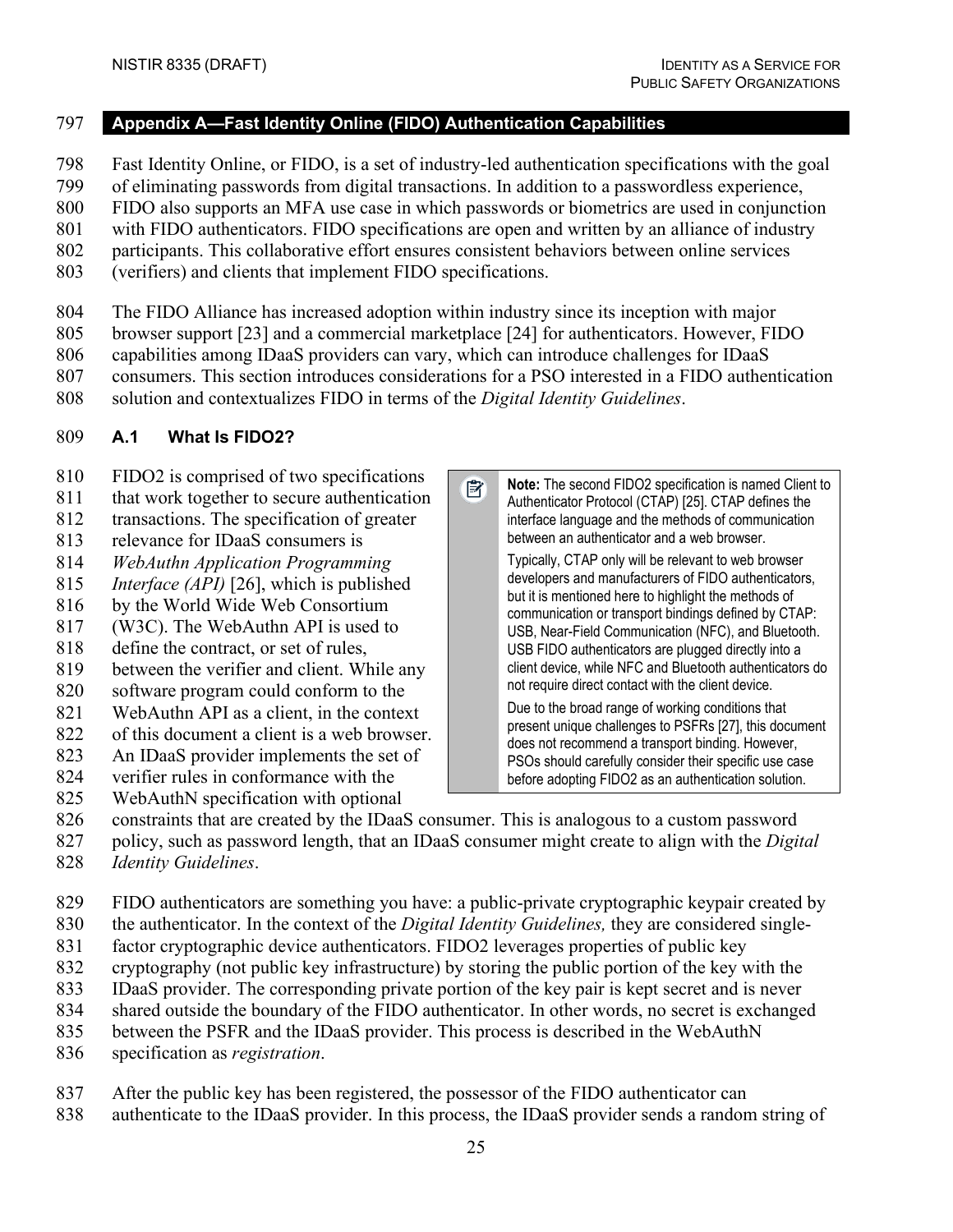- data that the FIDO authenticator digitally signs with the private key. The IDaaS provider then
- uses the registered public key associated with that user to validate the digital signature. Refer to
- the FIDO Alliance website for a full description of the registration and authentication process
- [\[28\].](#page-31-8)
- There are two defined categories of FIDO authenticators: roaming and platform.
- *Roaming authenticators* are external to a PSFR's client device (e.g., laptop, mobile device), which allows usage across multiple devices. They are either inserted directly into 846 the device or used through a wireless method in accordance with the CTAP specification.
- *Platform authenticators* are built into the client device and leverage hardware-level protections to store the cryptographic keypair.
- Each category presents advantages and challenges for the IDaaS consumer when deploying to a
- user population. For example, platform authenticators may offer a quicker authentication process
- than roaming because there is no need to insert the authenticator into a port or hold it near a
- wireless reader. However, roaming authenticators offer greater flexibility for the user. For
- example, when the user is deployed in the field without access to their primary workstation, a
- roaming authenticator is capable of being used with most computing devices.
- Unlike passwords, FIDO authenticators are resistant to automated attacks such as credential
- stuffing because they require a human presence to activate the authentication process. That is, if
- a human is not in physical possession of the FIDO authenticator, it will not work. Typically, for
- roaming authenticators, presence is established by the gesture of simply touching the FIDO
- authenticator. This is described as an *authentication intent* by the *Digital Identity Guidelines* [\[9\].](#page-29-9)
- However, this still leaves FIDO authenticators susceptible to the threat of an attacker or an
- authorized person using a lost or stolen authenticator. The FIDO2 specifications address this
- threat by defining a related but distinct concept of *user verification*. Verification distinguishes
- individual users by requiring something you are or something you know to activate the FIDO
- authenticator. This optional capability, when enabled by the IDaaS consumer, aligns with the
- *Digital Identity Guidelines* definition of a multi-factor cryptographic device authenticator.
- <span id="page-33-0"></span>**A.2 FIDO Authentication Use Cases**
- FIDO is often associated with securing authentication services of individual consumers versus
- the enterprise use case. This has begun to change with the publication of emerging best practices
- 869 for the enterprise use of FIDO authenticators. While IDaaS providers are beginning to adopt
- these best practices, the maturity level among these implementations will vary, thus necessitating
- careful examination of an IDaaS provider's FIDO capabilities.
- The FIDO Alliance has published two documents to assist enterprise FIDO implementers. These documents discuss interrelated considerations beyond registration and authentication events
- defined in the FIDO specification.
- *Managing FIDO Credential Lifecycle for Enterprises* [\[29\]](#page-31-9) considers the entire lifecycle of a physical authenticator, including revocation and renewal events. These events are analogous to those described in the *Digital Identity Guidelines* (binding, authenticator compromise, expiration, and revocation) [\[9\].](#page-29-9)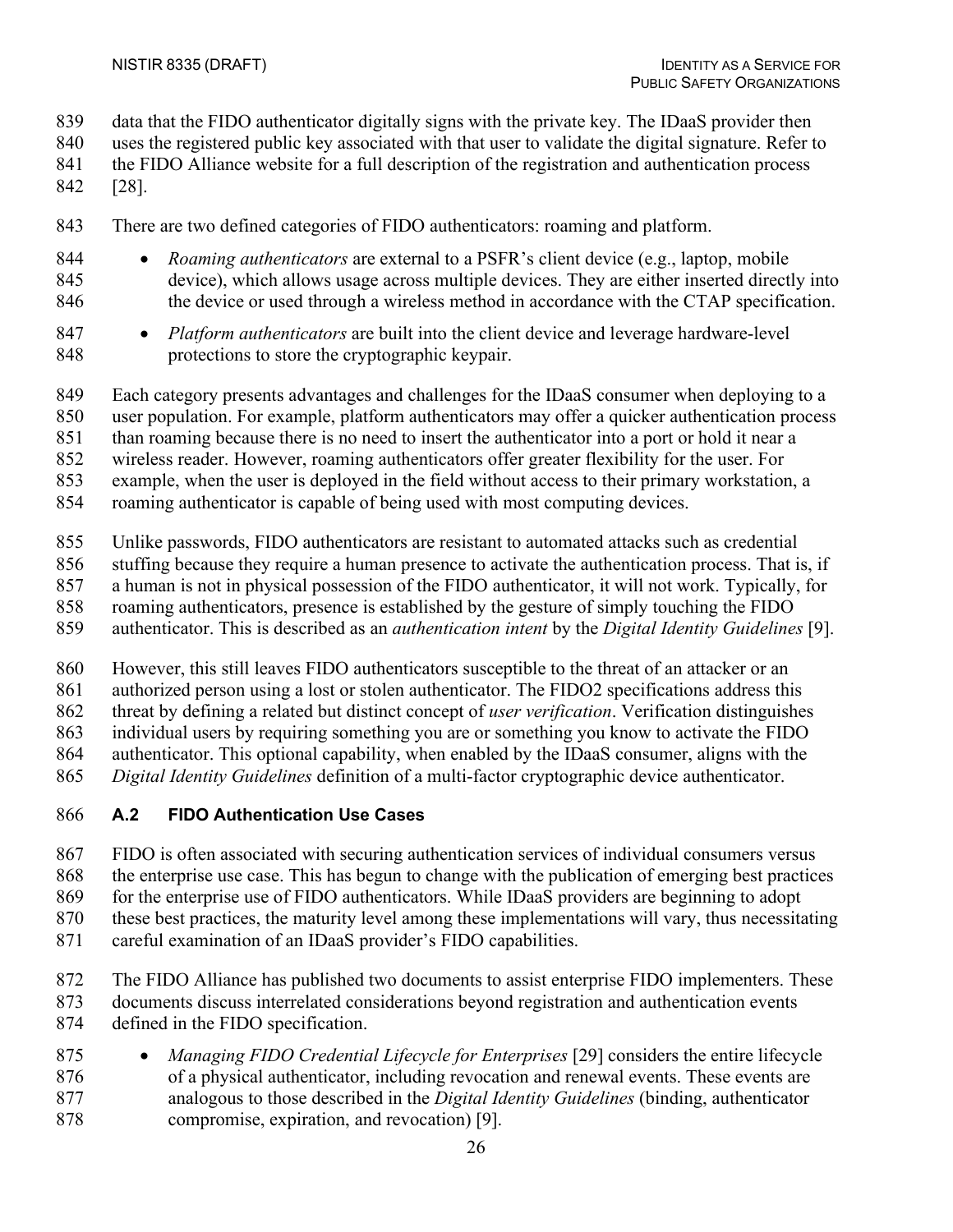- *Integrating FIDO & Federation Protocols* [\[30\]](#page-31-10) discusses best practices for using FIDO together with federation protocols that an organization may already use with other types
- of authenticators.
- While federation is outside the scope this document, PSOs should use the FIDO Alliance best-
- practice publications to define IDaaS provider FIDO requirements that will assist in evaluating
- capabilities among providers.

## <span id="page-34-0"></span>**A.3 FIDO Authenticator AAL Considerations**

- The FIDO mission is to completely replace the password as the primary authenticator; however,
- not all IDaaS providers support this use case. Some IDaaS providers may support FIDO
- authenticators only as a secondary factor in combination with a password. The distinction in
- these use cases affects the AAL and the user experience during an authentication transaction.
- Consider an authentication transaction targeted at AAL1 where any authenticator defined in the

 $\Delta$ 

- *Digital Identity Guidelines* is acceptable. A FIDO passwordless experience is possible in this
- scenario if the authenticator is considered a single-factor cryptographic device and the IDaaS
- provider meets *Digital Identity Guidelines* verifier requirements [\[9\].](#page-29-9)
- However, a passwordless FIDO experience
- targeted at AAL2 would require a *multi-factor*
- *cryptographic device*—a FIDO authenticator that
- is capable of user verification via biometrics or a
- memorized secret. Given the specificity of the
- FIDO authenticator required for this scenario, a conventional enterprise deployment model is
- recommended where the FIDO authenticator is
- pre-loaded with credentials and distributed to the
- user population via a secure mechanism. This
- ensures that the correct FIDO authenticator is
- bound to the correct user. However, the IDaaS
- provider would need to support this specific
- deployment model.
- Alternatively, an AAL2-targeted authentication transaction can be satisfied with the combination
- of a password and a FIDO authenticator. In this
- implementer. AAL3 introduces the concepts of *verifier compromise resistance* and *verifier impersonation resistance*. As previously discussed, FIDO2 relies on public key cryptography, which removes the need to share secrets between the IDaaS provider and the FIDO authenticator in alignment with verifier compromise resistance requirements. However, verifier impersonation resistance requires specific protocol protections against phishing attacks.

**Caution:** At this writing, a targeted authentication transaction fully aligned with AAL3 would present challenges for the

While FIDO2 does have inherent protections against phishing attacks, aligning with verifier impersonation resistance requirements requires security capabilities that have not been adopted by any commonly used web browsers.

- flow, the user is typically prompted for a username and password as the primary authenticator. If
- successful, the user is then prompted to authenticate with a FIDO authenticator that has
- previously been registered. While this flow inherits the challenges of password management for
- the PSO, it may be the only option that is natively supported by the IDaaS provider.

# <span id="page-34-1"></span>**A.4 FIDO Summary and Recommendations**

- FIDO2 is an emerging set of authentication capabilities with broad industry support that can be utilized by PSOs. It reduces the amount of authentication time and failed attempts for PSFRs by
- eliminating complex passwords when FIDO authenticators are used in conjunction with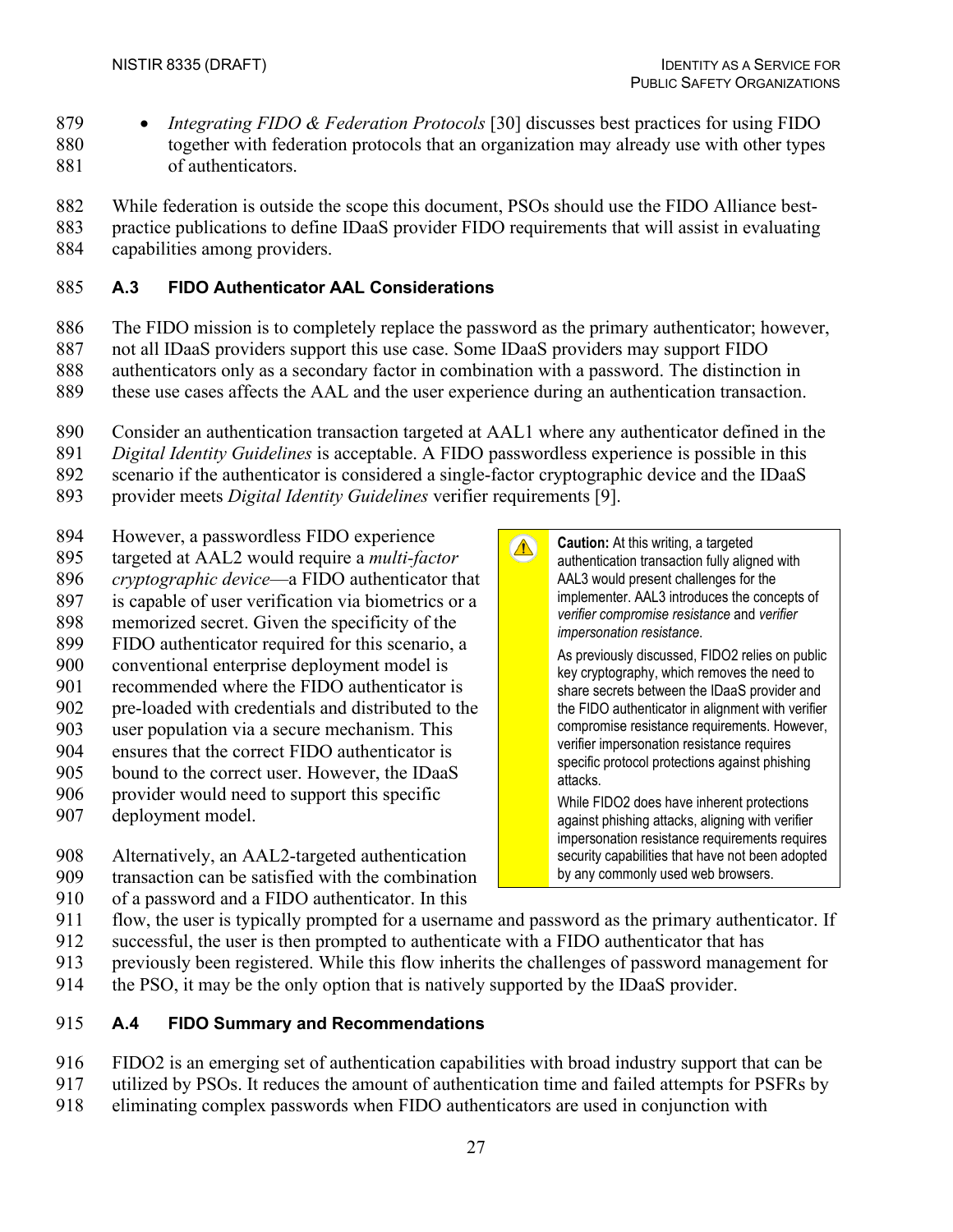- biometrics. Also, FIDO2 enables authenticator flexibility for specific PSFR contexts. Some
- PSOs may prefer to use FIDO2 as the primary authenticator for a passwordless workflow, while
- others may determine that using FIDO2 authenticators works best to enable MFA in conjunction
- with a password. IDaaS providers can assist in enabling these capabilities in alignment with the
- *Digital Identity Guidelines*.
- PSOs considering FIDO authentication through an IDaaS provider should first examine the
- provider's FIDO Alliance certification status. The FIDO Alliance has created a functional
- certification program to ensure interoperability between the products and services that support
- FIDO specifications [\[31\].](#page-31-11) For PSOs, choosing an IDaaS provider that has not been certified by
- the FIDO Alliance could potentially introduce risks due to an incorrect implementation of the
- FIDO Alliance server specifications.
- Note that the FIDO Alliance allows for derivative server certifications for services such as the
- IDaaS providers. A derivative certification relies upon existing certified implementations for
- conformance with FIDO specifications [\[31\].](#page-31-11) With this in mind, it is possible that an IDaaS
- provider leverages a certified server implementation but chooses not to publicize this fact.
- Therefore, PSOs should inquire about an IDaaS provider's certification status or other attestation
- to conformance with the FIDO Alliance server test suite.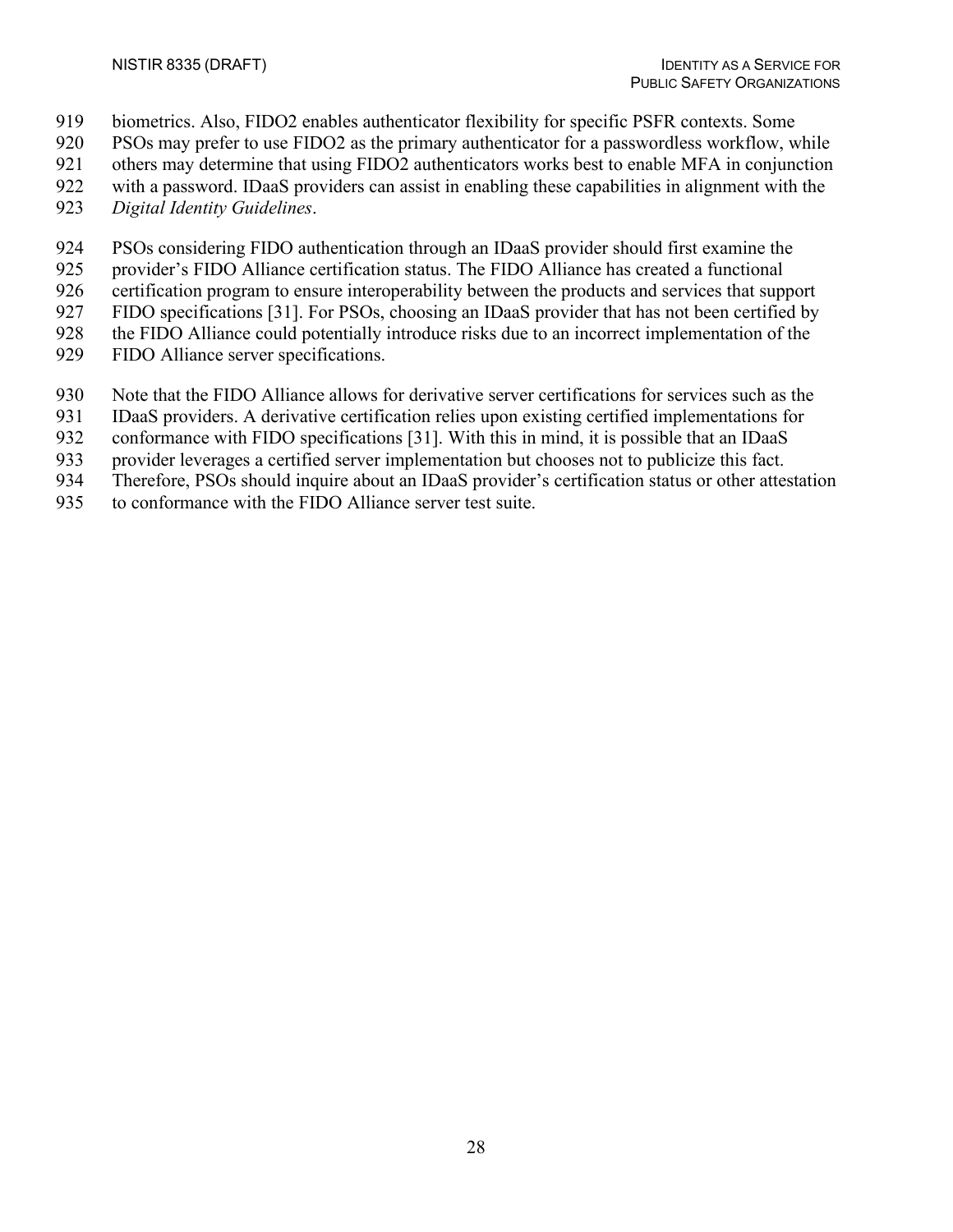<span id="page-36-0"></span>

| 936        |               | <b>Appendix B-Acronyms and Abbreviations</b>                                     |
|------------|---------------|----------------------------------------------------------------------------------|
| 937        | AAL           | Authenticator Assurance Level                                                    |
| 938        | API           | <b>Application Programming Interface</b>                                         |
| 939        | CI/CD         | Continuous Integration/Continuous Deployment                                     |
| 940        | CJI           | Criminal Justice Information                                                     |
| 941        | <b>CJIS</b>   | <b>Criminal Justice Information Services</b>                                     |
| 942        | CSP           | <b>Credential Service Provider</b>                                               |
| 943        | <b>CTAP</b>   | <b>Client to Authenticator Protocol</b>                                          |
| 944        | <b>EMM</b>    | <b>Enterprise Mobility Management</b>                                            |
| 945        | <b>FBI</b>    | Federal Bureau of Investigation                                                  |
| 946        | <b>FIDO</b>   | <b>Fast Identity Online</b>                                                      |
| 947        | <b>FOIA</b>   | Freedom of Information Act                                                       |
| 948        | <b>HOTP</b>   | Hash-Based Message Authentication Code-Based One-Time Password                   |
| 949        | <b>ICAM</b>   | Identity, Credential, and Access Management                                      |
| 950        | <b>IDaaS</b>  | Identity as a Service                                                            |
| 951        | <b>IETF</b>   | <b>Internet Engineering Task Force</b>                                           |
| 952        | IP            | <b>Internet Protocol</b>                                                         |
| 953        | IT            | Information Technology                                                           |
| 954        | <b>ITL</b>    | <b>Information Technology Laboratory</b>                                         |
| 955        | <b>MFA</b>    | Multifactor Authentication                                                       |
| 956        | <b>NFC</b>    | Near-Field Communication                                                         |
| 957        | <b>NIST</b>   | National Institute of Standards and Technology                                   |
| 958<br>959 | <b>NISTIR</b> | National Institute of Standards and Technology Interagency or Internal<br>Report |
| 960        | <b>OTP</b>    | One-Time Password                                                                |
| 961        | PaaS          | Platform as a Service                                                            |